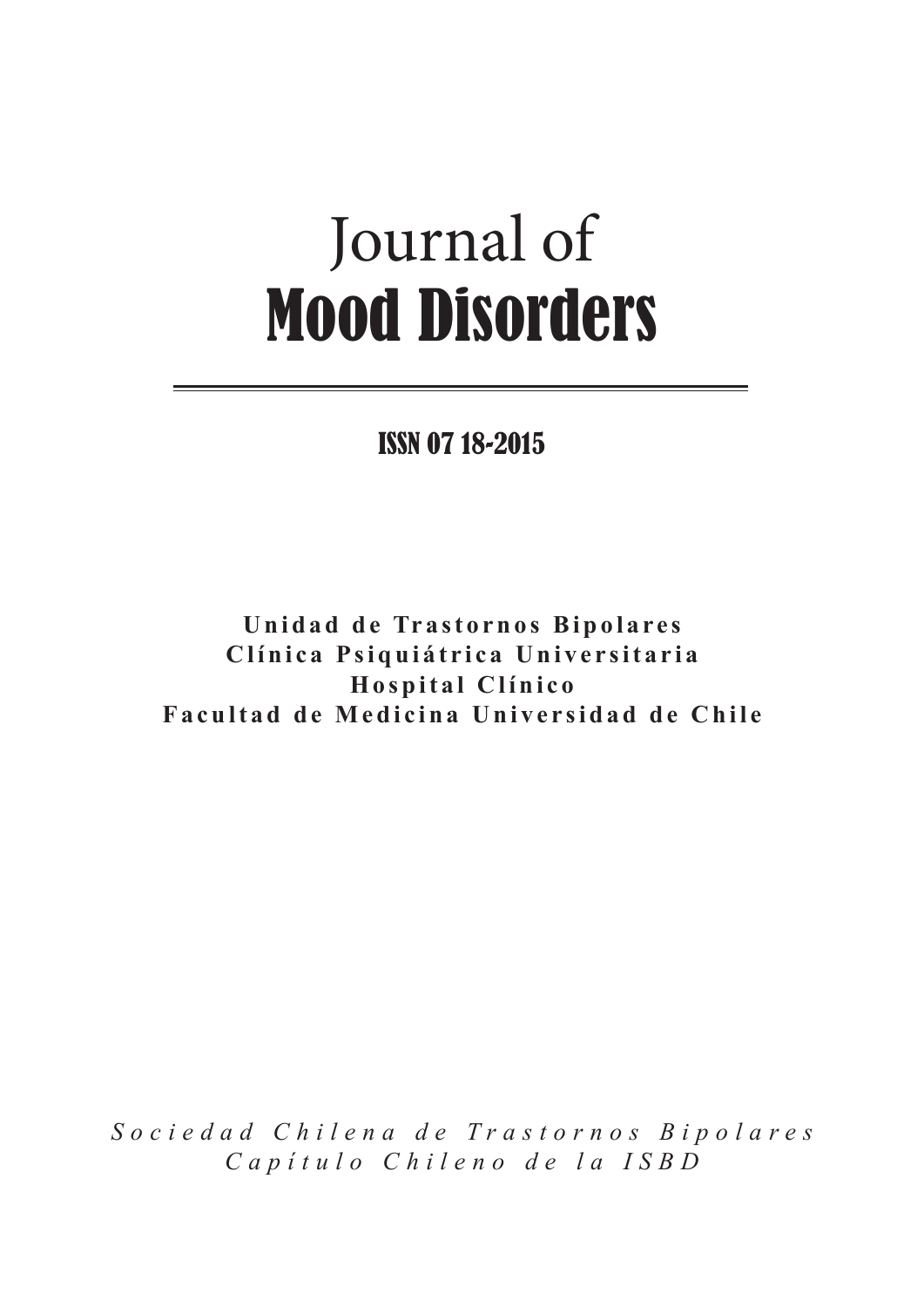# **Journal of Mood Disorders**

### **ISSN 0718 - 2015**

The Journal of Mood Disorders publishes original articles stemming from research studies, reviews of current topics, clinical trials, brief reports, letters to the editor, and personal papers. It accepts papers from areas related to psychiatry and psychopathology, and incorporates topics from professionals associated with the field of mental health.

**Editors in Chief** Fernando Ivanovic-Zuvic R. Eduardo Correa D.

> **Co - Editor** Luis Risco N.

**National Editorial Board**

Enrique Jadresic Juan Carlos Martínez Pedro Retamal Graciela Rojas Hernán Silva Gustavo Figueroa Muriel Halpern Paul Vohringer

#### **International Editorial Board**

Renato Alarcón (USA) José Luis Ayuso (Spain) Kiki Chang (USA) Francesc Colom (Spain) Alberto Fernández (Peru) Miguel Gutiérrez (Spain) John Kelsoe (USA) Flavio Kapczinski (Brazil) Manuel Ortega (Venezuela) Roy Perlis (USA) Jan Scott (United Kingdom) Sergio Strejilevich (Argentina) Jorge Téllez (Colombia) Leonardo Tondo (Italy) Eduard Vieta (Spain) Sydney Zisook (USA)

**Legal Representative:** Fernando Ivanovic-Zuvic R.

All correspondence and papers for publication must be sent to the editors,: Fernando Ivanovic-Zuvic R. Eduardo Correa D. Callao 2970 of. 604 Las Condes, Santiago, Chile E-Mail: ferlore@gmail.com

*Total or partial reproduction of this paper for commercial purposes is prohibited without written authorization from the authors.*

*Design: Cristóbal del Canto / crdelcanto@icloud.com*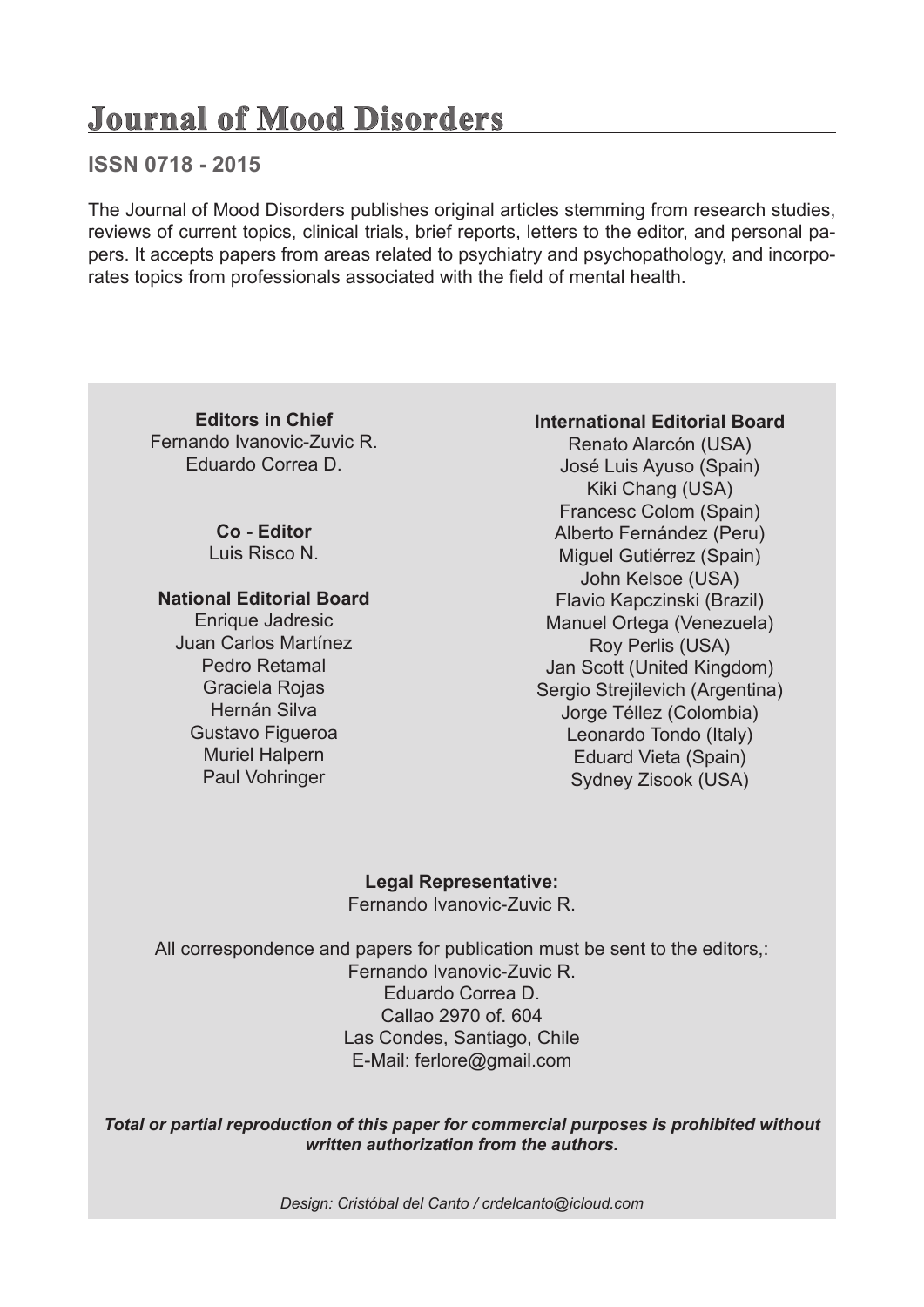# Index

| <b>Review Articles</b>                                                                                                                                                            |  |
|-----------------------------------------------------------------------------------------------------------------------------------------------------------------------------------|--|
| Considerations regarding physical activity in bipolar disorder,<br>mechanisms, recommendations and limitations                                                                    |  |
| Mood Disorders in time of Covid-19: Challenges and Opportunities.                                                                                                                 |  |
| Depression and psychological well-being in university students:<br><b>A Theoretical Review.</b><br>José Luis Rossi M., Juan Pablo Jiménez D., Paulina Barros V., Bárbara Said P25 |  |
| Mood Disorders in Teleworking in the context of Covid-19                                                                                                                          |  |
| Depression and Psychological Treatments: ¿Who are the expert Voices?                                                                                                              |  |

### *Clinical Cases*

| Analysis of a clinical case of Bipolar afecctive disorder and Covid-19 |  |
|------------------------------------------------------------------------|--|
| with a Phenomenological approach.                                      |  |
|                                                                        |  |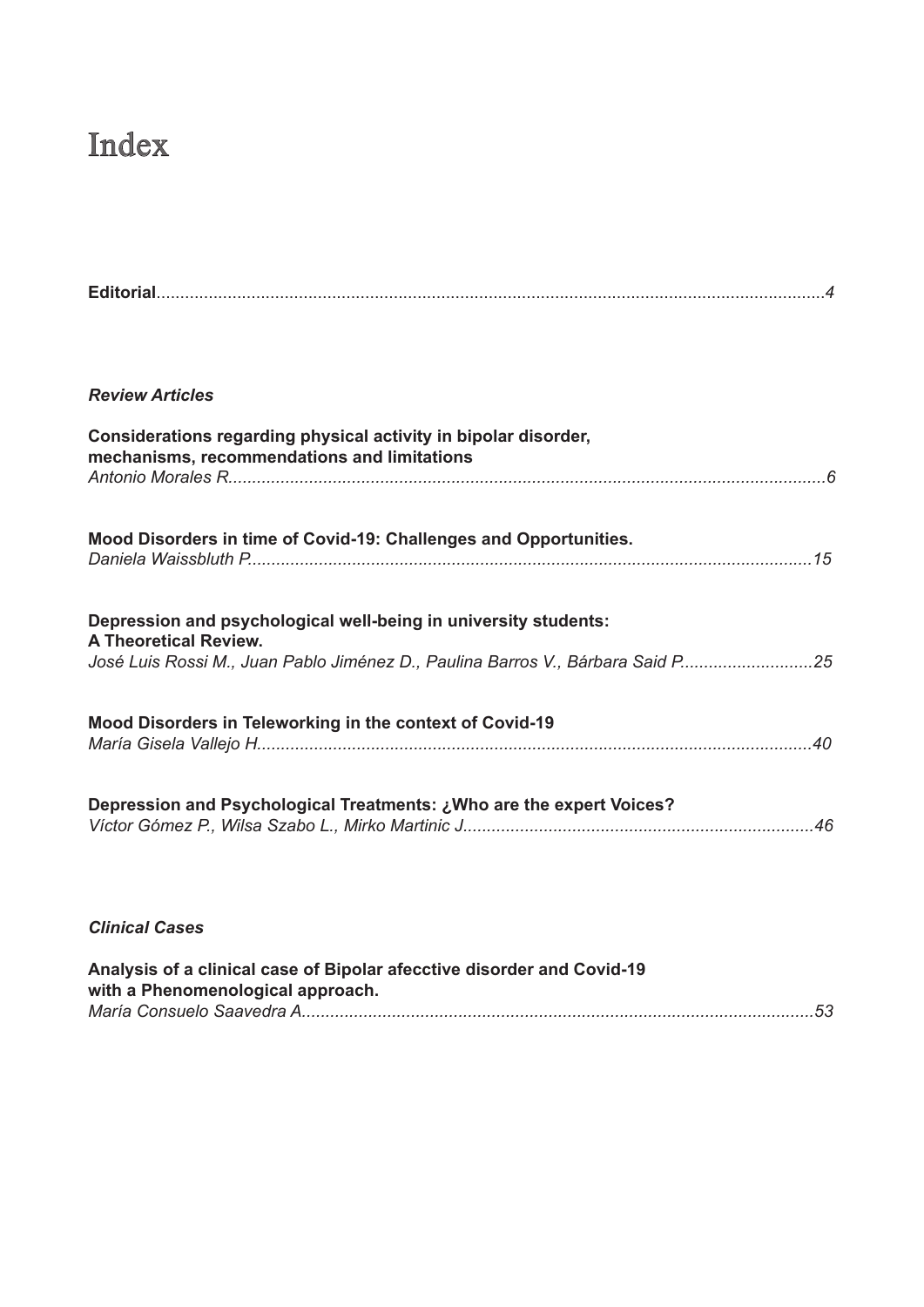It is our pleasure to present a new issue<br>of the Mood Disorders Journal. Adding t is our pleasure to present a new issue to the immense challenge implied in publishing the journal on the University of Chile's Psychiatric Clinic's website, comes our long-time aspiration of presenting our authors and readers with a bilingual edition in both English and Spanish. This is a great leap that will allow us to reach a greater number of readers and encourage academics and researchers to publish in our journal, leading to the journal being more frequently cited in the future.

The English version has been a milestone. It has been very well received by our readers and, as noted, by those who contribute with their articles.

This issue is dedicated to the most significant health challenge humanity has seen in the last 100 years: the emergence of the SARS COVID-19 virus, of which we now know not only its effects on the health of the entire human population but also its economic, social and cultural repercussions. The full consequences of its effects are not yet apparent, although they will undoubtedly impact the way of life for everyone on Earth, regardless of their ideas and beliefs (where no country has freed itself from this plague of pandemic scope.)

Due to the impact of this pandemic, most of the articles are linked to this topic. In this light, we present a study addressing which challenges and opportunities COVID-19 poses for mood disorders. Another interesting article refers to teleworking through digital means in the context of the pandemic, and a selected clinical case addresses the link between COVID-19 and mood disorders. We think that these articles will stimulate your interest concerning the enormous challenge that the pandemic currently poses for mental health in general and for mood disorders in particular.

This issue sums up by revisiting topics of interest, such as physical activity in the treatment and recovery of bipolar disorder —a very relevant indication for any patient with this clinical picture. Nonpharmacological measures like these can be of great help to the patient. A review of the mental health of university students allows us to understand the potential difficulties these students have in both acquiring knowledge and developing more comprehensively as people within the university environment.

Psychological therapies have been proven successful in synergizing biomedical treatments. A review of this comprehensive approach is presented in order to illustrate the best evolution in patients. This approach seeks to reduce symptoms and a full reincorporation of the subject, considering aspects of their psychic and organic life, which achieve a functional remission thanks to this complete therapeutic response.

We must also share that the Bipolar Disorder Unit (BDU) at our University Psychiatric Clinic began a diploma program aimed at non-psychiatric mental health professionals, which has been very well received and has a large number of students. This diploma program responds to the concerns of psychologists and other professionals related to the treatment of mood disorders. This first version, like all the previous ones, will allow the best final works to be published in our journal.

In addition, we will soon begin the fourth version of the diploma program in mood disorders aimed at psychiatrists-- this time with an international scope, where six leading foreign specialists will be integrated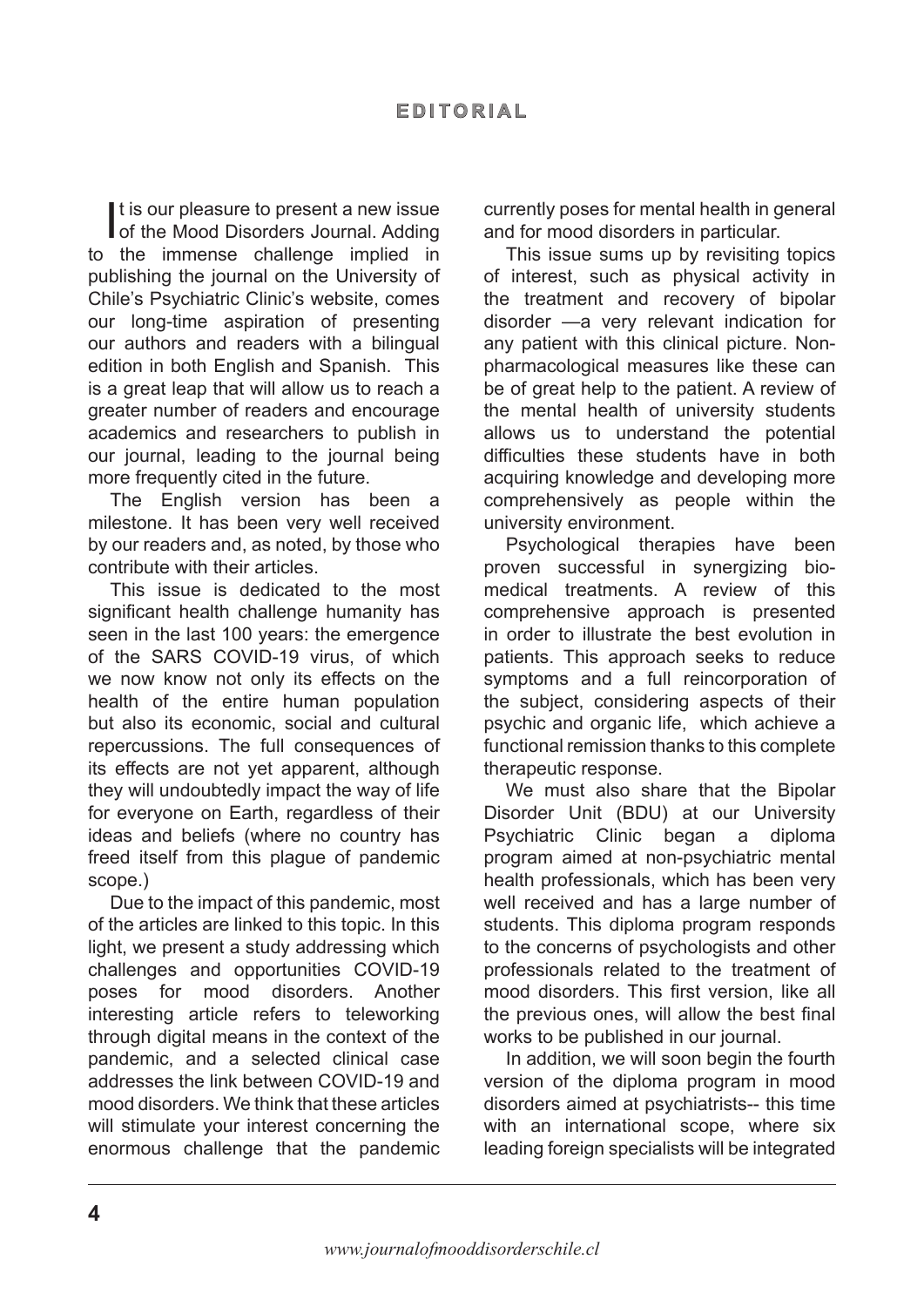as instructors. We hope that colleagues from other Latin American countries will join us in this new initiative that crosses our borders due both to its faculty and to the ease of connectivity that psychiatrists and students from other countries will have.

We hope that this issue will be of interest to you and that our national and international diploma programs meet the expectations of academic excellence typical of our beloved University of Chile, which shelters us in its over a-century-old classrooms.

The Editors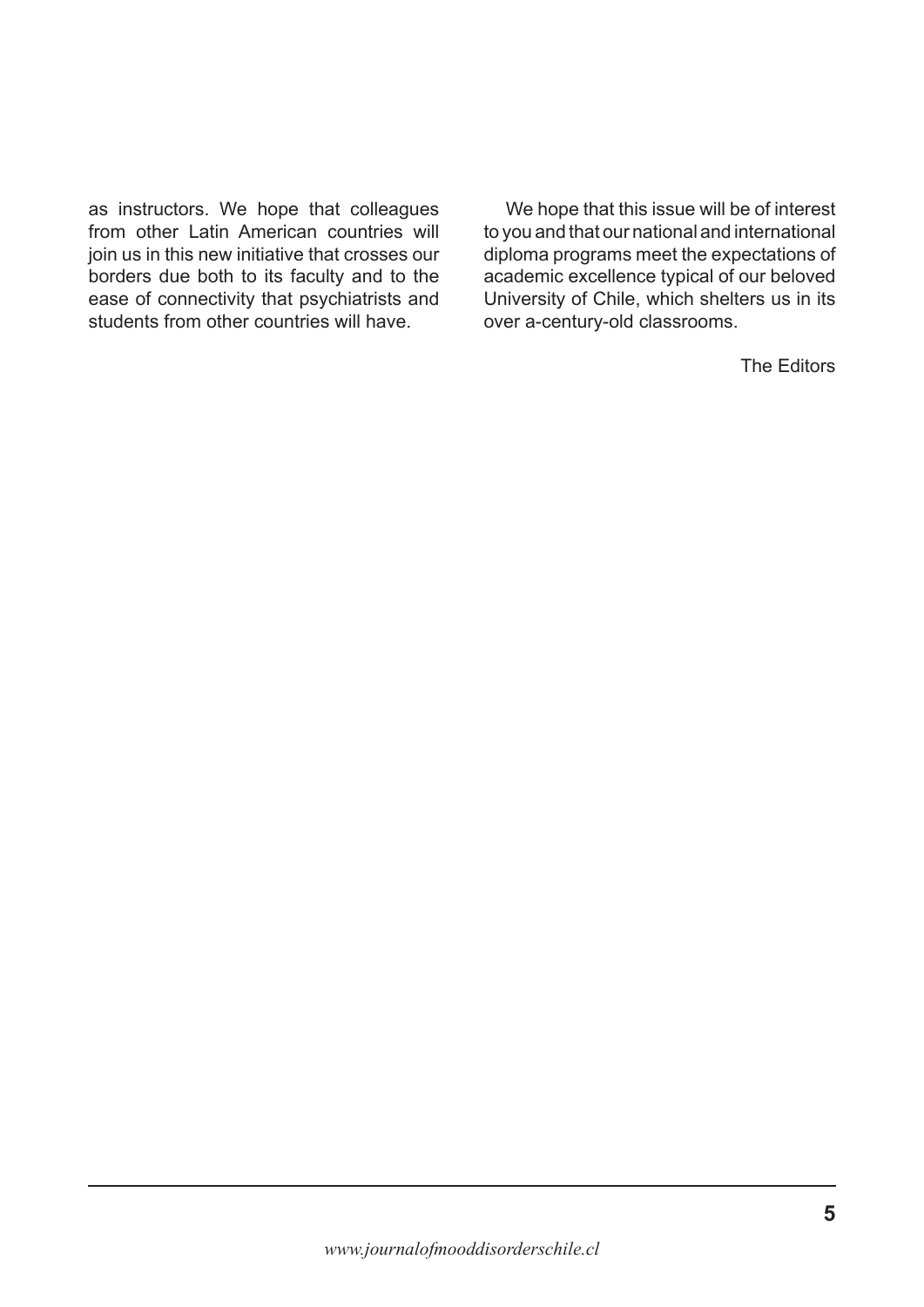# **Considerations regarding physical activity in bipolar disorder, mechanisms, recommendations, and limitations**

Antonio Morales R.1

### *ABSTRACT*

*There is a long history of recommendation of physical activity for the maintenance of well-being and health in the history of medicine, progressively generating more and more specific recommendations for the specific management of some pathologies in accordance to new knowledge. In recent decades, a significant amount of literature addressing the impact of physical activity in Bipolar Disorder (BD) has been published, where it is proposed that some pathophysiological changes could be positively modified with physical activity- -suggesting some mechanisms for this, as well as helping to manage somatic comorbidities and some psychosocial difficulties generated in this group of patients. Some aspects of the multidimensional relationship between physical activity and bipolarity, suggested change mechanisms, limitations, and suggestions for prescription in the clinical management of patients are reviewed in this work.*

*Keywords: physical activity, exercise, bipolar, sport.*

### INTRODUCTION

For several years now, there is knowledge that physical activity is recommended

Received: August 2020 Accepted: September 2020

*1 Psychiatrist in private practice.*

for the maintenance of health in a global way, with progressive development in increasingly precise recommendations in terms of frequency, duration, intensity, and type of exercise. There is a history that physical activity has been integrated since ancient times to the vision of health and well-being. Around 600 AD, Susruta, a renowned doctor from Benares (India), already mentioned the importance of physical activity in his university classes, in addition to recommending it to his patients at a specific intensity and time of execution, with an evaluation complete medical prescription prior to prescription, and alerting them to the risks of excessive physical activity. Since then, there are medical records in different civilizations perfecting the indication of physical activity for the maintenance of health and the treatment of diseases. Hippocrates is recognized as the first doctor on record to indicate, as a detailed written prescription, physical activity to a patient.(1)

Currently, the World Health Organization suggests the performance of 150 minutes of moderate aerobic activity or 75 minutes of intense aerobic activity per week for the maintenance of the health of the population at a global level<sup>(2)</sup>. On the other hand, the American College of Sports Medicine, in conjunction with the American Heart Association, suggests the practice of 150 minutes of moderate aerobic exercise per week, in sessions of 30 minutes for five days a week for individuals between 18 and 65 years of age(3). These recommendations have been linked to a favorable and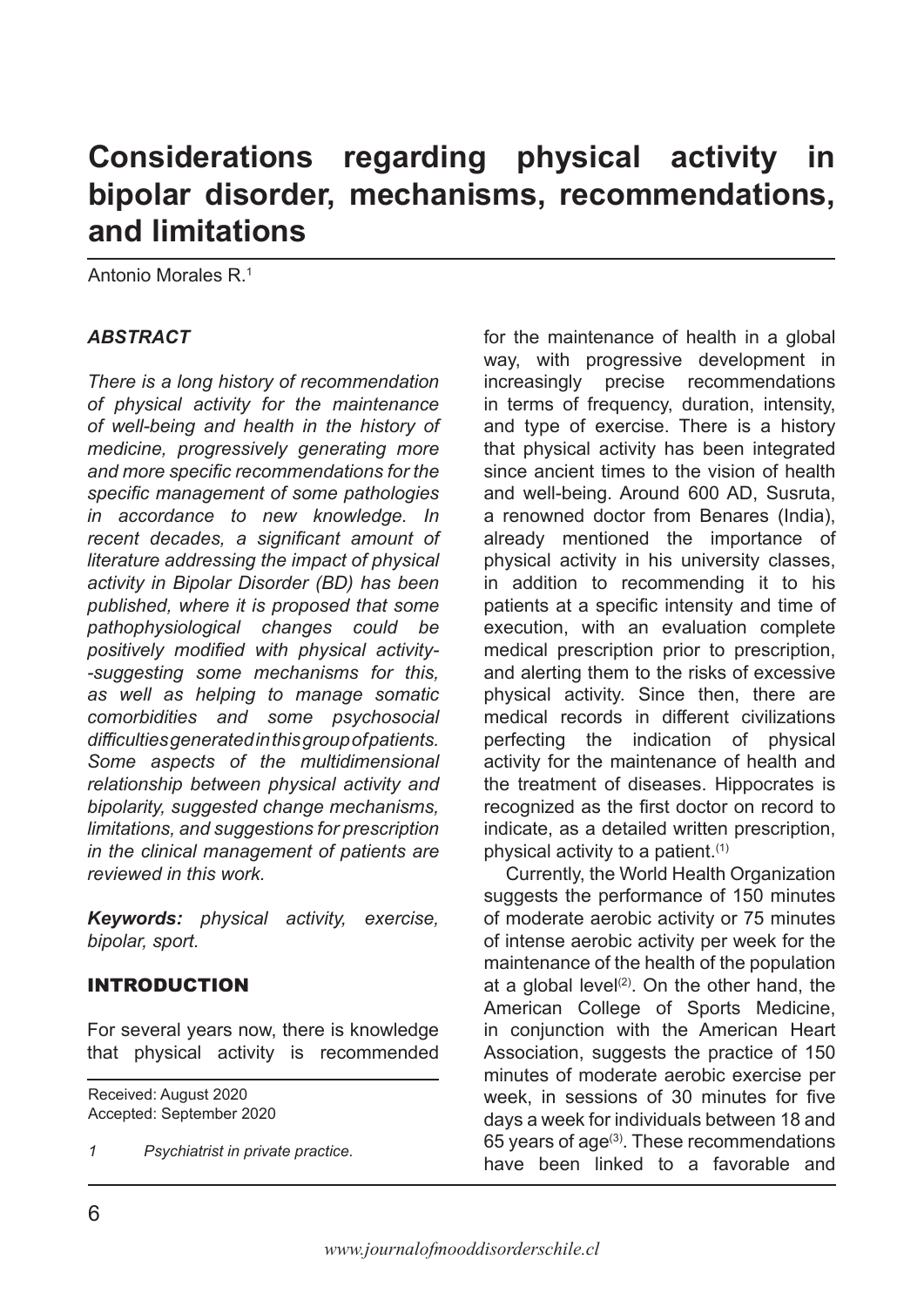important impact on morbidity and mortality in the general population, mainly in metabolic, cardiovascular, mental, and oncological diseases, and general wellbeing, among others.(3)

When we approach the relationship between physical activity and mental health, it is possible to observe how there is a growing interest in the medical literature to know the dimension of its impact on the appearance, course, and treatment of mental illnesses, as well as the specific profile of recommended activity according to patient and pathology in terms of quality, time and intensity. Additionally, it is suggested that clinicians work in a very structured manner when prescribing physical activity to their patients. An example of this is the 5A model —Evaluate, Advise, Agree, Assist and Organize— a model developed to program physical activity in a health context.(4)

Within this growing concern for physical activity in healthcare, the interest in studying and knowing its impact in multiple dimensions in Bipolar Disorder (BD), its actual effect, its probable mechanisms, the best ways to prescribe it from a clinical practice standpoint, in addition to its problems and limitations in relation to current knowledge and other aspects associated with it, on which this text will be focused.

#### **Exercise and bipolarity, multidimensional relationships**

There has been a growing interest regarding the impact of physical activity on BD; this due, among other reasons, to the good results published concerning other mental illnesses studied, such as major depression and different anxiety disorders<sup>(5)</sup>.

It is important to note the absence of multicenter and randomized clinical studies exploring the impact of physical activity on the symptomatic course of  $BD^{(6)}$ . Despite this, some international guidelines,

such as the Bipolar Disorder guide of the *National Institute for Health and Clinical Excellence*(7), already mentions physical activity as a recommendation for this group of patients. However, it appears in a general way and with little operational clarity. Instead, it focuses on lifestyle changes and the management of comorbidities, without mentioning the impact or indication of its scope in relation to the symptomatic nuclei of the disease and without references in terms of frequency, type, and intensity of exercise, thus imprecise its use in medical practice. In the previous version of this same guide, the following reference was also made: "Although exercise can be a healthy way to use excess energy in a person with mania and a helpful distraction, it could further awaken the body physiologically, increasing energy, social contact, and selfefficacy, exacerbating manic symptoms and potentially increasing cardiovascular stress ", suggesting that the practice of physical activity could even have a deleterious effect in specific phases of the disease $(8)$ .

In the context of this multidimensional relationship, a potential bidirectionality could also be deduced. An example of this is the relationship between groups of athletes who practice certain types of sports, particularly extreme or high-risk sports, with a higher prevalence of bipolarity, as suggested by a study by Dudek et al., where onethird of male and female athletes women surveyed had high scores on *the Mood Disorder Questionnaire.* The performance response in high-performance athletes, according to mood phases, has also been documented $(9)$ . It is in this same group where it has also been pointed out that sports practice and high-demand training could hinder the correct diagnosis due to the tendency to normalize behavior and the high level of energy they display, also posing that the amount of energy could be an indicator of the course of the disorder $(10)$ .

Regarding the possible effects of exercise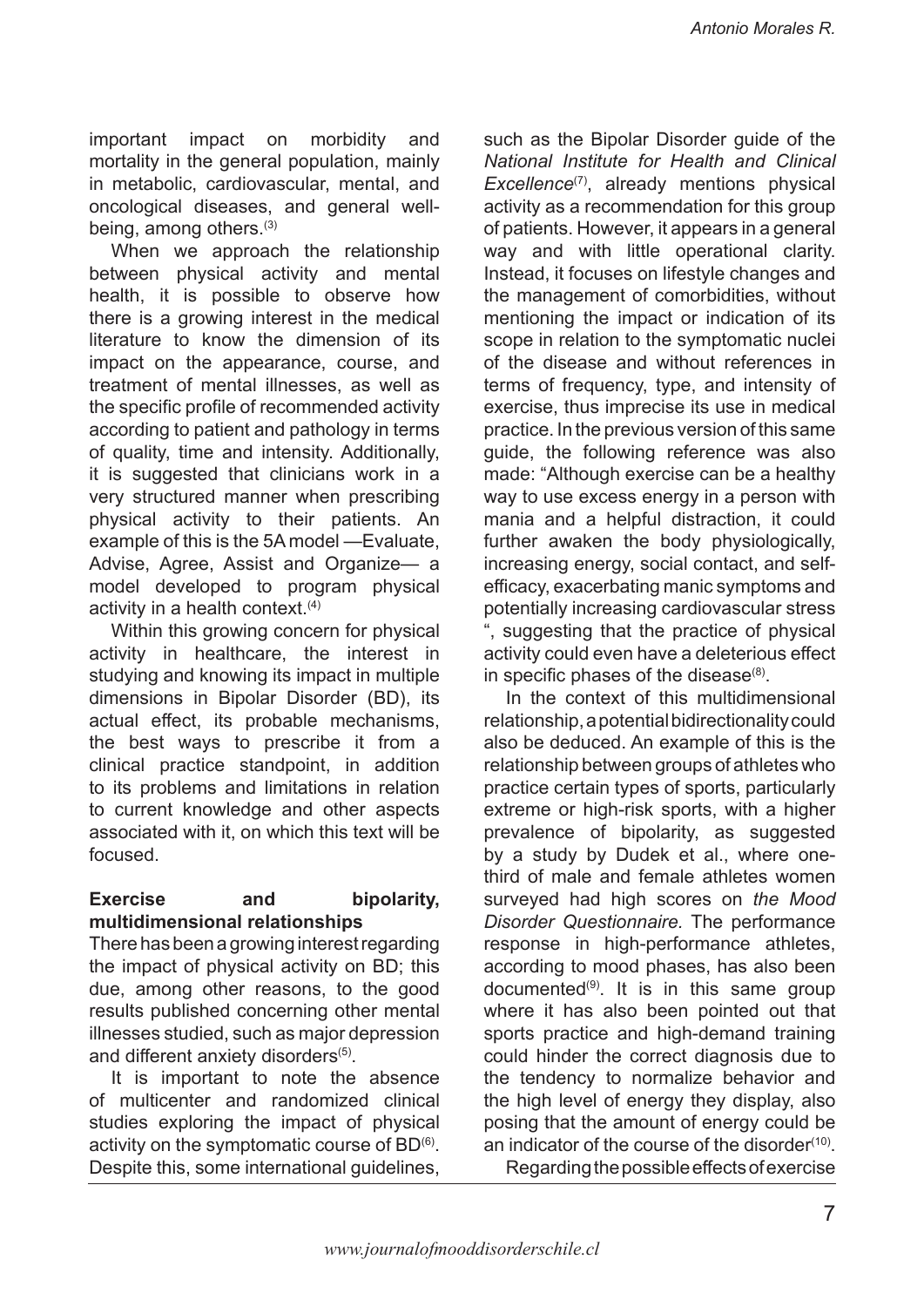on the course of BD, physical activity has been referred to as a "double-edged sword", mentioning, as previously stated, some possible harmful effects of exercise in specific cases. This is due to publications that postulate a certain relationship between increased physical activity and the facilitation of manic or hypomanic phases in some groups of patients through qualitative studies that analyze patients' individual experience around physical activity<sup>(11)</sup>. It is noteworthy to mention that, in these same qualitative analyzes, it is indicated that exercise has also produced a calming effect in the same mood phase (mania or hypomania), which has suggested that the prescription of exercise in bipolar patients should be individualized, such as in other diseases, considering the patient's previous experience with physical activity. Its follow-up and compliance could provide significant value in the evolution of BD.

In the relationship between mood phase and physical activity, the interaction between this and the trigger of depressive phases has also been studied. Interestingly, a decrease in physical activity has been reported in bipolar patients with a history of frequent physical activity: it could facilitate the appearance of depressive episodes, as published by Proudfoot et al., where, through a semi-structured interview in 209 people with a clinical diagnosis of BD between 18 and 30 years of age, different triggers were sought according to mood phase, describing among the triggers of depressive episodes, the reduction or cessation of physical activity(12).

Various scientific publications have surfaced in recent years studying another aspect that has an impact on the indication of physical activity in bipolar patients, that is, the essential somatic comorbidity associated with this group, where excess malnutrition and metabolic and cardiovascular pathologies appear in the first plane of diseases, and where, also, the practice of physical activity already has greater validity and strength of recommendation $(13)(14)$ . It is interesting to consider that some of these aspects, such as excess malnutrition, have been linked to worse treatment outcomes in patients with  $BD^{(15)}$ . It is also known that bipolar patients have a mortality rate two to three times higher compared to the general population $(16)$ .

Additionally, there is more evidence regarding lifestyle and treatment in bipolar patients. It has been reported that bipolar patients may show higher indicators of a sedentary lifestyle than the general population, as well as other problems related to lifestyle, which are added to the side effects of various drugs widely used for the control and management of the disease, such as mood stabilizers and antipsychotics, which are associated with metabolic and cardiovascular alterations, especially if they are considered to be indicated for prolonged periods, reinforcing the indication to consider the prescription of physical activity as routine in this group of patients<sup>(17)(18)</sup>.

Concerning the impact of physical activity on the symptoms of BD and its phases, one of the first studies to address this issue was conducted by Ng et al. in 2007, wherein a retrospective study performed in a small sample of hospitalized patients with the diagnosis of BD who were invited to participate in a walking group during their hospital stay voluntarily. The study compared the results with the group of patients who did not participate and observed a favorable impact on those who participated in the intervention, measured through a scale that evaluated anxiety, depressive and stress-related symptoms, obtaining an improvement in all the evaluation subscales $(19)$ . Despite the methodological limitations of the study, these results stimulated interest in knowing the scope of physical activity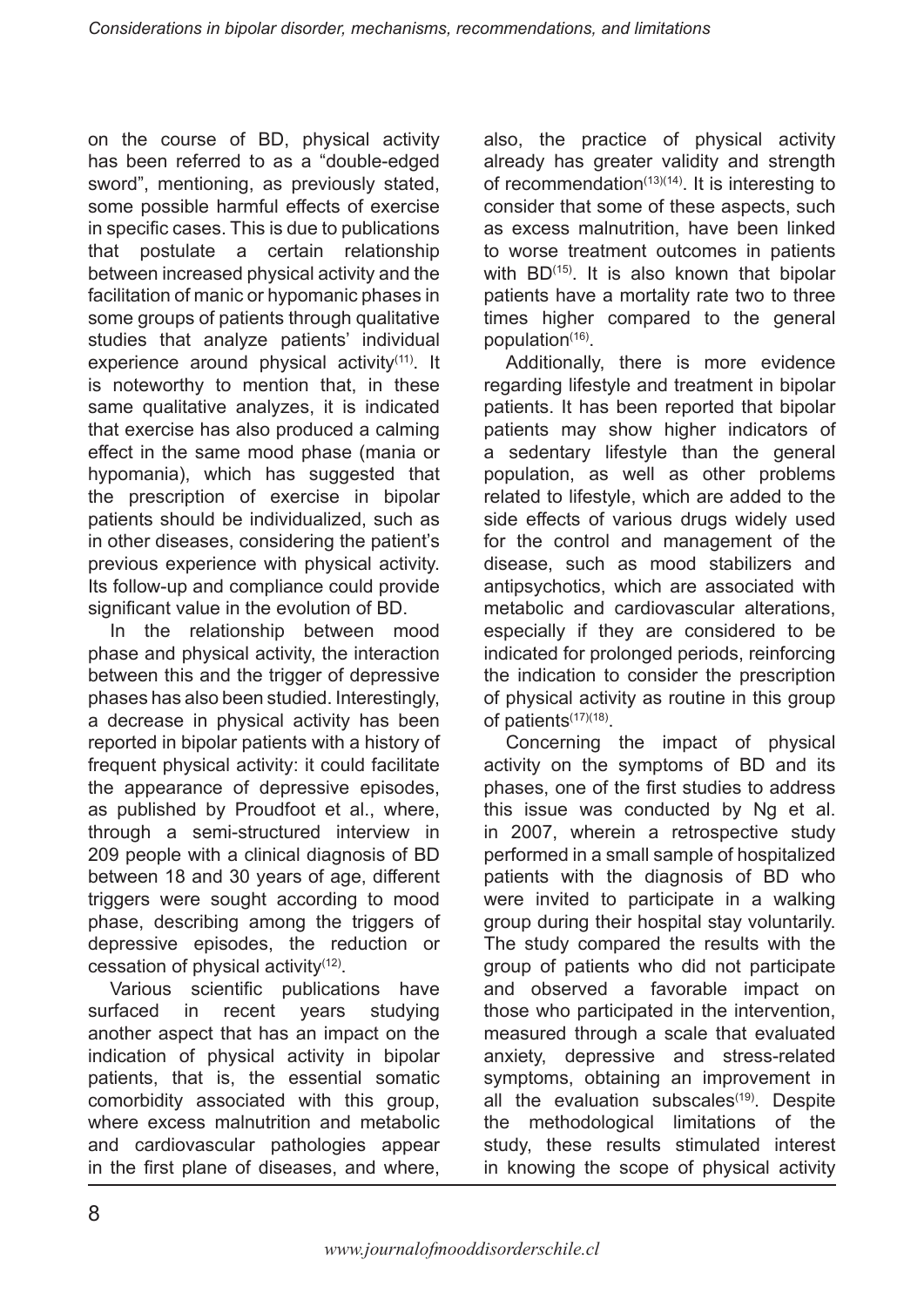in the disease beyond the indications associated with comorbidities and general recommendations for well-being in health.

The importance of individual perception regarding the benefit according to the type and scenario of physical activity chosen has also been pointed out. Suto and collaborators, in a qualitative study, evaluated different strategies used by patients with a diagnosis of BD to maintain adequate control of their disease, highlighting physical activity as a widely used strategy, where the participants also referred to how the scenario where they practiced sports (for example, outdoor sports) and the type of exercise was important to achieve that goal according to their experience $(20)$ .

Another aspect studied is the regulatory effect of physical activity on sleep, with an improvement in sleep quality $(11)$ , also establishing a two-way relationship between physical activity and sleep quality, influencing positive or negative one over the other $(21)$ . It is also known that poor sleep quality is related to the appearance of somatic comorbidities (coronary heart disease, cerebrovascular disease, diabetes, obesity, among others<sup> $(22)$ </sup> frequent in bipolar patients. Therefore, the intervention of physical activity could improve both aspects related to comorbidities and factors that influence or manifest changes in bipolarity itself.

In addition to the intrinsic effect proposed on mood and comorbidities, continuous physical activity can provide structure to the day and motivation, especially when finding a type of physical activity in which they feel committed, and its practice is gratifying, with the appearance in shortterm exercise, pleasant sensations linked to well-being. As it has been indicated in some reports in the general population $(23(24))$ , this allows integrating it in such a way that it helps to organize the day better, optimize community networks, and maintain

motivation for the future, often with a new argument to advance recovery.

**Physiological and neurobiological mechanisms proposed in the interaction between physical activity and bipolarity** Multiple physiological and neurobiological mechanisms have been studied to understand the multidimensional scope that physical activity could have in bipolar patients. One of them is the serotonergic system, which is due to evidence suggesting a decrease in the central activity of this neurotransmission system in depressive phases and also in euthymia $(25)$ . Additionally, a study conducted by Drevets et al. using Positron Emission Tomography observed a decrease in the binding potential of the 5HT1A receptor in the raphe, hippocampus, and amygdala, which was more significant in the group of bipolar patients and patients with major depressive disorder with a history of a bipolar family $(26)$ . In addition, in relation to the same serotonergic system, it is proposed that muscle activity requires the absorption of branched-chain amino acids. They usually compete with tryptophan, the precursor to serotonin, which is transported across the blood-brain barrier. By reducing the number of competitive amino acids through muscle absorption, aerobic exercise increases the chances that tryptophan will cross the blood-brain barrier and, therefore, can increase serotonin in the brain.<sup>(27)</sup>. It has also been observed, through studies with the intracerebral dialysis technique, an increase related to the physical activity of extracellular serotonin and its acid metabolite indoleacetic 5- hydroxy in various brain areas, including the hippocampus and cerebral cortex $(28)$ .

In the dopaminergic system, a state of hyperdopaminergia has been hypothesized in manic states, specifically elevations in the availability of D2 and D3 receptors and an overactive reward processing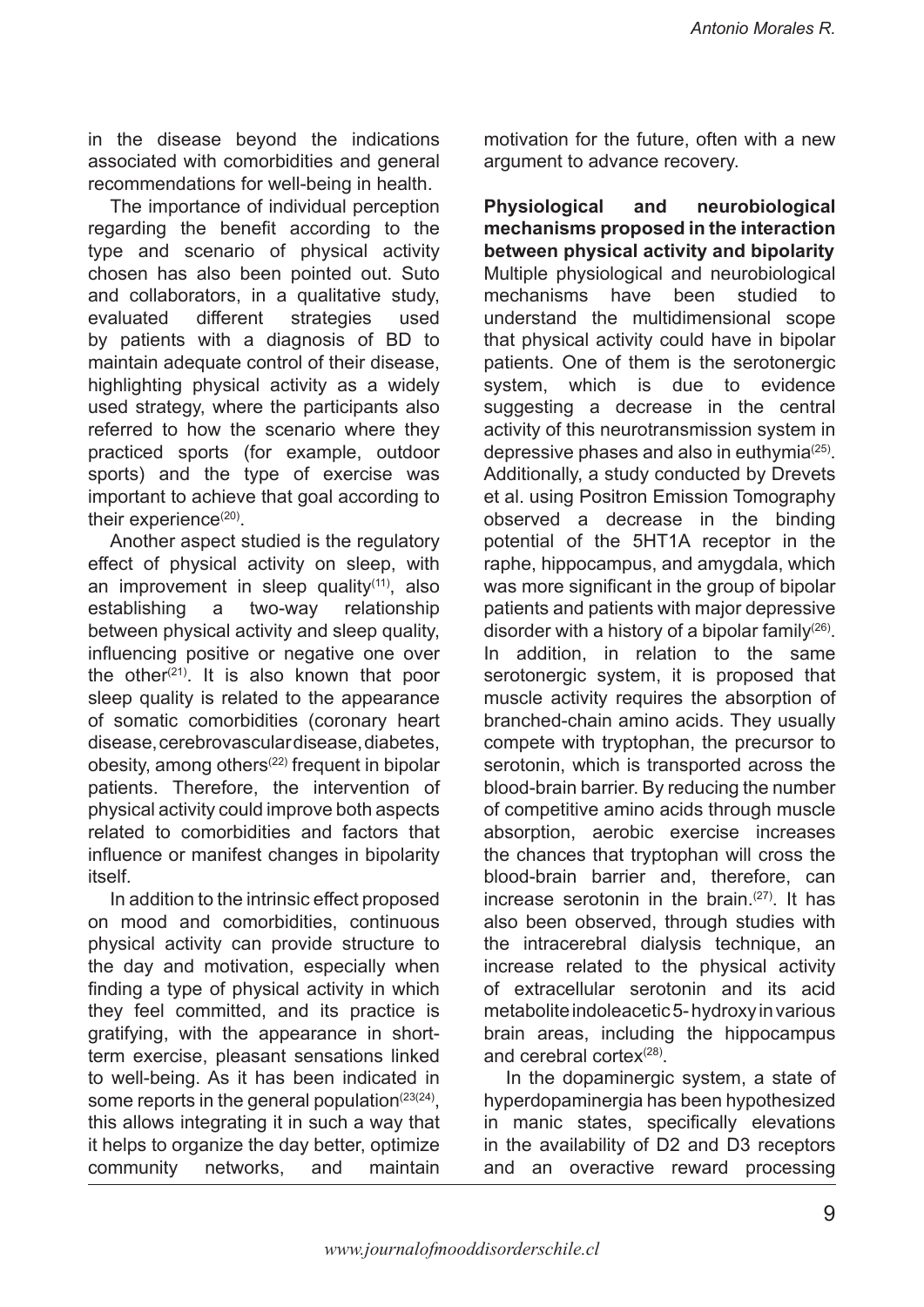network. In the case of depressive states, although there is abundant literature on the importance of the dopaminergic system in Major Depression, there are no consistent findings in the depressive states of bipolar patients, as published by Ashok et al. in a systematic search of postmortem, pharmacological, and in-vivo neuroimaging studies.(29) Aerobic exercise has shown, in different animal studies, an increase in dopamine levels in the striatum, hypothalamus, midbrain, and brainstem, which reinforces the idea of the positive effect of physical activity, especially aerobic activity in mood and cognition.

The role of phenylethylamine, an endogenous neuroamine, has also been studied. It is selectively metabolized by monoamine oxidase B into phenylacetic acid, which is measurable in urine and has been associated with physical energy, mood, attention, and possesses an action in noradrenergic and dopaminergic synapses. Additionally, it has been observed that it tends to decrease its values in urine in unipolar and bipolar depressed patients. In a study conducted by Szabo and collaborators, they measured phenylacetic acid levels in men with a history of previous regular physical activity, after 30 minutes of moderate physical activity to 70% of the total cardiac capacity, observing a significant increase of this in urine in relation to the same group when they did not perform physical activity(30).

In the hypothalamic-adrenal pituitary axis, significant abnormalities are reported in bipolar patients and patients with unipolar psychotic depression. It has been determined that up to half of depressed bipolar patients fail the cortisol suppression test with dexamethasone, suggesting an altered relationship in negative axis feedback. Also, in postmortem studies, a reduction in glucocorticoid receptor messenger RNA expression has been observed in brain tissue samples from

bipolar patients $(31)$ . In addition, it has been published that regular physical activity allows the possibility of reducing the rise in cortisol in situations of high psychosocial stress $(32)$ .

A possible role for endocannabinoids has also been studied, due to their similar psychological effects, such as anxiolysis, sedation, and feelings of well-being. There is a high density of type 1 endocannabinoid receptors in the frontal cortex, amygdala, hippocampus, and hypothalamus. A single session of physical activity at 70% - 80% of maximum heart rate delivers an optimal increase in endocannabinoids. One of the most critical endocannabinoids in relation to exercise would be Anandamide. This endocannabinoid easily crosses the bloodbrain barrier and is central to the benefit of aerobic activity on mood. It is produced both centrally and peripherally, tends to decrease under psychosocial stress and to increase after physical activity, and it would also have an essential role in anxiety and depression given its regulatory effect on amygdala hyperactivity $(27)$ .

Another molecule studied is the Brain-Derived Neurotrophic Factor (BDNF), which has an essential role in the neuroplasticity of patients with BD. Its tendency to decrease in the maniacal and depressive phases of the disease has been observed $(33)$ . One of the difficulties that could occur associated with the decrease in BDNF in hippocampal cells is the reduction of the so-called "cellular resilience", that is, a lower capacity for resistance to noxas, such as excess glucocorticoids secondary to hyperactivity of the hypothalamicpituitary-adrenal axis and other injuries, especially in hippocampal neurons<sup>(28)</sup>. It has been reported that an isolated session of physical activity increases BDNF levels. Likewise, in the case of those who perform continuous physical activity, this effect is more significant, and also, in this group, it tends to increase BDNF values even in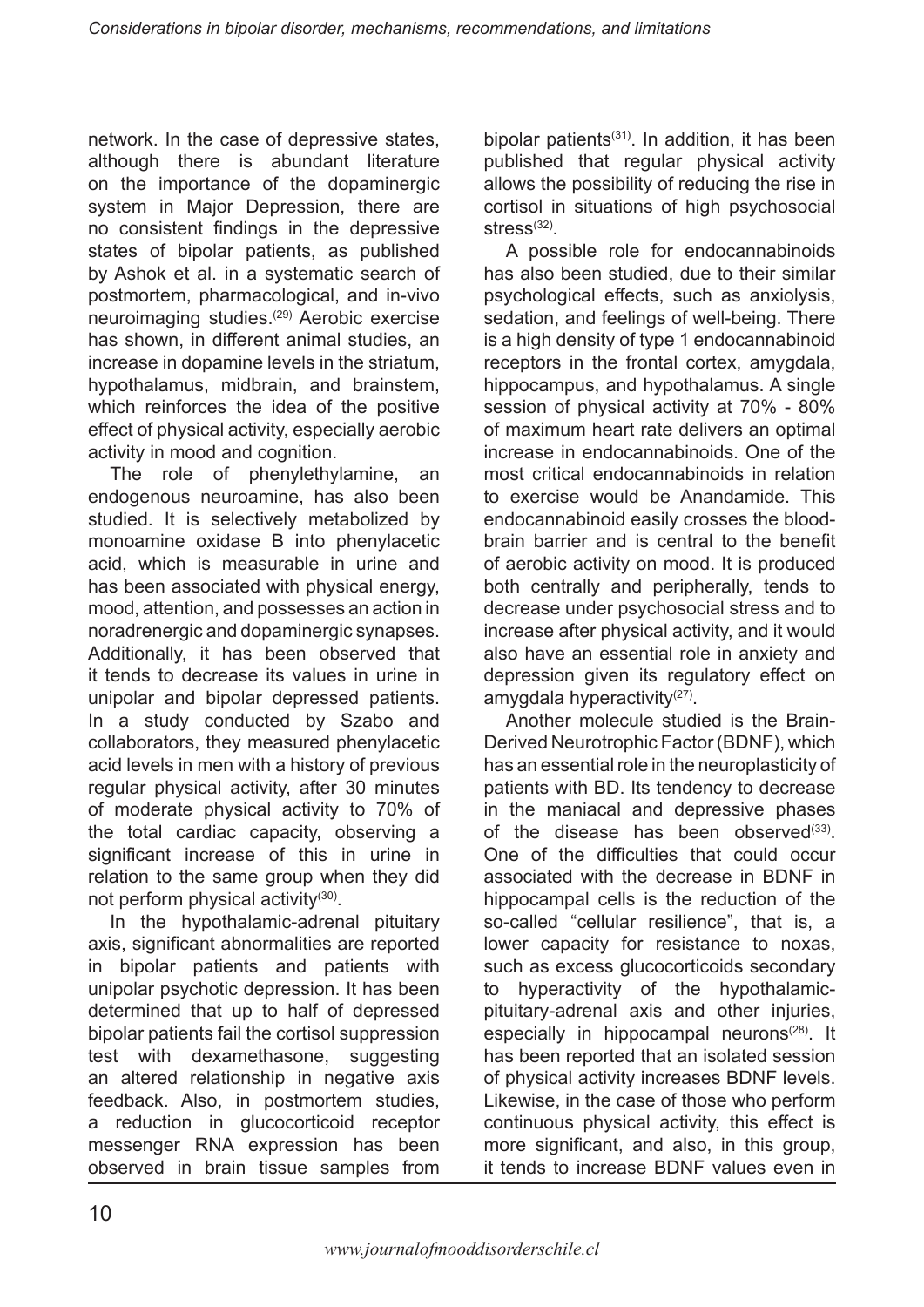repose. Preliminarily, it has been pointed out that the amount of the positive effect of aerobic physical exercise on BDNF would be smaller in women than in men and more clearly reported at moderate to high intensity of exercise<sup>(34)</sup>.

The change in the inflammatory response has also been explored, this due to a proinflammatory profile pattern present in bipolar patients, with a predominance of pro-inflammatory cytokines such as TNF a, Interleukin 6 and 8, in addition to a reduction of Interleukin 4, which has anti-inflammatory activity in both in manic and depressive phases. However, the role of terlequine 6 is more complex since its action could be pro or anti-inflammatory depending on the receptor to which it binds. Physical activity could cause an activation of the binding of Interleukin 6 to mainly anti-inflammatory receptors, which would have a secondary, favorable impact on the levels of BDNF and somatomedin. This is associated with the possible mechanism of reduction of cognitive damage through the reduction of hippocampal inflammation<sup> $(28)$ </sup>. In addition, it is proposed that there could be a close relationship between physical exercise, an increase in the endocannabinoid Anandamide, and an increase in BDNF; there has been an attempt to show this by blocking cannabinoid type 1 receptor in rats, generating, as a result, a lower response to increase BDNF in them postexercise(35).

Among the mechanisms, the positive impact of physical activity on the probable mitochondrial dysfunction present in BD is suggested, as it occurs in other diseases with mitochondrial involvement, where physical activity has shown benefit through this mechanism(36). This mitochondrial dysfunction is proposed due to the observed alterations in brain energy metabolism, the impact of mood stabilizers on the mitochondria, the increase in deletions of mitochondrial DNA in neural tissue of bipolar patients, and the association of mutations and polymorphisms of mitochondrial DNA with bipolarity<sup> $(37)$ </sup>. It has also been suggested that exercise could be related to the activation of a protein kinase activated by AMP, which would cause positive effects on learning, memory, neurogenesis, and gene expression associated with mitochondrial function in the hippocampus $(38)$ .

### CONCLUSIONS

There is a long medical tradition that integrates the indication of physical activity as a treatment for diseases, and the case of BP should not be the exception. Although conclusive studies have not been published in this regard, there is a significant amount of literature that recommends the practice of continuous or frequent physical activity, mainly moderate or high-intensity aerobic activity, which is possible to make operative in adult patients without somatic impairment that contraindicates it, and, with the knowledge of its limitations, through the training of the patient in the measurement of their heart rate during exercise and estimating, using some highly diffused formulas in sports, such as those of  $Fox<sup>(39)</sup>$  or Tanaka(40), suggested heart rate parameters for the patient's training session, always considering a previous general medical evaluation, and investigating the absence of contraindications to performing physical exercise.

According to the information currently available, it is possible to say that it is highly suggestive that regular physical activity has a favorable impact on the control of different aspects of BD, such as the attenuation of mood and cognitive symptoms, a decrease in risk or of the impact of somatic comorbidities, as well as favoring community contact, sense of agency, and motivation regarding personal development.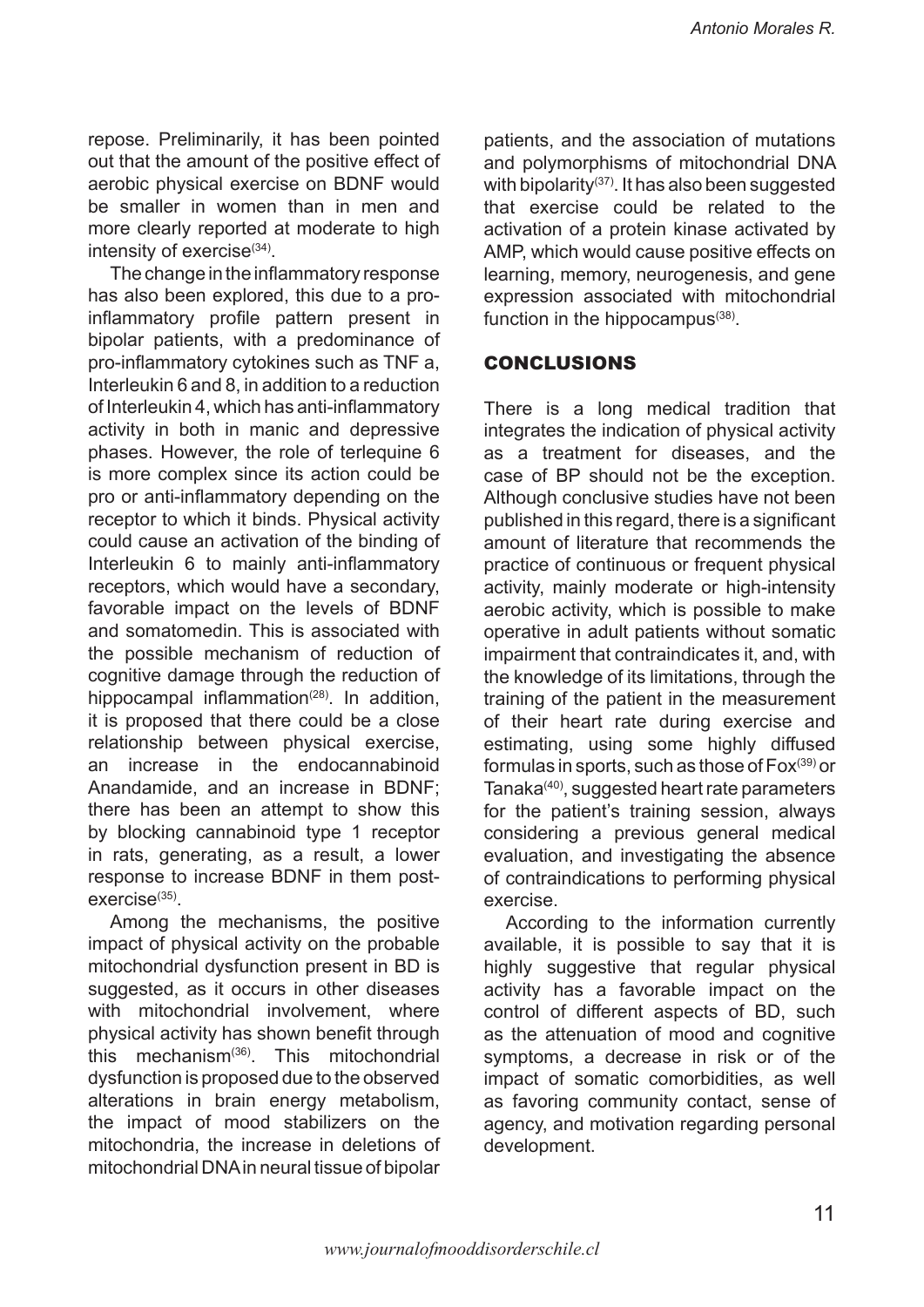The clinician must make an effort, in light of the patient's mental history, to perform a general medical evaluation of possible comorbidities and specific medical conditions of the patient, as well as the patient's previous experience with physical activity, to recommend it in a structured way, considering that frequency, intensity, time of day, relationship with food, duration and type of exercise, among other aspects, must be carried out in a personalized way, and subsequently collecting the experience, tolerance, and adherence to what is prescribed, as well as the patient's relationship with physical activity as a possible influence to mood swings. Despite the existence of certain recommendations where the appearance of favorable mechanisms for both the disease and comorbidities is explained through neurobiological and physiological theories, the prescription must be conducted in such a way as to not hinder the patient's access to it, knowing that the greatest benefits in general morbidity and mortality, they appear when passing from a completely sedentary life to initiating small changes in the sense of improving physical activity $(41)$ .

# REFERENCES

- 1. Tipton C. The history of "Exercise Is Medicine" in ancient civilizations. Adv Physiol Educ. 2014; 38(2):109-17.
- WHO. Global recommendations on 2. physical activity for health, 2010.
- 3. Riebe D, Ehrman J, Liguori G, Magal M. ACSM's guidelines for exercise testing and prescription.(Tenth edition.). The American College of Sports Medicine. Philadelphia: Wolters Kluwer. 2018
- Meriwther R, Lee J, Schroeder A, Wi-4. seman P. Am Fam Physician. 2008; 77: 1129-1136.
- Carek P, Laibstain S, Carek S. Exercise for the treatment of depression and anxiety. Int J Psychiatry Med. 2011; 41:15-28. 5.
- Thomson D, Turner A, Lauder S, Gigler ME, Berk L, Singh AB, et al. A brief review of exercise, bipolar disorder, and mechanistic pathways. Front Psychol 2015; 6: 147 6.
- National Institute for Health and Clinical Excellence. Bipolar Disorder. 2017 7.
- National Institute for Health and Clinical Excellence. Bipolar disorder. 2006 8.
- Dudek D, Siwek M, Jaeschke R, Drozdowicz K, Styczeń K, Arciszewska A, et al. Web-based study of bipolarity and impulsivity in athletes engaging in extreme and high-risk spor.t Acta Neuropsychiatrica. 2016. 28:179-183 9.
- 10. Currie A, Gorczynski P, Rice S, Purcell R, McAllister-Williams H, Hitchcock M, et al. Bipolar and psychotic disorders in elite athletes: a narrative review Br J Sports Med 2019;53:746–753
- 11. Wright K, Armstrong T, Taylor A, Dean S. 'It's a double edged sword': a qualitative analysis of the experiences of exercise amongst people with Bipolar Disorder. J Affect Disord 2012; 136 :634-642.
- 12. Proudfoot J, Whitton A, Parker G, Doran J, Manicavasagar V, Delmas K. Triggers of mania and depression in young adults with bipolar disorder. J Affect Disord 2012;143: 196–202.
- Forty L, Ulanova A, Jones L, Jones I, 13. Gordon-Smith K, Fraser C, et al. Comorbid medical illness in bipolar disorder. Br J Psychiatry. 2014; 205:465- 72.
- 14. Prieto M, Schenck L, Kruse J, Klaas J, Chamberlain A, Bobo W, et al. Longterm risk of myocardial infarction and stroke in bipolar I disorder: A population-based Cohort Study. J Affect Disord 2016; 194:120-127.
- 15. Kemp D, Gao K, Chan P, Ganocy S,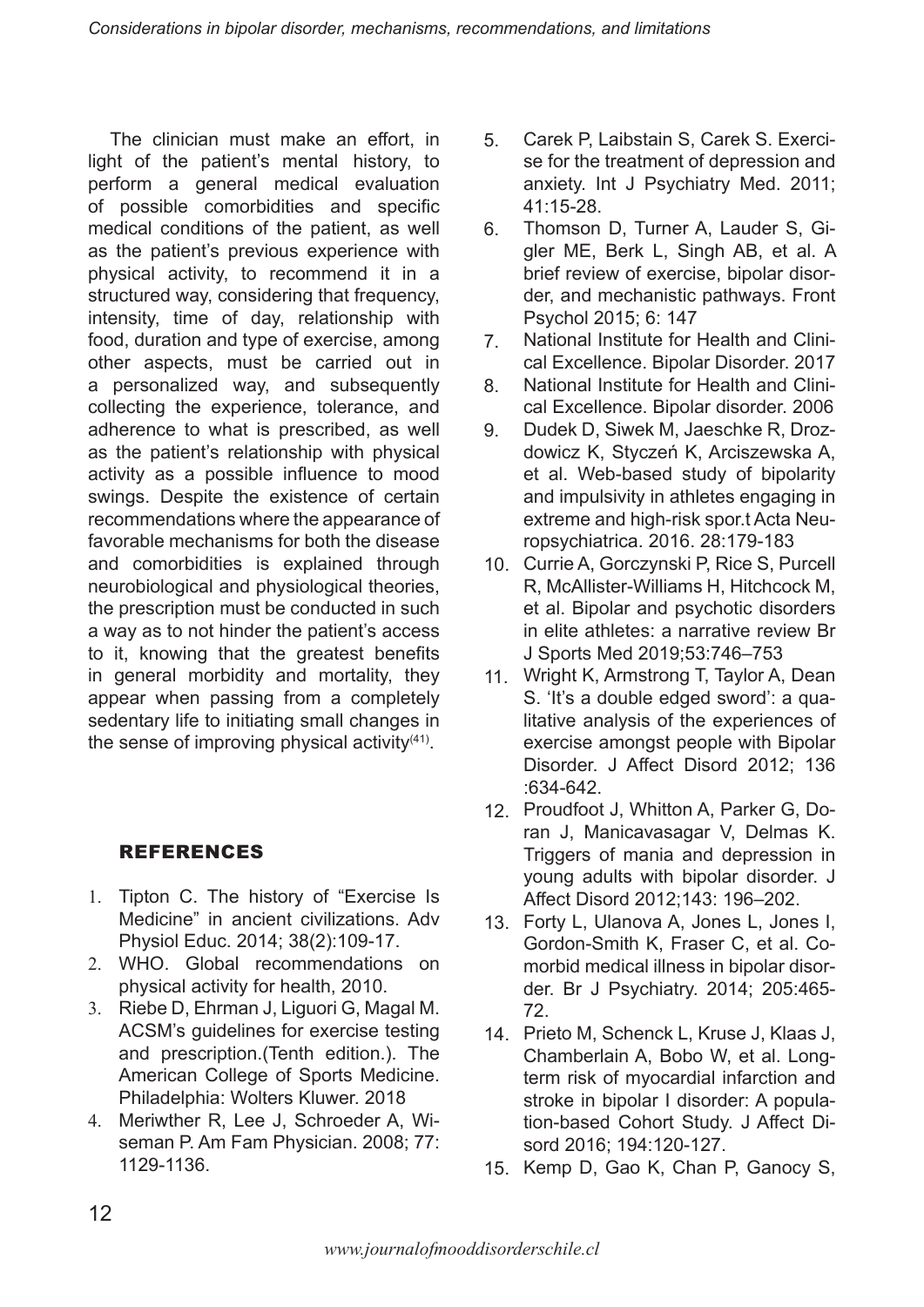Findling R, Calabrese J. Medical comorbidity in bipolar disorder: relationship between illnesses of the endocrine/ metabolic system and treatment outcome. Bipolar Disord 2010; 12:404- 13.

- Walker E, McGee, R, Druss, B, 2015. 16. Mortality in mental disorders and global disease burden implications: a systematic review and meta-analysis. JAMA Psych 2015; 72: 334-341.
- 17. Vancampfort D, Firth J, Schuch F, Rosenbaum S, De Hert M, Mugisha J, et al. Physical activity and sedentary behavior in people with bipolar disorder: A systematic review and meta-analysis. J Affect Disord 2016; 201:145-152.
- 18. Vancampfort D, Stubbs B, Mitchell A, De Hert M, Wampers M, Ward PB, et al. Risk of metabolic syndrome and its components in people with schizophrenia and related psychotic disorders, bipolar disorder and major depressive disorder: a systematic review and meta-analysis. World Psych 2015; 14: 339-47
- Ng F, Dodd S, Berk M. The effects 19. of physical activity in the acute treatment of bipolar disorder: A pilot study. The effects of physical activity in the acute treatment of bipolar disorder: A pilot study J Affect Disord 2007; 101: 259–262.
- 20. Suto M, Murray G, Hale S, Amari E, Michalak E. What works for people with bipolar disorder? Tips from the experts. J Affect Disord 2010; 124: 76–84.
- 21. McGlinchey E, Gershon A, Eidelman P, Kaplan K, Harvey A. Physical activity and sleep: Day-to-day associations among individuals with and without Bipolar Disorder. Ment Health Phys Act 2014; 7:183-190.
- 22. Grandner M, Jackson N, Pak V, Gehrman P. Sleep disturbance is associated with cardiovascular and metabolic

disorders. J Sleep Res 2012; 21:427- 433.

- 23. Pittsinger, R., Kress, J, Crussemeyer, J.The Effect of a Single Bout of Surfing on Exercise-Induced Affect. Int Exerc Sci 2017; 10: 989–999.
- 24. Daley A, Welch A. The effects of 15 min and 30 min of exercise on affective responses both during and after exercise. J Sports Sci 2004; 22: 621– 628.
- 25. Mahmood T, Silverstone T. Serotonin and bipolar disorder. J Affect Disord 2001; 66: 1–11.
- 26. Drevets W, Frank E, Price J, Kupfer D, Holt D, Greer P, et al. PET Imaging of Serotonin 1A Receptor Binding in Depression. Biol Psych 1999; 46:1375– 1387.
- 27. Heijnen S, Hommel B, Kibele A, Colzato LS. Neuromodulation of Aerobic Exercise-A Review. Front Psychol 2016; 6:1890.
- 28. Alsuwaidan M, Kucyi A, Law C, McIntyre R. Exercise and Bipolar Disorder: A Review of Neurobiological Mediators. Neuromol Med 2009; 11:328– 336.
- 29. Ashok A, Marques T, Jauhar S, Nour M, Goodwin G, Young A, et al. The dopamine hypothesis of bipolar affective disorder: the state of the art and implications for treatment. Mol Psych 2017; 22:666-679.
- 30. Szabo A, Billett E, Turner J. Phenylethylamine, a possible link to the antidepressant effects of exercise? Br J Sports Med 2001; 35, 342-343.
- 31. Aerobic Physical Exercise as a Possible Treatment for Neurocognitive Dysfunction in Bipolar Disorder. Postgrad Med 2010; 122:107-116.
- Wood C, Clow A, Hucklebridge F, Law 32.R, Smith N. Physical fitness and prior physical activity are both associated with less cortisol secretion during psychosocial stress. J Anx Stress Cop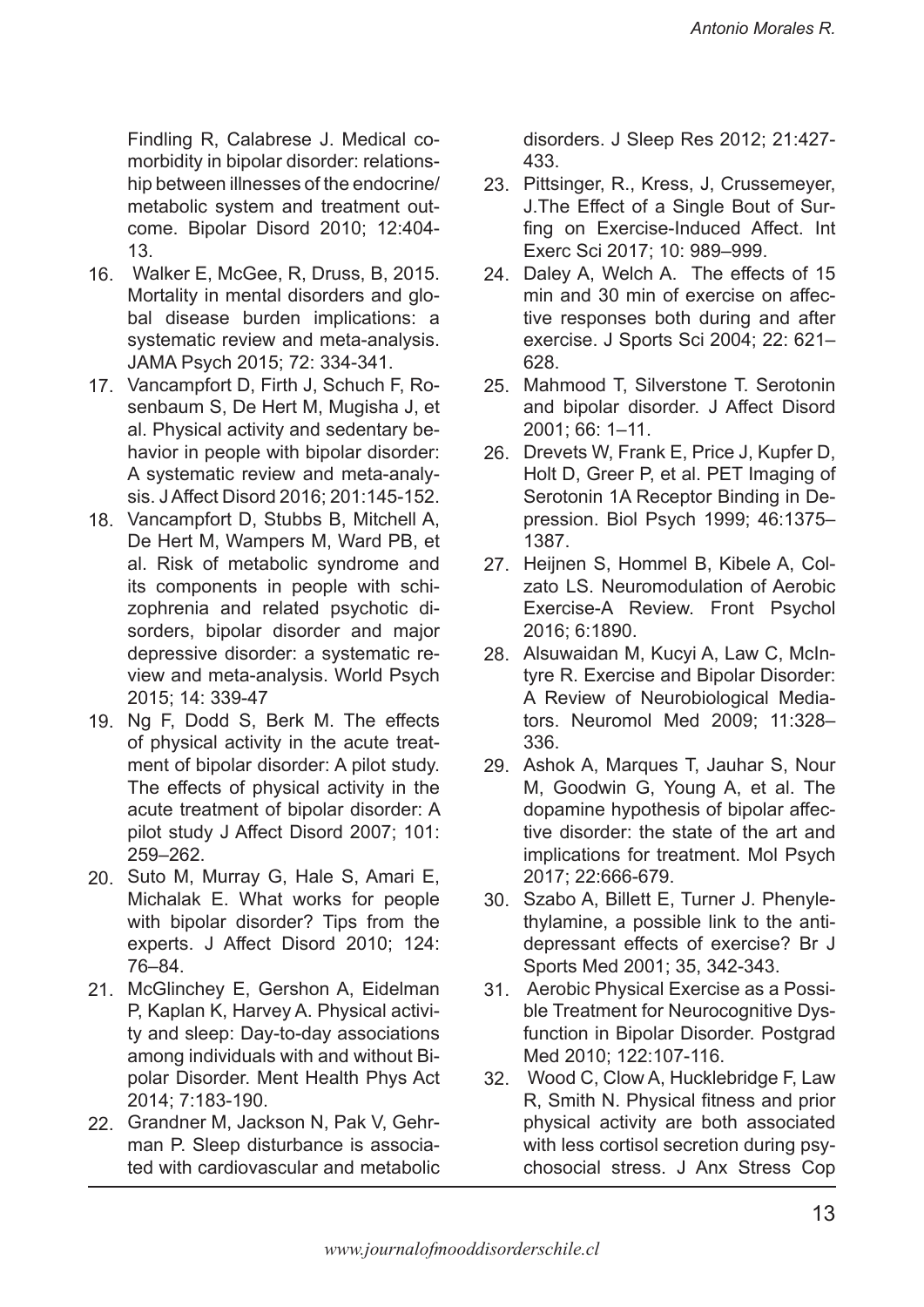2018. 31;135-145.

- 33. Grande I, Fries G, Kunz M, Kapczinski F. The role of BDNF as a mediator of neuroplasticity in bipolar disorder. Psych Investig 2010; 7:243-250.
- 34. Szuhany K, Bugatti M, Otto M. A meta-analytic review of the effects of exercise on brain-derived neurotrophic factor. J Psych Res 2015; 60:56- 64.
- 35. Ferreira-Vera T, Bastos C, Pereira G, Moreira F, Massensini A. A Role for the Endocannabinoid System in Exercise-Induced Spatial Memory Enhancement in Mice. Hippocampus 2014; 24:79–88.
- 36. Huertas J, Casuso R, Agustin P, Cogliati S.Stay Fit, Stay Young: Mitochondria in Movement: The Role of Exercise in the New Mitochondrial Paradigm. Ox Med Cell Long 2019: 2019; 7058350.
- 37. Berka M, Kapczinski F, Adreazza A, Deana O, Giorlandoa F, Maes M, et al Pathways underlying neuroprogression in bipolar disorder: Focus on inflammation, oxidative stress and neurotrophic factors. Neurosc Biobehav Rev 2011; 35: 804–817.
- 38. Ruegsegger G, Booth F. Health Benefits of Exercise. Cold Spring Harb Perspect Med. 2018; 8: a02969
- Fox SM, III, Naughton JP, Haskell WL. Physical activity and the prevention of coronary heart disease. Ann Clin Res 1971; 3: 404–432 39
- 40. Tanaka H, Monahan KD, Seals DR. Age-predicted maximal heart rate revisited. J Am Coll Cardiol. 2001; 37: 153–156.
- Warburton D, Bredin S. Reflections 41.on Physical Activity and Health: What Should We Recommend? Can J Cardiol. 2016; 32: 495- 504.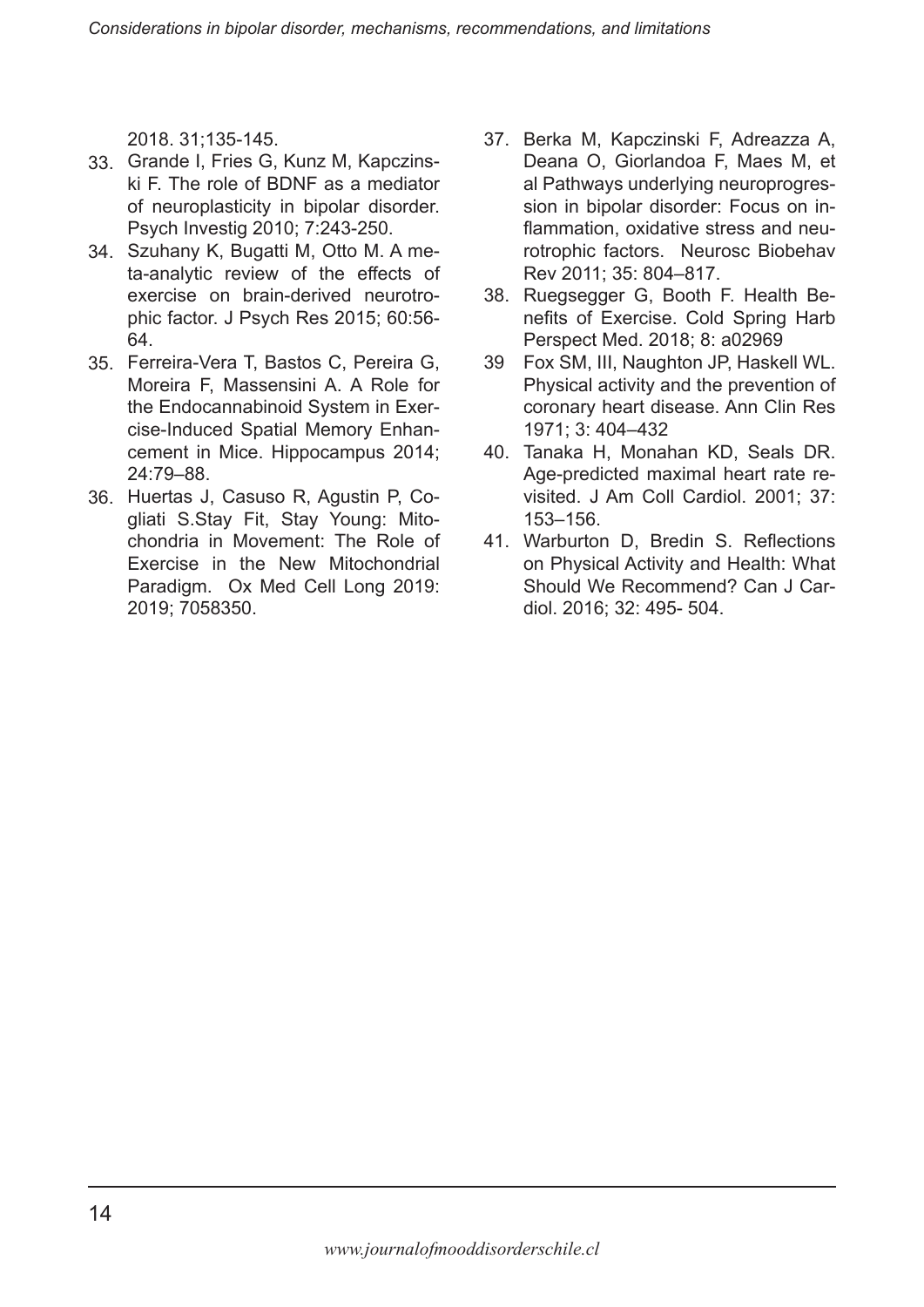# **Mood Disorders in Times of COVID-19: Challenges and Opportunities**

Daniela Waissbluth P<sup>1</sup>

### *ABSTRACT*

*Introduction: Less than a year after it began in Wuhan, the SARS-CoV-2 coronavirus infection has had profound repercussions worldwide. The health manifestations are varied, as are the psychological aspects involved.* 

*Method: A bibliographic search was conducted through PubMed; articles related to mental health topics, neuropsychiatry, mood disorders, and COVID-19 were included.*

*Results: COVID-19 has generated mental health manifestations that are believed could persist over time, with anxiety and depression being the most significant ones reported. The virus has the ability to enter the central nervous system, causing neuropsychiatric manifestations. Patients with mood disorders, as well as health professionals and survivors of COVID-19, are presented as a risk group. Regarding treatment, special care must be taken in terms of drug interactions and possible severe adverse reactions. Lithium carbonate has properties that could be of interest as a potential coronavirus treatment.* 

*Conclusions: The traditional working modalities of mental health teams should* 

Received: June 2020 Accepted: August 2020 *be changed. In mood disorders, consider aspects proper to the viral infection, as well as the psychosocial determinants. Propose suicide prevention strategies, where remote interventions become critical. In addition to the challenges, this period can be considered an opportunity to modify care paradigms and generate new research lines.* 

*Keywords: "COVID-19", "coronavirus", "psychiatry", "mental health", "mood disorder", "depression", "bipolar disorder", "psychopharmacology".*

## INTRODUCTION

Only seven months have passed since the first cases of infection by the then called "new coronavirus of 2019", detected in the city of Wuhan, China. In February 2020, the WHO named the illness "coronavirus disease" (COVID-19) and the causative pathogen, "type 2 coronavirus causing severe acute respiratory syndrome "(SARS-CoV-2).

When we talk about dates, considering the global impact that this pandemic has had, it seems like a recent event. From this side of the world, society watched what was happening with the distance of a spectator. While thousands died in Asia and Europe, Chile, still in summer, was shocked by the repercussions of the social outbreak. However, the potential impact of the pandemic did not appear to be felt until the first weeks of March.

However, not only local challenges and

*¹ Universidad de Chile, Mental Health Unit, Hospital Clínico Fuerza Aérea*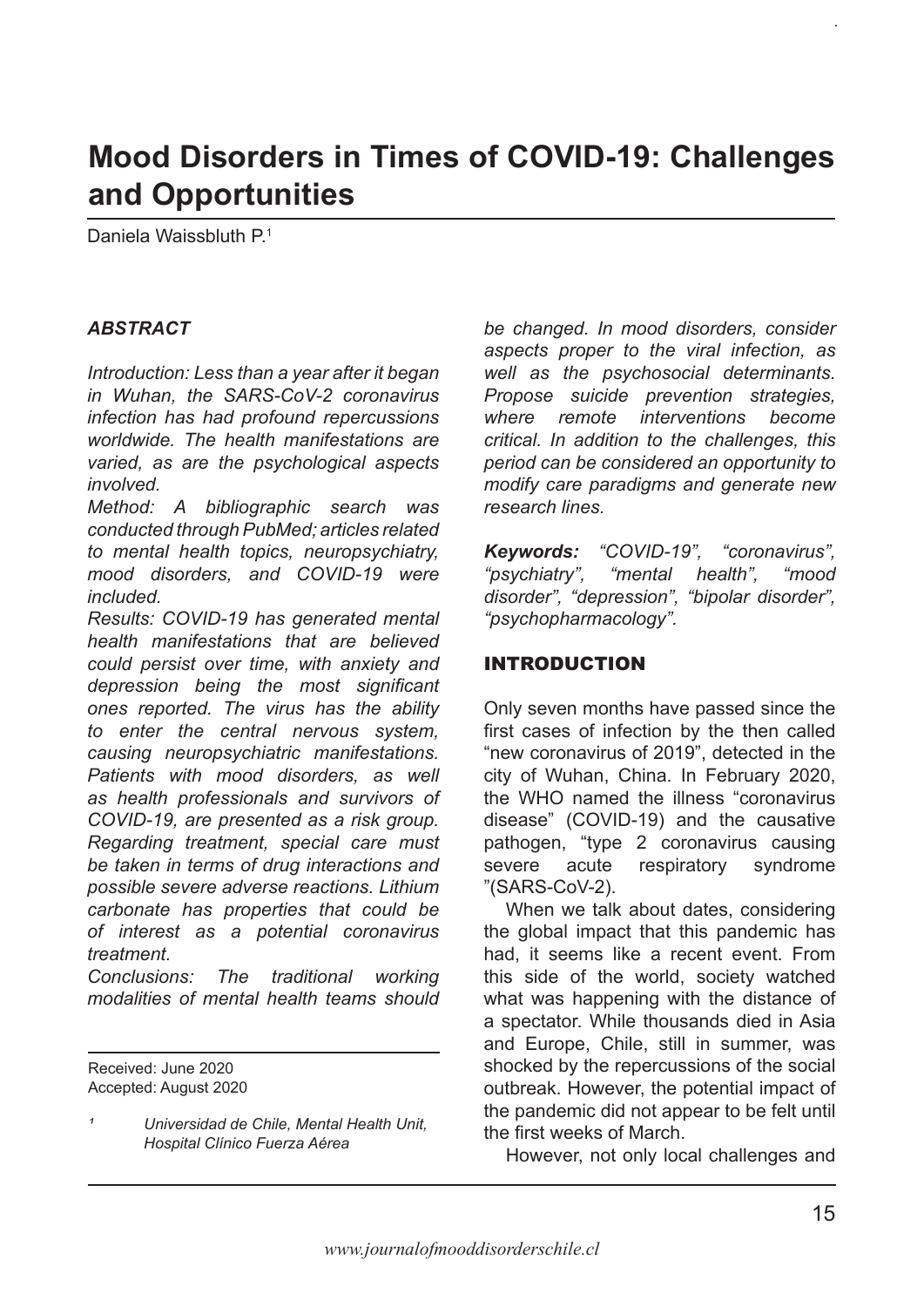processes favored the feeling of distance from risk. Throughout history, humanity, plagued by various pandemics, seems to need historical texts to recall the notion of "biological vulnerability." The Spanish Flu—a relatively recent historical event as only one hundred years have passed since it began—was a disease that was responsible for the loss of 50 million people worldwide in less than a year and whose multiple health, economic, and historical consequences may have been overshadowed by the aftermath of humanity already struck by the ravages of war<sup> $(1)$ </sup>. Nevertheless, there are records of survivors which account for the harsh reality of the pandemic—in a period where the immediate capacity for recording and broadcasting that we have today was not possible, with the benefits and harms that this implies. Among the tragic outcomes of the pandemic is the story of the painter Egon Schiele, known for his position as an intellectual and cultural elite, who lost his wife and unborn child to the virus, and died a few days later from the same illness. His mentor, the famous Gustav Klimt, also succumbed to the illness eight months before Schiele himself. One of the young painter's most famous works was developed the same year of his death, remaining unfinished *(Figure 1)*.

### **Mental Health and COVID-19**

The scope of the pandemic involves diverse global aspects; thus, the entire population is affected directly or indirectly. However, there are groups that evidently present a higher degree of vulnerability, whether due to biological, economic, social, professional determinants or a combination of all of the above.

The Severe Acute Respiratory Syndrome (SARS) disease caused by SARS-associated coronavirus (SARS-CoV) in 2003 generated mental health consequences in patients and families

**Figure 1.** Egon Schiele, The Family, 1918.



that lingered after recovery; the biological aspects (of the virus, hospitalization,  $mediation)$  and psychosocial<sup>(2)</sup> were considered relevant. Psychological distress remained high for one year after infection in that SARS epidemic, while healthcare personnel had higher rates of depression, anxiety, and post-traumatic stress disorder each year<sup>(3)</sup>. Completed suicide rose, specifically in the geriatric female population, the year of the Hong Kong pandemic<sup>(4)</sup>.

Experts propose four groups of particular interest due to their higher-risk potential: (I) people who have been in direct contact with the virus and the disease, (II) people with previous psychosocial and biological vulnerability (including those patients with already diagnosed psychiatric illnesses), (III) healthcare professionals, and (IV) people who follow multiple channels of information regarding the pandemic $(5)$ . This last point opens an interesting discussion regarding the role of the media and how the globalized immediacy of information can influence health outcomes, differing in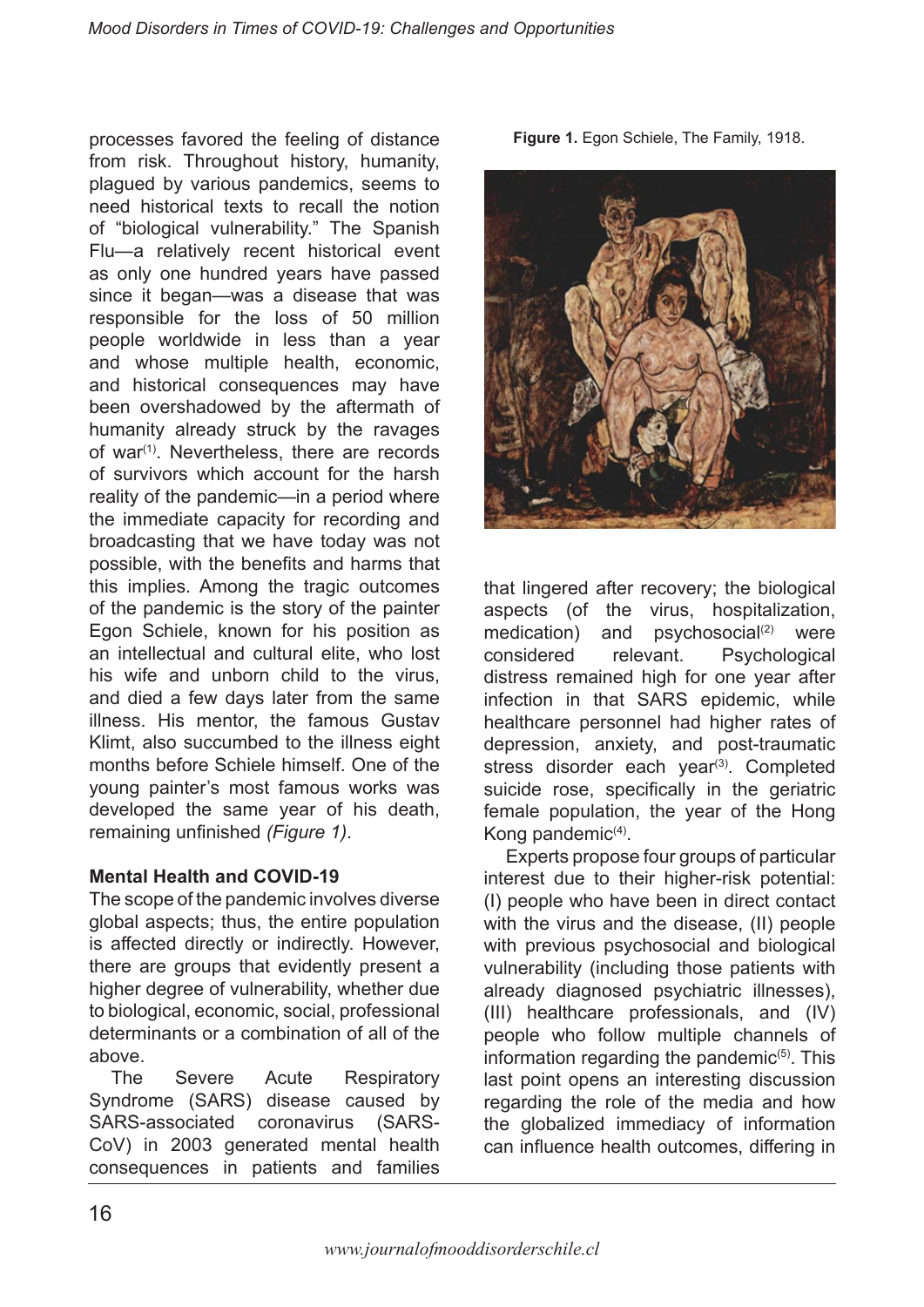certain areas from the course of previous global pandemics, such as the Spanish Flu.

Research in relation to the impact on mental health during the COVID-19 pandemic is still a subject in full development. The most substantive data comes from the Chinese population, with some longitudinal and case-control studies. In the general population, the levels of anxiety, depression, and stress lingered one month after the peak of new cases, and the group of adolescents and young students is proposed as the most vulnerable  $q$ roup<sup> $(6)$ </sup> which is not replicated in other studies. It is suggested that the population with psychiatric pathology would suffer a greater impact than that of the general population during the COVID-19 pandemic, quantified through anxiety and depression scales<sup>(7)</sup>. Although studies are still scarce, the multiplicity of adverse factors at play make this a theoretical population at risk due to inadequate coping strategies in the face of stress, previous psychosocial problems, lack of access to timely controls during the pandemic, and difficulties in the access to regular medication, among others. The increase in depression figures could be associated with lower income, interpersonal conflicts, frequent use of the media, and less social support, and it is higher in females $(8)$ .

The call to social isolation as a measure of physical protection can be detrimental to mental health, which is why the term "physical distancing" has been preferred to "social distancing"(9). Although they may seem like subtleties of language, it becomes relevant when considering other effective communication channels to sustain the experience of emotional containment in times of crisis, making a virtuous use of technology to maintain contact with meaningful relationships, and access to healthcare in a timely manner. In China, it has been observed that the quarantined population presents significantly higher

levels of anxiety and depression than the population without mobility restriction(10). In the particular case of Chile, a country where the issue of inequality has been at the fore in the past year, and with a large vulnerable and marginalized population, isolation also carries the stressor of a scarcity of basic  $q$ oods $(11)$ .

A group of particular interest corresponds to that of healthcare professionals. The degree of exposure and risk, the experience of work overload and sleep deprivation, the making of ethically complex decisions on a daily basis, and distancing oneself from the primary support group to avoid contagion are some of the influencing factors. The prevalence of anxiety, depression, and insomnia as isolated symptoms in healthcare professionals during the COVID-19 pandemic reaches 23.2%, 22.8% and 38.9%, respectively; the figures being higher specifically in the female population and the nursing profession $(12)$ .

Considering the various mental health issues faced due to the pandemic and defining the main research priorities, The Lancet published a position paper in April with a complete bio-psychosocial approach, understanding the scopes of multiple determinants<sup>(13)</sup>. In it, they establish as immediate research priorities: (I) obtaining data on rates of anxiety, depression, and suicidality; (II) investigating support strategies for particular risk groups (preexisting severe mental or physical illness, individuals recovered from COVID-19 infection, and people who report new psychiatric/psychological symptoms during the pandemic); and (III) develop a neuropsychological database of COVID-19 patients that allows generating standardized studies to understand the neuropsychiatric effects of the virus better.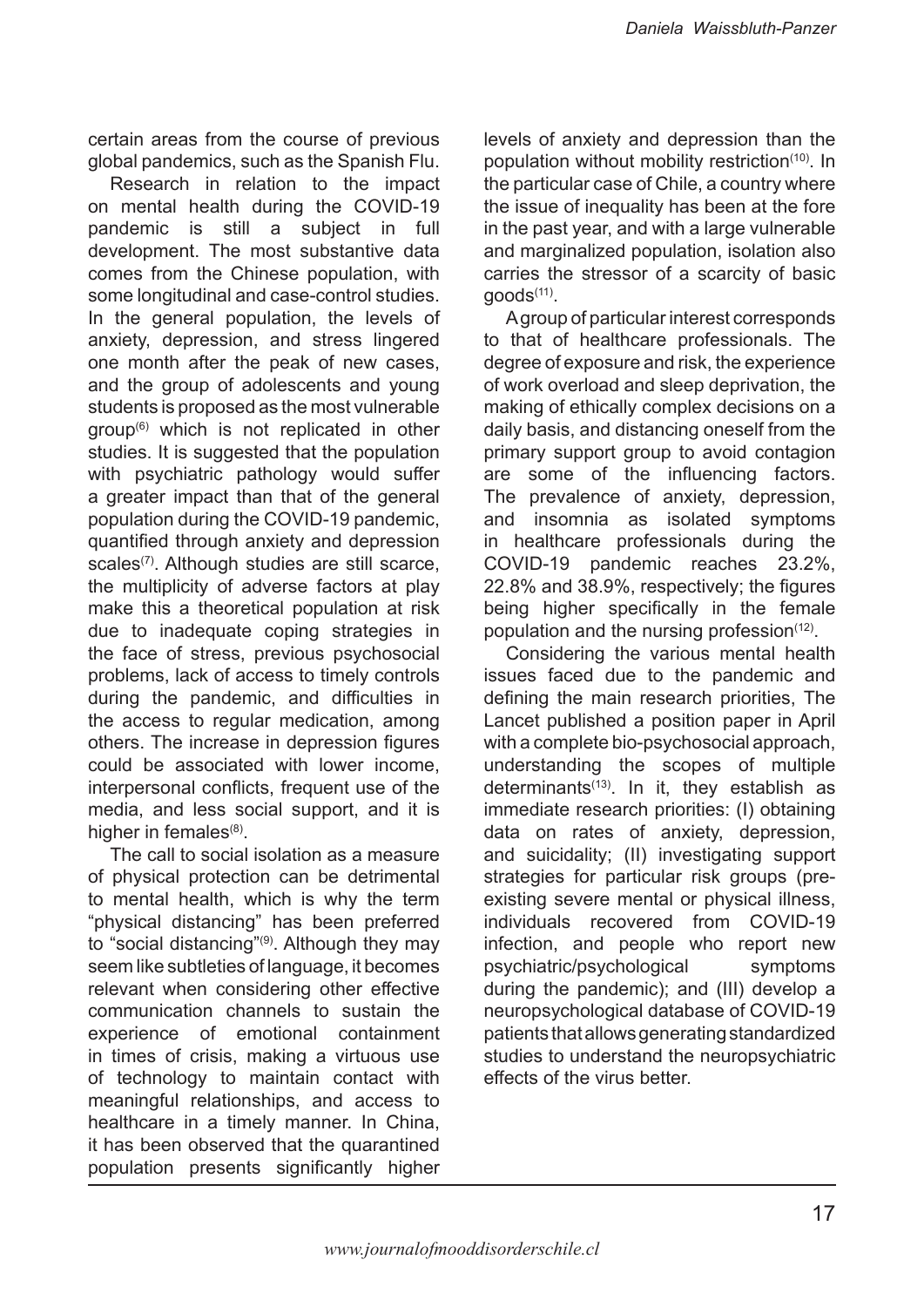### **Neurobiological Aspects: SARS-CoV-2 and the Nervous System**

SARS-CoV-2 is an RNA virus, which in addition to respiratory manifestations, presents extrapulmonary manifestations, including those in the nervous system, generating neuropsychiatric conditions already documented $(14)$ , such as encephalitis, meningitis, vascular events, cognitive alterations (specifically a dysexecutive syndrome), neuroophthalmological alterations, and Guillain-Barré syndrome, among others. It is even suspected that a neuroinvasion at the brainstem level could be partly responsible for the great respiratory failure in these patients(15). Regarding delirium in critical patients due to COVID-19, some authors propose underdiagnosis as a potential problem, but it is posed as a daily clinical reality(16). Among the factors inducing delirium, the direct effect of the virus on the central nervous system and the inflammatory cascade is considered as two influential components, in addition to those inherent to any critical patient<sup> $(17)$ </sup>, which forces us to ask questions about the neurotropic mechanisms of this virus.

Past epidemics such as SARS and the Middle East Respiratory Syndrome (MERS) generated studies on coronavirus neurotropism (CoVs) in animal models; one of the consistent findings was that they all require angiotensin-converting enzyme 2 (ACE-2) as a neuronal gateway $(18)$ . ACE-2 is expressed in multiple organs, including the brain, specifically in neurons and glia. SARS-CoV-2 uses the S1 "spike" glycoprotein that binds to ACE-2, entering the cell, and it has been seen that the affinity of SARS-CoV-2 for this receptor is greater than for other coronaviruses<sup>(19)</sup>. One line of research regarding neuroinvasion is entry through the olfactory nerve, with ECA-2 being widely distributed at the level of this sensitive epithelium, and it is known that SARS-CoV-2 generates anosmia and ageusia as a frequent symptom(20).

In sum, the mechanisms of SARS-CoV-2 in injuring the nervous system may include entry through systemic circulation, direct neuronal pathway, damage from neuroinflammation, and damage from hypoxia and vascular events, among others, having at least been clarified up to the important role of ACE-2 in cell admission $(21)$ 

### **Mood Disorders and COVID-19**

Data on depression, bipolar disorder, and COVID-19 are still scarce, but it is suspected that there is likely to be an increase in the figures considering what happened with the SARS pandemic. Up to 36% of the patients had a low mood during the acute recovery phase, with the severity of SARS and the use of corticosteroids being associated with higher levels of anxiety and depression $(22)$ . Long-term follow-up of survivors, even over three years, showed that 39% met the criteria for depression $(23)$ . In the past, interest has been generated in the possible relationship between respiratory virus infections and the triggering of mood disorders, finding that seropositivity for influenza A, influenza B, and coronavirus is associated with mood disorders, without demonstrating specificity for unipolar depression or bipolar disorder $(24)$ . It is believed that carriers of a mood disorder could eventually have a more lasting inflammatory response in viral infections due to the increase in pro-inflammatory cytokines, which is characteristic of the pathophysiology of the mood $(25)$ .

In a prospective study on COVID-19, it was seen that the severity of anosmia and ageusia was associated with higher levels of anxiety and depression $(26)$ , which again suggests the potential compromise of the central nervous system by the coronavirus.

In a study comparing current mental health repercussions in patients with previous mood disorders (either depression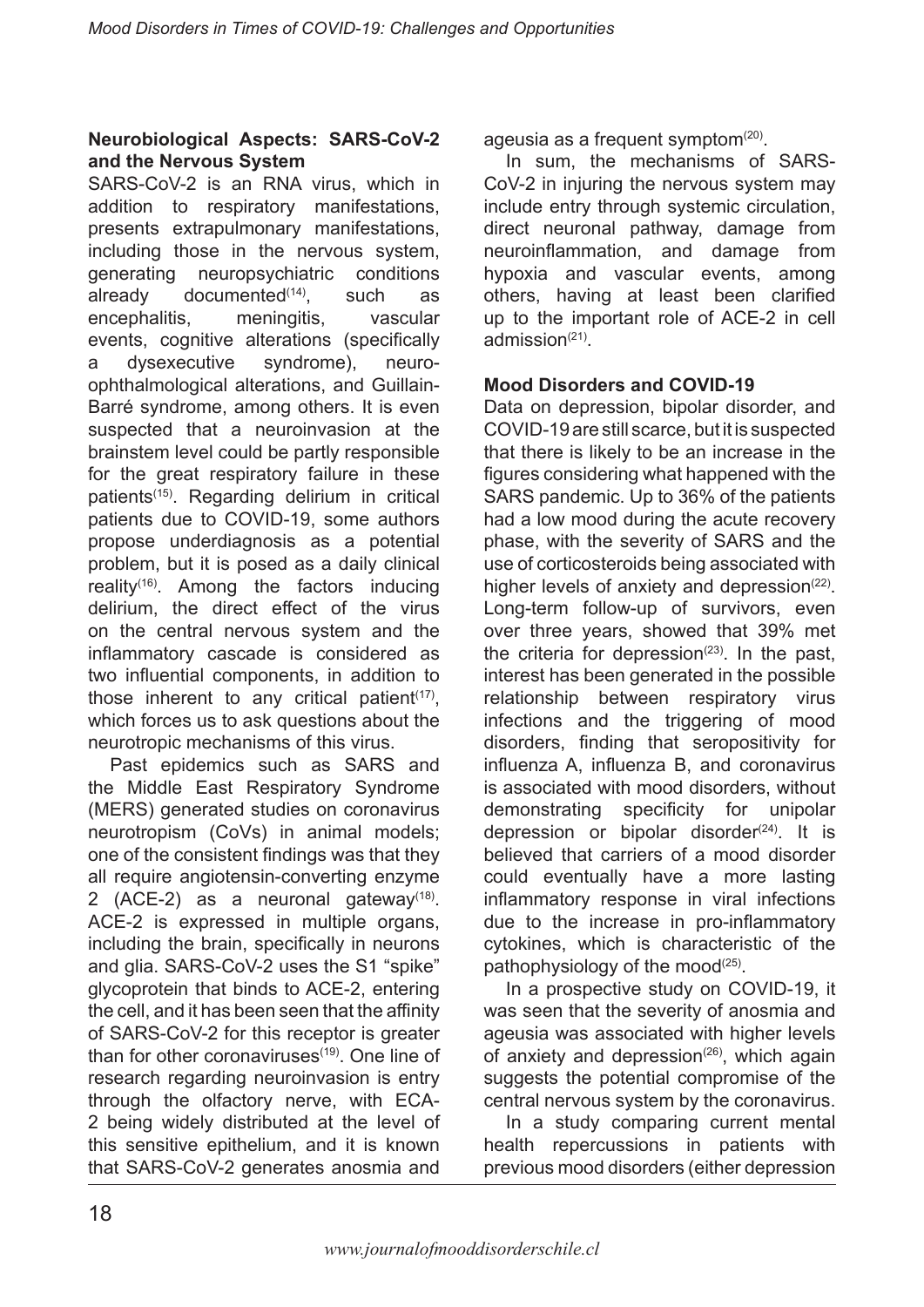or bipolar disorder) versus the general population, indicators of depression and anxiety were higher in the former group and even more so in bipolar disorder compared to unipolar depression, with bipolar men being the most affected<sup>(27)</sup>.

Regarding the risk of suicide, it is presumed that the rates could increase if we consider the precedent of an increase in suicide deaths in the United States during the Spanish Flu and among older adults during the SARS epidemic<sup>(28)</sup>. So far, several cases of suicides related to COVID-19 have been reported both in the press and in scientific publications in the United States, Italy, Great Britain, India, among other countries; therefore, it is proposed that the role of the psychiatrist and mental health teams should be more active than usual in patients who are deemed to be at higher risk, such as those with a history of previous attempts, patients with active psychiatric conditions, especially if they are older adults, and health professionals<sup> $(29)$ </sup>. In anticipation of the potential increase in suicidal phenomena, and in addition to quarantine prolongations and the psychosocial consequences that this implies, some efforts have already been proposed to conduct brief and structured interventions that specifically aim at reducing suicide risk, such as the Collaborative Assessment and Management of Suicidality (the acronym CAMS is frequently used in English) through a telepsychology protocol $(30)$ . Psychiatry and psychology experts, therefore, support the idea of having an active approach to suicide prevention in risk populations, and, in this sense, remote interventions should have a preponderant place.

Regarding psychopharmacological aspects, greater rigor is required when prescribing and monitoring patients with mood disorders during the course of SARS-CoV-2 infection, especially considering three aspects: (I) the risks of the use of drugs common in psychiatry in critical patients, with complications in various systems; (II) the multiple pharmacological interactions existing between experimental treatment protocols and the use of certain psychoactive drugs; and (III) the potentially adverse neuropsychiatric reactions to drugs used to combat SARS-CoV-2 infection.

Given the multisystemic alterations in severe patients due to COVID-19, it is relevant to consider pharmacokinetic and pharmacodynamic aspects when prescribing and dosing. In the case of antipsychotics, special caution should be exercised in patients with cardiological alterations in the critical patient context due to the risk of QTc prolongation, and in patients with transaminase alterations due to systemic inflammation; antipsychotics with risk of hepatotoxicity should be avoided<sup>(31)</sup>. Furthermore, COVID-19 has been associated with leukopenia and lymphopenia, so starting a prescription of drugs such as clozapine or carbamazepine should be carefully considered, balancing risks and benefits<sup>(31)</sup>. Concomitantly, the use of clozapine has been associated with an increased risk of systemic inflammation and pneumonia(32).

Regarding the follow-up protocols in patients with pharmacotherapy already installed, due to the problems of access to the laboratory and the risks of contagion, it has been proposed for some drugs to postpone laboratory controls. Experts have recommended reducing the frequency of hematological monitoring with the use of clozapine every three months in patients who have been using it for more than a year and have stable white blood cell and neutrophil counts in that period $(33)$ .

Among the "off-label" uses of therapies for COVID-19, various drugs can be found, including chloroquine, hydroxychloroquine, azithromycin, lopinavir-ritonavir, favipiravir, remdesivir, ribavirin, and interferon, among others. Some of them present potentially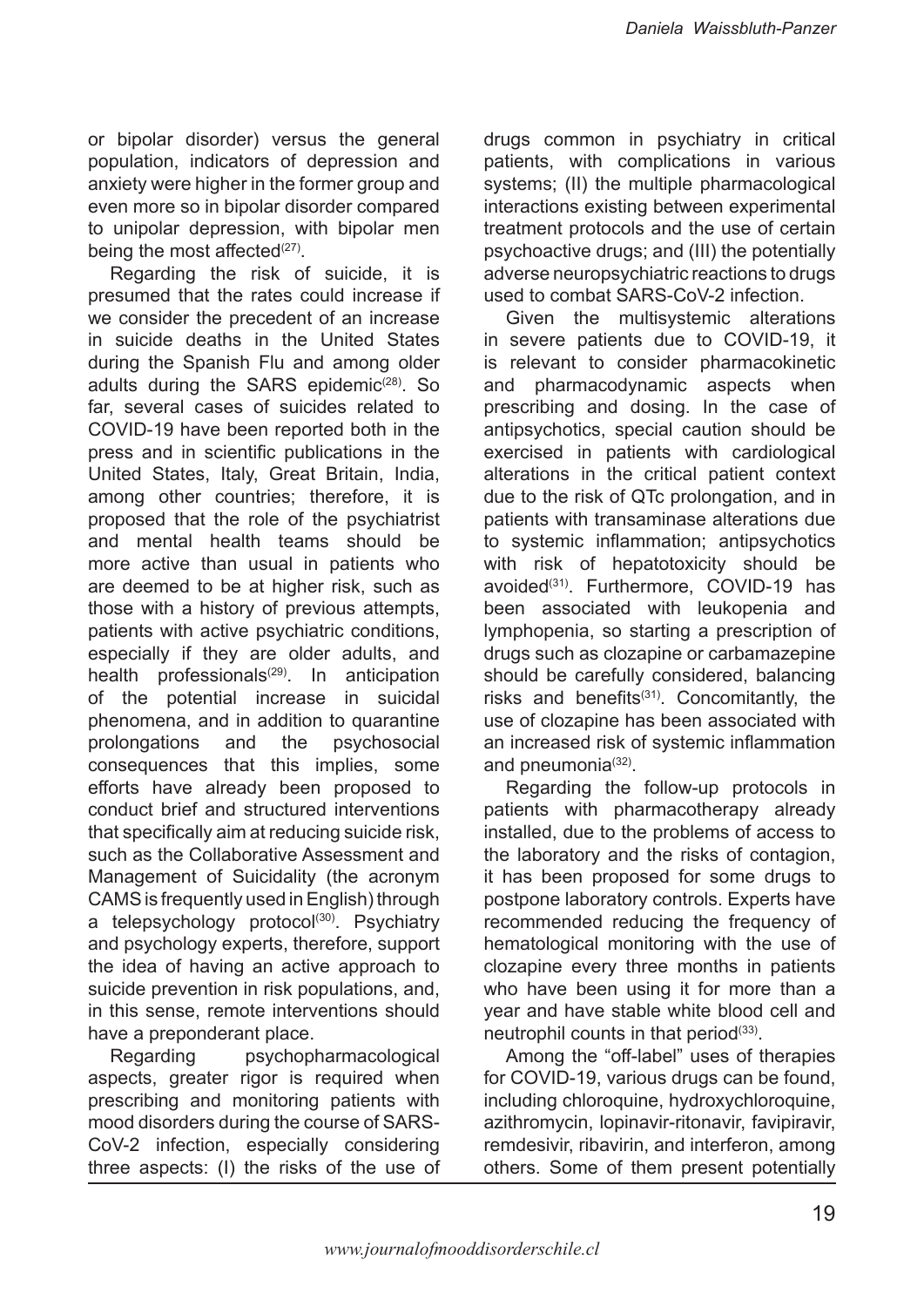serious adverse reactions such as QTc prolongation, hepatitis, pancreatitis, neutropenia, and anaphylaxis $(34)$ . In this scenario, the psychiatrist liaison must take special care to review possible drug interactions and choose a safe scheme within the possibilities.

In the subgroup of patients with a greater systemic inflammatory component, such as cytokine storm, the use of immunomodulatory drugs such as corticosteroids, immunoglobulin, and selective cytokine blocking such as tocilizumab $(35)$  has been proposed, with known psychiatric adverse reactions, especially from corticosteroids and interferon, such as depression, mania, agitation, and suicidal reactions, among  $others<sup>(31)</sup>$ .

Regarding lithium carbonate, which continues to be one of the cornerstones of treatment in mood disorders, there are specific concerns but also promising aspects regarding its use during the pandemic. There are already documented cases of patients with lithium intoxication and hospitalizations for SARS-CoV- $2^{(36)}$ , which warns about the complications that may occur due to low fluid intake or kidney failure as part of the severity of their evolution; thus, timely control of lymphoma in patients who acquire the infection is highly relevant, adjusting doses as needed. Nevertheless, lithium has certain potential benefits worthy of consideration; it is a drug that has been shown to slow down the replication of coronavirus in animals in vitro through the inhibition of an enzyme called glycogen-synthetase kinase 3, involved in the phosphorylation of cofactors necessary for RNA polymerase<sup>(37)</sup>. Some have proposed studying lithium in microdoses for its protective effects, preventing inflammation associated with a senescent phenotype<sup>(38)</sup>. In this way, new fields of research are opened regarding the use of lithium and viral infections.

#### **Challenges**

The challenges for psychiatry during this pandemic are several. On the one hand, the need to anticipate and prepare for the increased demand for care due to the immediate and long-term mental health repercussions. In this sense, implementing an effective and efficient telepsychiatry system is presented as a highly relevant challenge(39). Perhaps in more global terms, the challenge has to do with modifying the clinical and research work modality of mental health teams $(40)$  from all their intervention spaces. The need to implement telepsychiatry and telepsychology platforms early and effectively, create an efficient process of dispensing and withdrawing medication to ensure continuity of treatment, intensify isolation measures in psychiatric hospitalization units, and conduct virtual psychiatric interventions(41, 42).

Another challenge is implementing multidisciplinary mental health interventions in two specific groups: healthcare personnel and patients and relatives affected by COVID-19<sup>(43)</sup>. Therefore, needs arise beyond the usual task, which will be particularly complex for psychiatry teams.

Leaving the clinical field, a pending challenge for psychiatry and scientific societies is that of broadcasting and education of the media, so that the type of information and its modes of transmission do not detract from the mental health of the population. This is a preventive strategy<sup>(44)</sup>.

# CONCLUSIONS

COVID-19 has come to revolutionize various aspects of daily life. For mental health teams, this implies a need to adapt at a rate seldom seen before, in order to meet the new requirements for the population and especially for groups at risk of presenting psychopathology.

Current information indicates that SARS-CoV-2 is a virus that has the ability to enter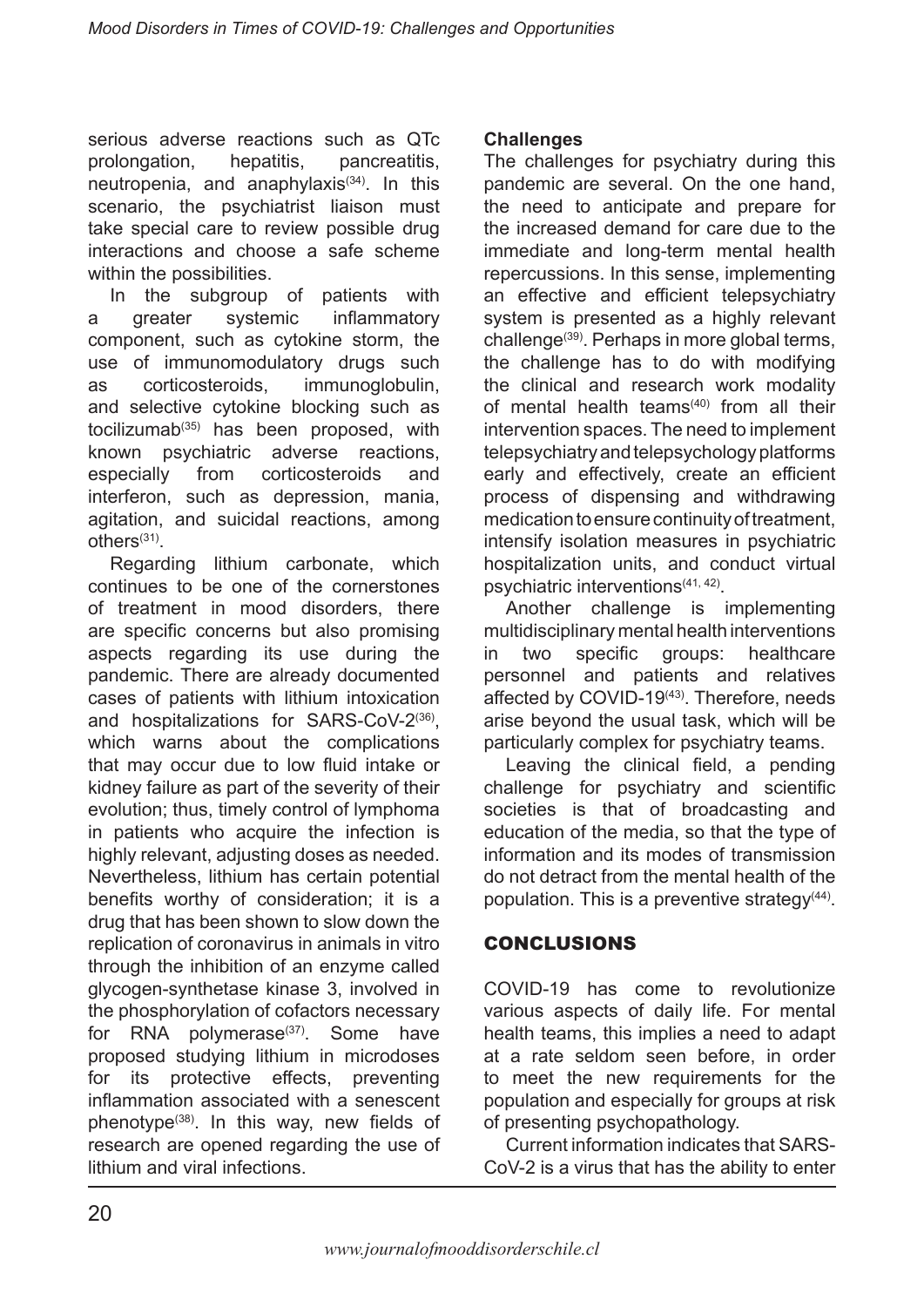$\cdots$ 

the central nervous system and present numerous neuropsychiatric manifestations, this being a field in full development. In mood disorders, aspects of the viral infection must be taken into consideration and the psychosocial determinants involved. In psychopharmacology, special care must be taken when evaluating drug interactions and possible neuropsychiatric repercussions of new treatments for COVID-19. On the other hand, lithium carbonate has properties that could be of interest as a potential treatment for coronaviruses.

Considering this a period of crisis from multiple angles, it is also an opportunity for growth and to modify our usual paradigms of functioning, both in psychiatry and in other areas. As an example, the creation of a virtual art gallery, The Covid Art Museum, specifically dedicated to publishing works related to the pandemic. This is how creative spaces arise, which also, in part, can be considered a strategy of expression and coping during such complex times *(Figure 2)*.

**Figure 2.** Virtual work published in the Covid Art Museum, artist @anindianminiaturist



covidartmuseum by @anindianminiaturist

### REFERENCES

- 1. Honigsbaum M. Spanish influenza redux: revisiting the mother of all pandemics. Lancet. 2018; 391: 2492-2495.
- Tsang HW, Scudds RJ, Chan EY. Psychosocial impact of SARS. Emerg Infect Dis. 2004; 10: 1326-1327. 2.
- 3. Lee AM, Wong JG, McAlonan GM, Cheung V, Cheung C, Sham PC, et al. Stress and psychological distress among SARS survivors 1 year after the outbreak. Can J Psychiatry 2007; 52: 233-240.
- Chan SM, Chiu FK, Lam CW, Leung PY, Conwell Y. Elderly suicide and the 2003 SARS epidemic in Hong Kong. Int J Geriatr Psychiatry. 2006; 21: 113- 118. 4.
- Fiorillo A, Gorwood P. The consequences of the COVID-19 pandemic on mental health and implications for clinical practice. Eur Psychiatry. 2020; 63: e32. 5.
- Wang C, Pan R, Wan X, an Y, Xu L, McIntyre RS, et al. A longitudinal study on the mental health of general population during the COVID-19 epidemic in China. Brain Behav Immun. 2020; 87: 40-48. 6.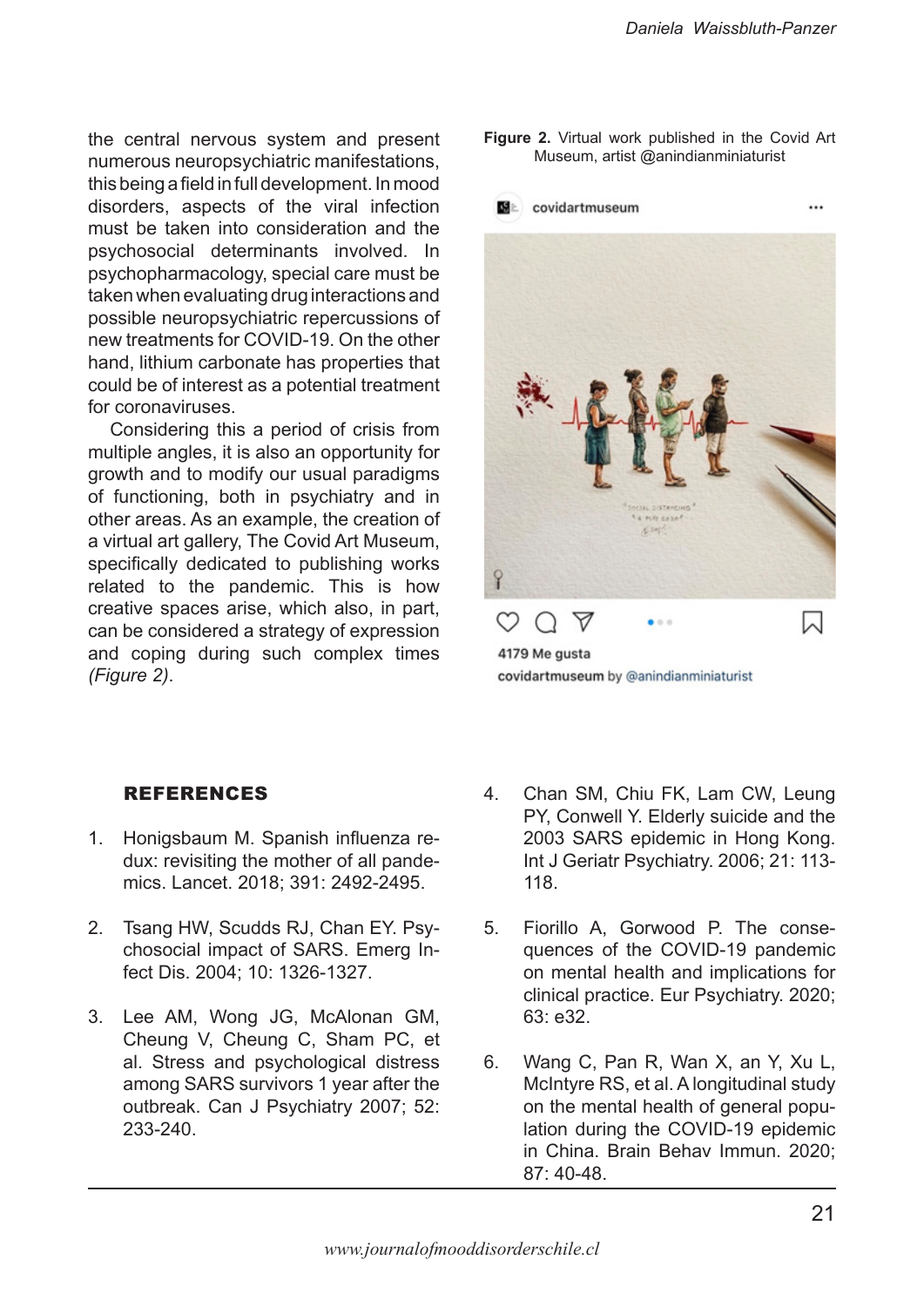- Hao F, Tan W, Jiang L, Zhang L, Zhao X, Zou Y, et al. Do psychiatric patients experience more psychiatric symptoms during COVID-19 pandemic and lockdown? A case-control study with service and research implications for immunopsychiatry. Brain Behav Immun. 2020; 87: 100-106. 7.
- Torales J, O'Higgins M, Castaldelli-Maia JM, Ventriglio A. The outbreak of COVID-19 coronavirus and its impact on global mental health. Int J Soc Psychiatry. 2020; 66: 317-320. 8.
- Saltzman LY, Hansel TC, Bordnick PS. Loneliness, isolation, and social support factors in post-COVID-19 mental health. Psychol Trauma. 2020; 12: S55-S57. 9.
- 10. Tang F, Liang J, Zhang H, Kelifa MM, He Q, Wang P. COVID-19 related depression and anxiety among quarantined respondents [published online ahead of print, 2020 Jun 22]. Psychol Health. 2020; 1-15.
- Caqueo-Urízar A, Urzúa A, Ara-11. gón-Caqueo D, et al. Mental health and the COVID-19 pandemic in Chile. Psychol Trauma. 2020; 10.1037/ tra0000753.
- 12. Pappa S, Ntella V, Giannakas T, Giannakoulis VG, Papoutsi E, Katsaounou P. Prevalence of depression, anxiety, and insomnia among healthcare workers during the COVID-19 pandemic: A systematic review and meta-analysis. Brain Behav Immun. 2020; 88: 901-907.
- 13. Holmes EA, O'Connor RC, Perry VH, Tracey I, Wessely S, Arseneault L, et al. Multidisciplinary research priorities for the COVID-19 pandemic: a call for

action for mental health science. Lancet Psychiatry. 2020; 7: 547-560.

- (14) Dinakaran D, Manjunatha N, 14. Naveen Kumar C, Suresh BM. Neuropsychiatric aspects of COVID-19 pandemic: A selective review. Asian J Psychiatr. 2020; 53: 102188.
- (15) Troyer EA, Kohn JN, Hong S. 15. Are we facing a crashing wave of neuropsychiatric sequelae of COVID-19? Neuropsychiatric symptoms and potential immunologic mechanisms. Brain Behav Immun. 2020; 87: 34-39.
- (16) O'Hanlon S, Inouye SK. Deli-16. rium: a missing piece in the COVID-19 pandemic puzzle. Age Ageing. 2020; 49: 497-498.
- (17) Kotfis K, Williams Roberson S, 17. Wilson JE, Dabrowski W, Pun BT, Ely EW. COVID-19: ICU delirium management during SARS-CoV-2 pandemic. Crit Care. 2020; 24: 176.
- Natoli S, Oliveira V, Calabresi P, Maia LF, Pisani A. Does SARS-Cov-2 invade the brain? Translational lessons from animal models. Eur J Neurol. 2020; 10.1111/ene.14277. 18.
- (19) Baig AM, Khaleeq A, Ali U, Sye-19. da H. Evidence of the COVID-19 Virus Targeting the CNS: Tissue Distribution, Host-Virus Interaction, and Proposed Neurotropic Mechanisms. ACS Chem Neurosci. 2020; 11: 995-998.
- (20) DosSantos MF, Devalle S, Aran 20. V, et al. Neuromechanisms of SARS-CoV-2: A Review. Front Neuroanat. 2020; 14:37.
- (21) Condie LO. Neurotropic me-21.chanisms in COVID-19 and their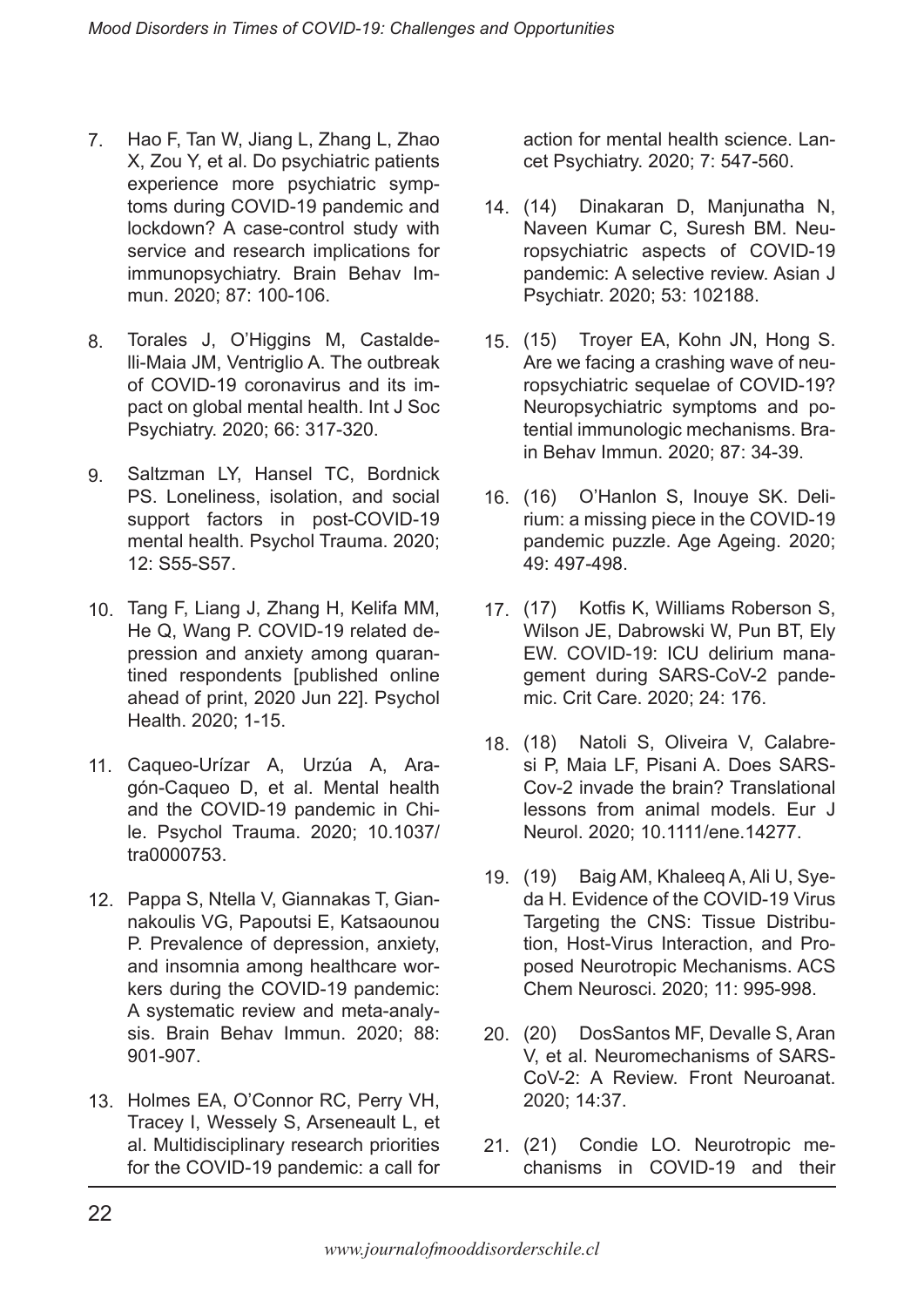potential influence on neuropsychological outcomes in children. Child Neuropsychol. 2020; 26: 577-596.

- 22. Sheng B, Cheng SK, Lau KK, Li HL, Chan EL. The effects of disease severity, use of corticosteroids and social factors on neuropsychiatric complaints in severe acute respiratory syndrome (SARS) patients at acute and convalescent phases. Eur Psychiatry. 2005; 20: 236-242.
- 23. Lam MH, Wing YK, Yu MW, Leung CM, Ma RC, Kong AP, et al. Mental morbidities and chronic fatigue in severe acute respiratory syndrome survivors: long-term follow-up. Arch Intern Med. 2009; 169: 2142-2147.
- 24. Okusaga O, Yolken RH, Langenberg P, Lapidus M, Arling TA, Dickerson FB, et al. Association of seropositivity for influenza and coronaviruses with history of mood disorders and suicide attempts. J Affect Disord. 2011; 130: 220-225.
- 25. Brietzke E, Magee T, Freire RCR, Gomes FA, Milev R. Three inshights on psychoneuroimmunology of mood disorders to be taken from the CO-VID-19 pandemic. Brain Behav Immun Health. 2020; 5: 100076.
- 26. Speth MM, Singer-Cornelius T, Oberle M, Gengler I, Brockmeier SJ, Sedaghat AR. Mood, anxiety and olfactory dysfunction in COVID-19: evidence of central nervous system involvement?. Laryngoscope. 2020; 10.1002/ lary.28964.
- 27. Van Rheenen TE, Meyer D, Neill E, Phillipou A, Tan EJ, Toh WL, et al. Mental health status of individuals with a mood-disorder during the CO-

VID-19 pandemic in Australia: Initial results from the COLLATE Project. J Affect Disord. 2020; 275: 69-77.

- 28. Gunnell D, Appleby L, Arensman E, Hawton K, John A, Kapur N, et al. Suicide risk and prevention during the COVID-19 pandemic. Lancet Psychiatry. 2020; 7: 468-471.
- 29. Sher L. The impact of the COVID-19 pandemic on suicide rates. QJM. 2020; hcaa202.
- 30. Jobes DA, Crumlish JA, Evans AD. The COVID-19 pandemic and treating suicidal risk: The telepsychotherapy use of CAMS. Journal of Psychotherapy Integration. 2020; 30: 226-237.
- 31. Bilbul M, Paparone P, Kim AM, Mutalik S, Ernst CL. Psychopharmacology of COVID-19. Psychosomatics. 2020; 10.1016/j.psym.2020.05.006.
- 32. de Leon J, Ruan CJ, Verdoux H, Wang C. Clozapine is strongly associated with the risk of pneumonia and inflammation. Gen Psychiatr. 2020; 33(2):e100183.
- 33. Gee S, Gaughran F, MacCabe J, Shergill S, Whiskey E, Taylor D. Management of clozapine treatment during the COVID-19 pandemic. Ther Adv Psychopharmacol. 2020; 10:2045125320928167.
- 34. Kalil AC. Treating COVID-19-Off-Label Drug Use, Compassionate Use, and Randomized Clinical Trials During Pandemics. JAMA. 2020; 10.1001/ jama.2020.4742.
- 35. Mehta P, McAuley DF, Brown M, Sanchez E, Tattersall RS, Manson JJ, et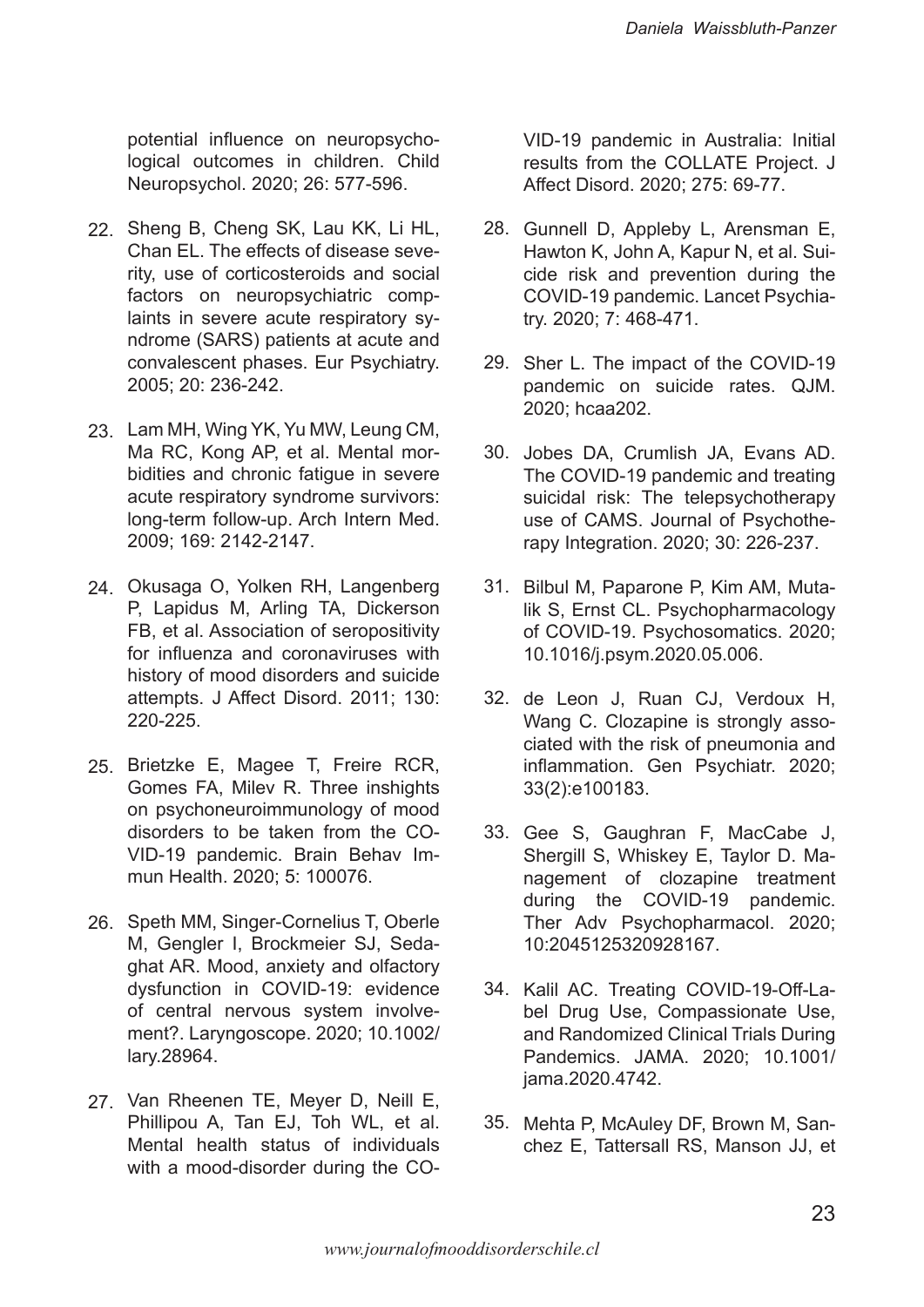al. COVID-19: consider cytokine storm syndromes and immunosuppression. Lancet. 2020; 395:1033-1034.

- 36. Suwanwongse K, Shabarek N. Lithium Toxicity in Two Coronavirus Disease 2019 (COVID-19) Patients. Cureus. 2020; 12: e8384.
- 37. Rajkumar RP. Lithium as a candidate treatment for COVID-19: Promises and pitfalls. Drug Dev Res. 2020; 10.1002/ddr.21701.
- 38. Viel T, Chinta S, Rane A, Chamoli M, Buck H, Andersen J. Microdose lithium reduces cellular senescence in human astrocytes - a potential pharmacotherapy for COVID-19?. Aging (Albany NY). 2020; 12: 10035-10040.
- 39. Kaufman KR, Petkova E, Bhui KS, Schulze TG. A global needs assessment in times of a global crisis: world psychiatry response to the COVID-19 pandemic. BJPsych Open. 2020; 6: e48.
- 40. Nicol GE, Karp JF, Reiersen AM, Zorumski CF, Lenze EJ. "What Were You Before the War?" Repurposing Psychiatry During the COVID-19 Pandemic. J Clin Psychiatry. 2020; 81: 20com13373.
- Bojdani E, Rajagopalan A, Chen A, 41. Gearin P, Olcott W, Shankar V, et al. COVID-19 Pandemic: Impact on psychiatric care in the United States. Psychiatry Res. 2020; 289: 113069.
- 42. Stefana A, Youngstrom EA, Chen J, et al. The COVID-19 pandemic is a crisis and opportunity for bipolar disorder. Bipolar Disord. 2020; 10.1111/ bdi.12949.
- 43. Shiozawa P, Uchida RR. An updated systematic review on the coronavirus pandemic: lessons for psychiatry. Braz J Psychiatry. 2020; 42: 330-331.
- 44. Kesner L, Horáček J. Three challenges that the COVID-19 pandemic represents for psychiatry. Br J Psychiatry. 2020; 1-2.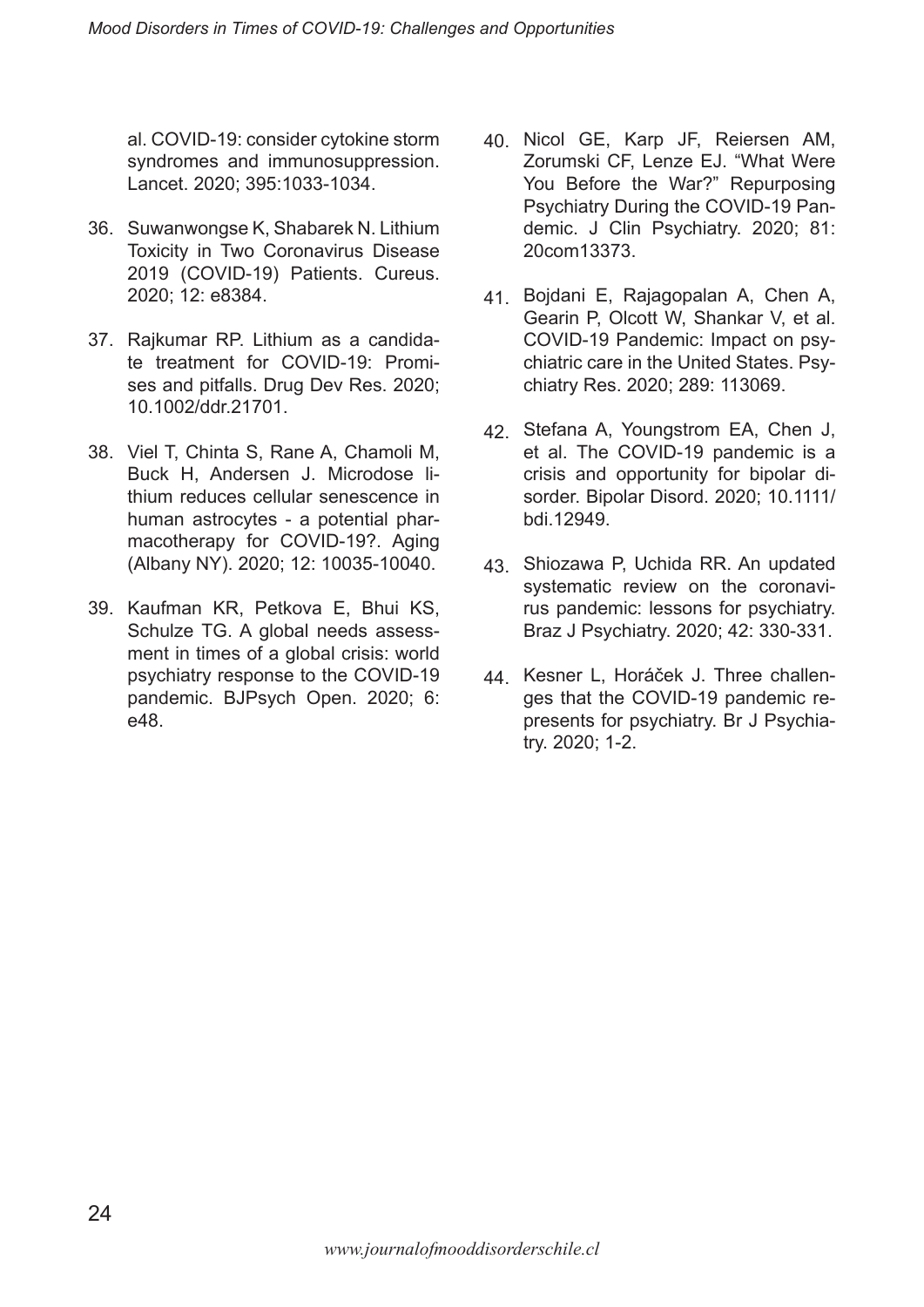# **Depression and psychological well-being in university students: A Theoretical Review**

José Luis Rossi M.<sup>1</sup>, Juan Pablo Jiménez D.<sup>2</sup>, Paulina Barros V.<sup>3</sup>, Bárbara Said P.<sup>4</sup>

### *ABSTRACT*

*The present research, of a theoretical nature, reviews studies focused on identifying the presence of depressive symptoms and their relationship with socio-demographic background in university students from national and foreign universities. At the same time, it makes a review around the concept of psychological well-being and its general characteristics in the population. The results indicate a high prevalence of depressive symptomsin university students compared to the general population and similar values among foreign and national university populations. Studies that address both variables simultaneously are scarce and necessary since they can explain the possible mechanisms of interaction linked to the etiopathogenesis of depressive disorders in this particular group since the literature suggests that psychological well-*

Received: November 2019 Accepted: December 2019

- *¹ North Department of Psychiatry/Department of Psychology. Universidad de Chile.Santiago, Chile. Student of the Docto ral Programme in Psychotherapy, Pontifi cia Universidad Católica de Chile.*
- *² East Department of Psychiatry and Mental Health, School of Medicine, Universidad de Chile. Santiago, Chile. Instituto Milenio para la Investigación en Depresión y Personalidad.*
- *³ Department of Psychiatry and Mental Heal th East, Faculty of Medicine, University of Chile. Santiago, Chile*
- *⁴ Psychologist, University of Chile. Santiago, Chile*

*being could be a variable that promotes mental health. Based on the relationship documented in the literature between depression and physical health conditions, it is finally discussed how psychological well-being could potentially act as a protective factor against various medical diseases, and being able to guide effective therapeutic strategies focused mainly on the promotion and prevention in university students.*

*Keywords: Depression, Students, University*

#### **Depressive Symptomatology and Depressive Disorders: Conceptual and Epidemiological Aspects**

Depression is a highly prevalent mental disorder in our country and is currently considered a that obeys multiple causes, in whose etiology participate genetic, cerebral, environmental, characterological, and sociocultural factors $(1)$ . The rates of this mental disorder have been increasing in recent years, to the point that some authors speak of the " era of depression," as before it was that of anxiety, and, in Freud's time, the time of hysteria. The prevalence of depression in the general population can be estimated at between 9% and 20%, and, although only half or fewer end up receiving specialized care, depressive patients constitute between 20% and 25% of those who consult their general practitioner due to a psychiatric problem $(2)$ .

Since the time of Kraepelin and Kretschmer, clarifying the boundaries between "ordinary sadness" and clinical depression has been a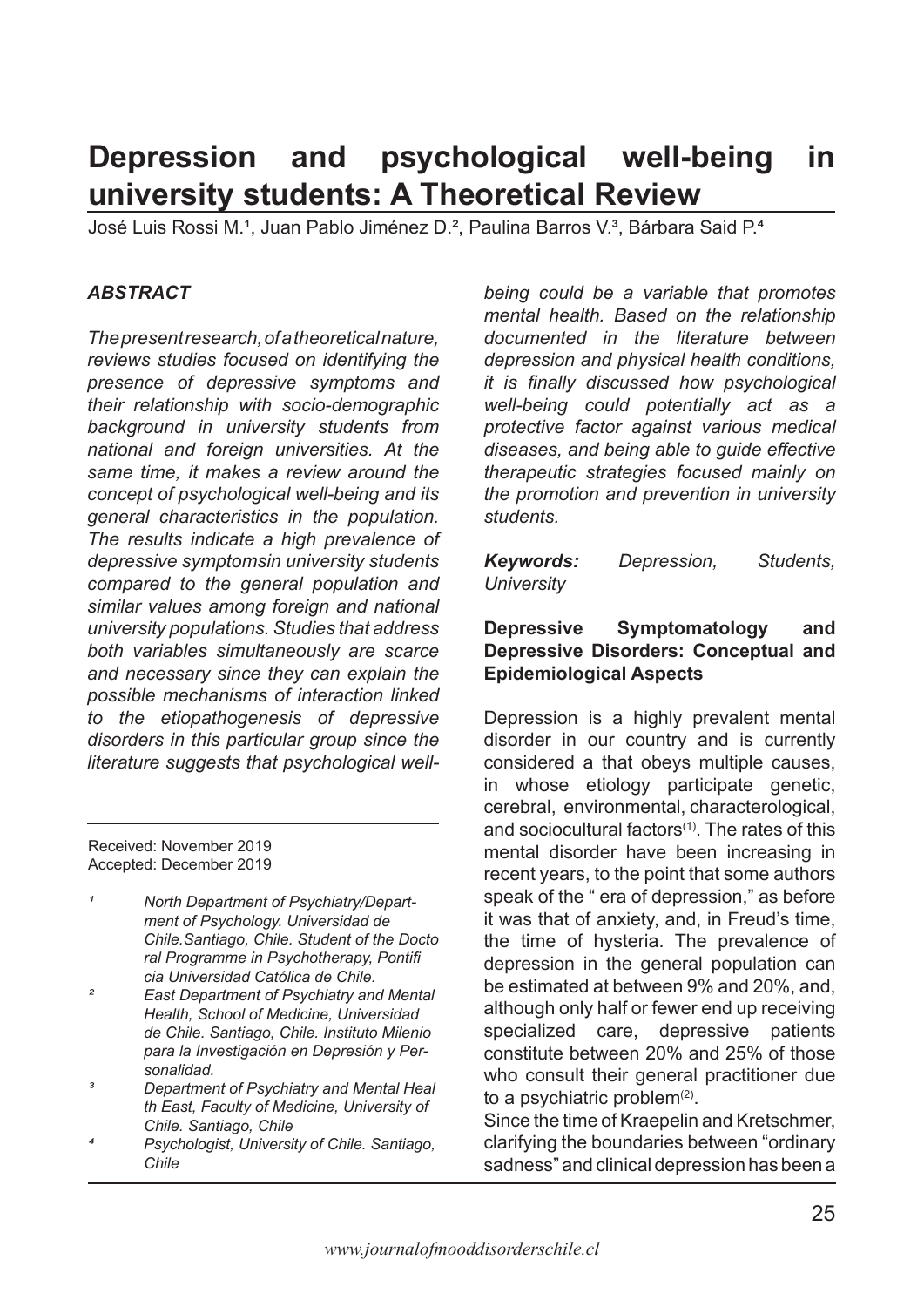significant concern. Much of the controversy has centered around the question: What limit can be established on the continuum from the experience of sadness to the major depressive episode?(3).

In the last twenty years, there has been a drastic proliferation of psychological theories concerning the etiology of depression. Much of the empirical endorsement that supports the current psychological models of depression comes from studies conducted on sub-clinically depressed subjects with a depressed mood but not on more severely depressed patients, who are thus classified according to the score obtained in a given depression scale or inventory $(2)$ . This methodological strategy supposes the implicit assumption of the so-called continuity hypothesis of depression, which conceives this disease as a continuum and thus, that any person could be located on it at any given point $(4)$ 

It is known that, in the most severe states within this continuum, the individual can threaten their life, which transforms depression into a life-threatening illness. In the world, suicide is among the top ten causes of death, and more than one million suicides are committed per year, 30% of which occur in university students<sup>(5)</sup>. In this sense, the question inevitably arises: what factors could explain that, within a group of people who no longer want to live, a third are young people who are just beginning to forge their future? Faced with this question, a brief review of studies that have addressed mental health in university students is presented below by investigating the prevalence of depressive symptoms and its relationship with different sociodemographic variables. In turn, an approach from the perspective of psychological well-being and the variables that promote mental health in the general population, including university students, is made.

### **Prevalence and sociodemographic aspects of depression in university students at an international level**

The rates of depressive disorders reported in foreign universities are high $(6, 7, 8, 9, 10, 11)$ . Research on the prevalence of depression in university students at the international level, incorporated in this review, includes countries such as Colombia<sup> $(9, 12, 13)$ </sup>. Peru<sup>(14, 15)</sup>, Brazil<sup>(16, 17)</sup>, Mexico (18), United States<sup>(19)</sup>, Australia<sup>(20)</sup>, and China<sup>(11, 21)</sup>. In general terms, it is observed, between 30% and 50% of university students from those countries show depressive symptoms, figures that are relevant and statistically significant *(Table 1)*. There are several studies on the prevalence of depressive disorders in university students, with different methodologies and sample sizes. In addition to this, there are findings on suicidal behavior in young university students--which are worrisome--with annual rates that are between 18% and 41%(5, 12, 22, 23). This year, an investigation was conducted at the Universidad Nacional de Ucayali, with a sample of 431 medical students, in which it was found that 42.3% presented a depressive picture, and of them, 15% showed levels of suicidal ideation of medium and high intensity<sup>(24)</sup>. Similarly, in 2017, in an investigation conducted in Brazil, with a sample of 637 students from the Universidad Federal de Mato Grosso, a presence of 9.9% of suicidal ideation was estimated during the 30 days prior to the research(16).

An interesting meta-analysis published in 2016 incorporates studies published between 1982 and 2015 that evaluated depression, depressive symptoms, and suicidal thoughts in undergraduate medical students. The study includes 43 countries from all continents, with a sample of 122,356 students. The findings show a 27.2% prevalence of depressive symptoms, 11.1% prevalence of suicidal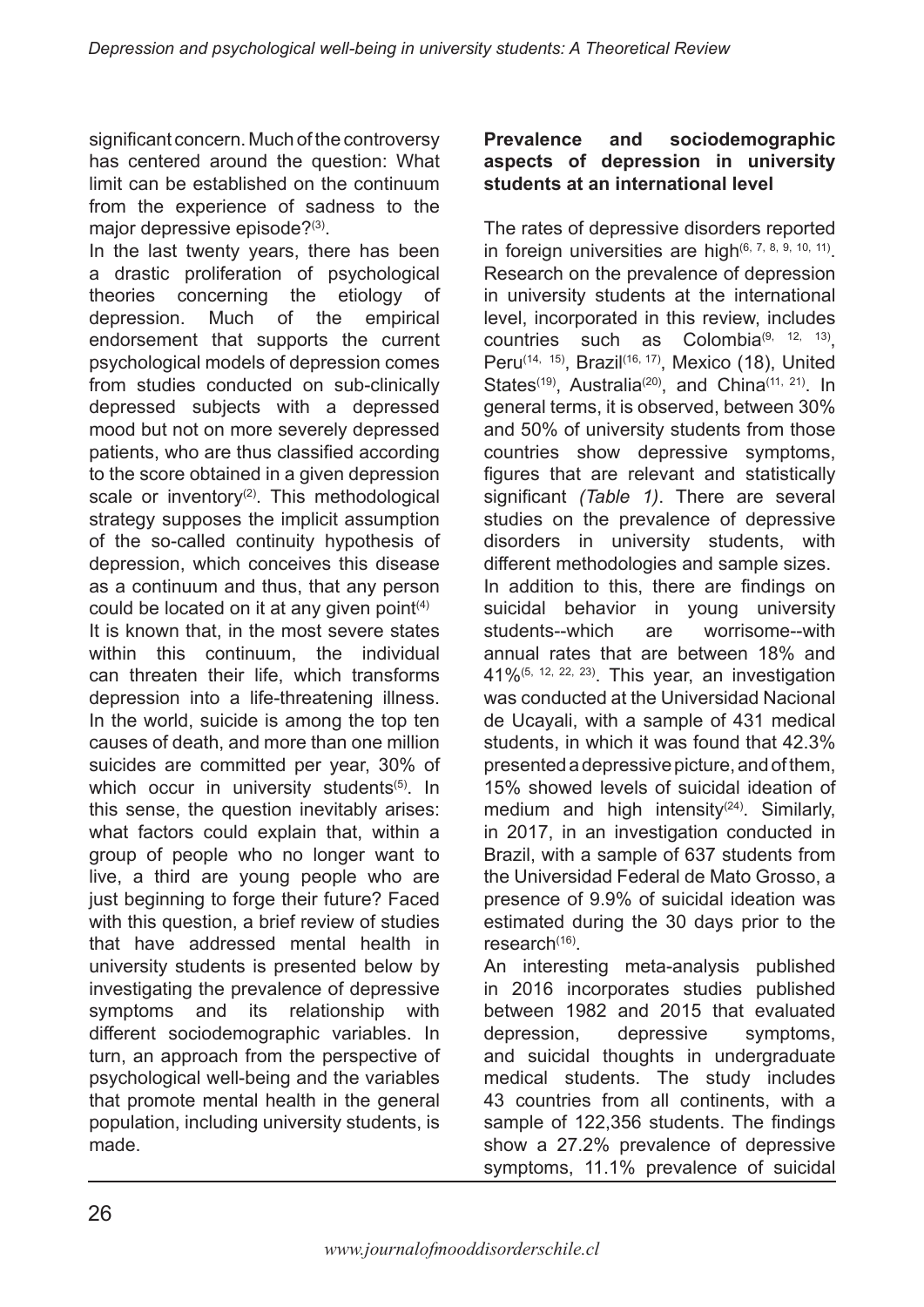| <b>Country</b>                                | <b>Sample</b>                                                                           | <b>Prevalence</b>                                        |
|-----------------------------------------------|-----------------------------------------------------------------------------------------|----------------------------------------------------------|
| Colombia <sup>(12)</sup>                      | 625 students of different majors                                                        | 49.8%                                                    |
| Colombia <sup>(9)</sup>                       | 218 students from the Pontificia Universidad<br>Javeriana-Cali                          | 30.3%                                                    |
| Colombia <sup>(13)</sup>                      | 1344 Students of all majors at Universidad CES                                          | 47.2%                                                    |
| $Per\acute{u}^{(14)}$                         | 382 Peruvian students                                                                   | 40%                                                      |
| $Per\acute{u}^{(15)}$                         | 119 medical technology students<br>Universidad Nacional Mayor de San Marcos             | 38.7%                                                    |
| Brazil <sup>(16)</sup>                        | 637 students from Universidad Federal de Mato<br>Grosso                                 | 41.9%                                                    |
| $\textbf{Brazil}^{(17)}$                      | 761 medical students                                                                    | 34.6% depressive<br>symptoms<br>37.2 anxiety symptoms    |
| Mexico <sup>(18)</sup>                        | 8197 Baccalaureate and undergraduate students<br>through CES                            | 14.7%                                                    |
| <b>United States</b> <sup>(19)</sup>          | 1050 medical students<br>University of California                                       | 5% depressive symptoms<br>11.5% some anxiety<br>disorder |
| Australia <sup>(20)</sup>                     | 800 students                                                                            | 39.5%                                                    |
| China <sup>(11)</sup>                         | 5245 students of various majors                                                         | 11.7%                                                    |
| China <sup>(21)</sup>                         | 39 studies conducted between 1997 and 2015<br>32,694 Chinese students of various majors | 23.8%                                                    |
| Meta-analysis<br>43 countries <sup>(25)</sup> | 122,365 medical students from different univer-<br>sities                               | 27.2%                                                    |

**Table 1.** Synthesis of studies on the prevalence of depressive symptoms in students at an international level.

ideation, and, among medical students who tested positive for depression, 15.7% sought psychiatric treatment<sup>(25)</sup>.

The background described above can be analyzed in a more specific way by incorporating sociodemographic variables relevant to these studies: gender, age, socioeconomic level, and marital status, among others, showing differences between them and mixed results. For example, regarding the gender variable in a study

conducted in Colombia, where 30.3% of the students reported depressive symptoms, a higher prevalence was observed in women $(9)$ . For the socioeconomic stratum it is evident an inverse ratio between the severity of the depressive symptoms and the socioeconomic stratum to which the young people belong, with more severe symptoms in the lower socioeconomic stratums.

In addition to these findings, Riveros,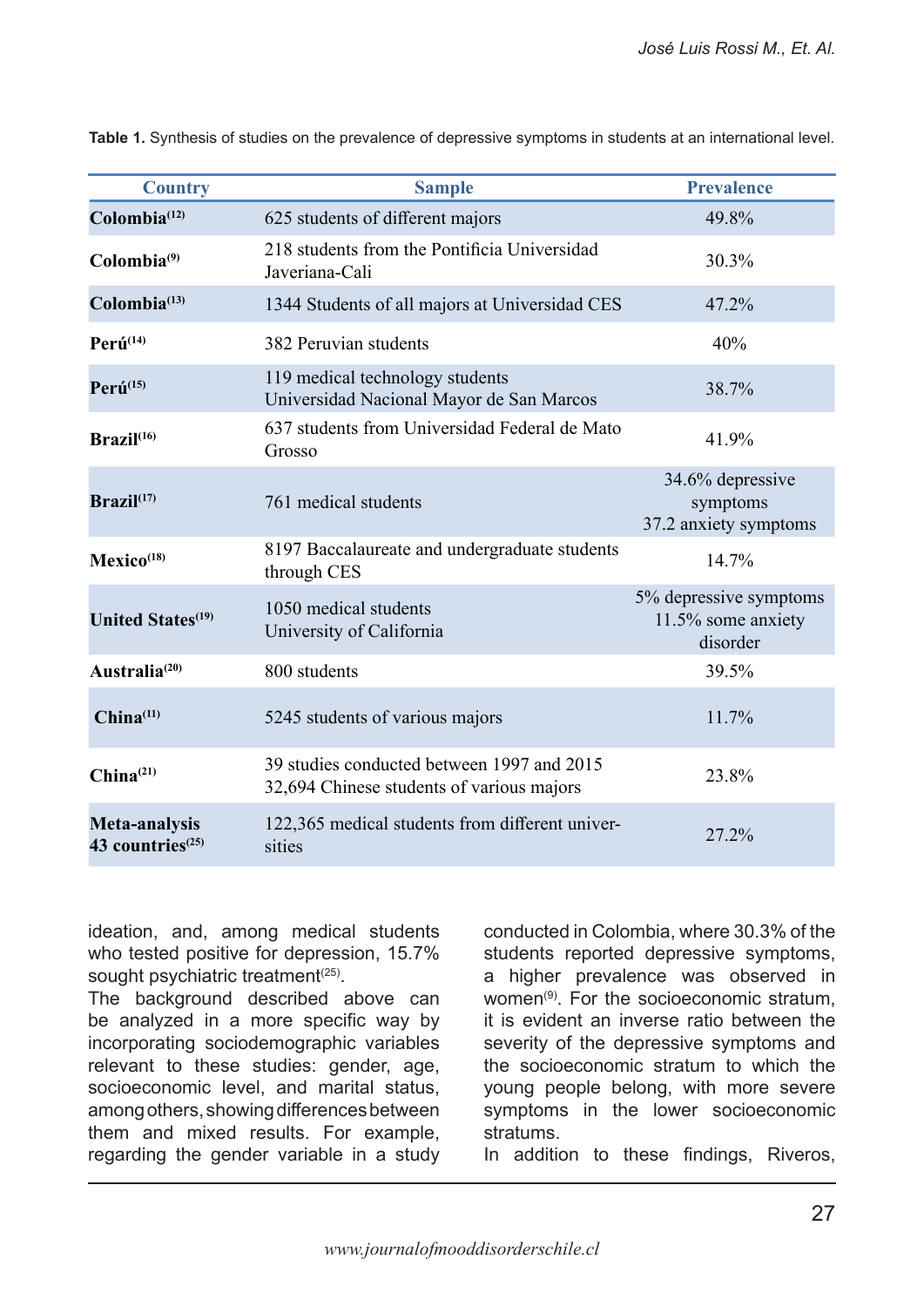Hernández & Rivera in the city of Lima, Peru, found that there were also differences in the intensity of depressive symptoms according to gender<sup>(6)</sup>. Depression manifests itself with greater intensity in women than in men: in women 15.35% (mild depression) and 2.30% (moderate depression), compared to 5.30% (mild depression) and 2.30 % (moderate depression) in men.

In Colombia, a study aimed at establishing the association between depression and academic performance in undergraduate students from the University of Magdalena, found a prevalence of depression of 38.5%--again higher in women (40.3%)--identifying, in addition, depression as a risk factor for adequate academic performance<sup>(26)</sup>. Another risk factor found was being over 20 years of age, which , according to the authors, could be explained because the presence of depression in adolescents is lower than in adults.

On the other hand, systematic reviews and meta-analyzes guide the evaluation of these results. A systematic review by Chen analyzed 24 articles that met the established inclusion criteria and found that the prevalence rates of depression reported in university students ranged from 10% to 85%, with a weighted average prevalence of 30.6%, which suggests that university students present rates of depression that are substantially higher than those found in the general population $(11)$ . Within this review, sixteen articles reported gender differences. Most of them found a higher prevalence among women, six articles failed to detect any statistically significant gender difference, and one found that men had a higher rate of depression $(11)$ . In the 16 studies that report gender differences, participants reported higher rates of depression, with a weighted mean of 29.6% compared to 24.9% in men. Regarding the year of study completed, higher prevalence rates were observed in the first years of

study. This systematic review<sup>(11)</sup>, such as the research conducted in Colombia $(9)$ , found that the socioeconomic determinants of prevalence indicate that higher family income lead to lower rates of depression. Next, studies at the national level will be reviewed to analyze how these variables behave in this context.

### **Prevalence studies and sociodemographic aspects of depression in university students nationwide**

According to Baader $(27)$ , the study of the prevalence of psychiatric pathology in Chile conducted by Vicente $(28)$  shows that more than a third of the Chilean population would have had some psychiatric disorder throughout their life, while one out of every five has had a disorder in the last six months. With regard to the child and adolescent population of our country, the general prevalence of mental disorders reaches 22.5%, with disruptive behavior, anxiety, and affective disorders being the most common problems.

Depressive disorders at the national level are equivalent to the rates found at the Latin American level<sup>(28)</sup>. In national universities, the incidence of depression (about 16.4%) exceeds the rate for both the general population (15%) and equivalent age group  $(13.8\%)^{(29)}$ .

Four national investigations stand out: one at the Universidad Austral<sup>(30)</sup>, another at the Universidad de Concepción $(31)$ , a third investigation that includes a university in the metropolitan region, and another one in the IX region $(32)$ , where figures found a range from 13.7% to 28% of students with depressive disorders (Table 2). Regarding the relationship between the variables sex and depression, differences were observed in the three investigations, with women showing higher figures compared to men.

A fourth study about the prevalence of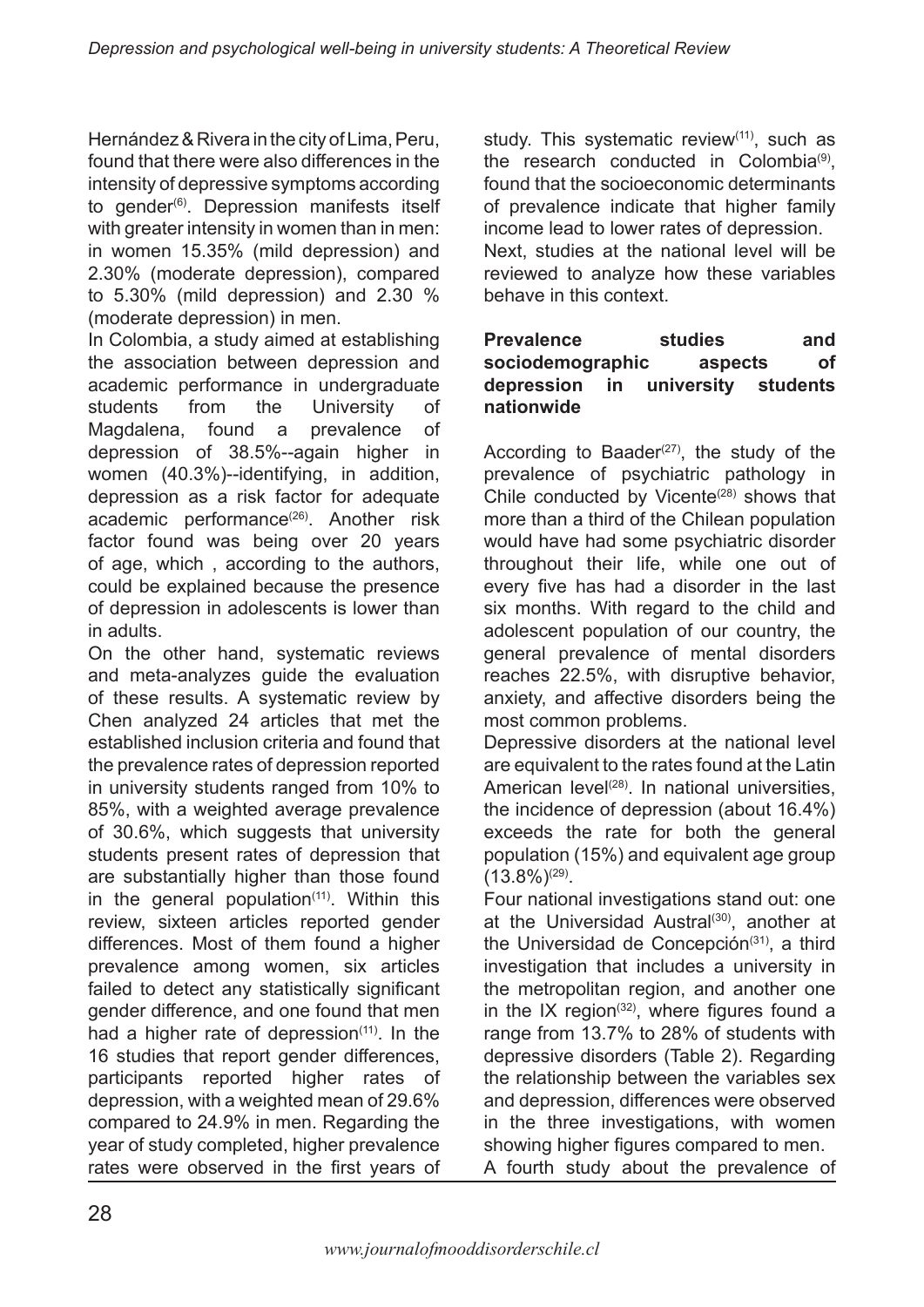| University                                                                                                                  | <b>Sample</b>                  | Prevalence                                           |
|-----------------------------------------------------------------------------------------------------------------------------|--------------------------------|------------------------------------------------------|
| Universidad Austral <sup>(30)</sup>                                                                                         | 804 students of various majors | 13.7% major depression<br>26.9% depressive disorders |
| Universidad de Concepción <sup>(31)</sup>                                                                                   | 632 students of various majors | 16.4% depressive disorders                           |
| Universidad de la Región<br>Metropolitana and Universidad de 580 students of various majors<br>la IX Región <sup>(32)</sup> |                                | 28% depressive disorders                             |
| Different Chilean Universities <sup>(33)</sup>                                                                              | 460 students of various majors | 22.8 % depressive disorders                          |

**Table 2.** Synthesis of studies on the prevalence of depressive symptoms in students nationwide.

psychopathology in university students in our country who attend a student health service, revealed that students present mood disorders in higher rates than the prevalence found in Chilean universities, (22.8% in depressive disorders) and with higher rates than that found for the equivalent age group and the general population. They found that the most incidental types of conditions correspond to single episodes of major depressive disorder, mood disorders under study, and dysthymia(33). According to the authors, the evidence is consistent with national figures, in which major depression and dysthymia are the most prevalent disorders. On the other hand, no significant differences for mood disorders by gender were found, despite reports of a higher prevalence of depressive disorders in women. In any case, it should be noted that the studies at the national level are still incipient and that more evidence is required to establish conclusive results<sup>(33)</sup>.

### **Changes in the national higher education system: A new student profile?**

A relevant aspect to consider when analyzing the available data is the changes that the higher education system has experienced in our country in terms of its overcrowding and expansion, which have a direct impact on changes in environmental conditions and in the profile of the students- -variables that may be significant when analyzing their mental health problems. It should be noted that during 2009, the number of students enrolled in Chilean higher education exceeded 876,000 students, which today represents approximately 5% of the total population of Chile. The same year, a novel phenomenon was also observed: female enrollment in higher education surpassed male enrollment for the first time. These figures have been the result of a significant increase in enrollment, which has transpired over the last 30 years and has been shaping the state of Chilean higher education. This is consistent with the growing increase in the economic coverage of higher education students between 1990 and 2009, with respect to the total population in the range between 18 and 24 years of  $age^{(34)}$ .

For both universities and vocational colleges, there was an enrollment increase throughout the study period. The annual undergraduate growth rate was over 5.9% in the first decade and 7.5% in the second.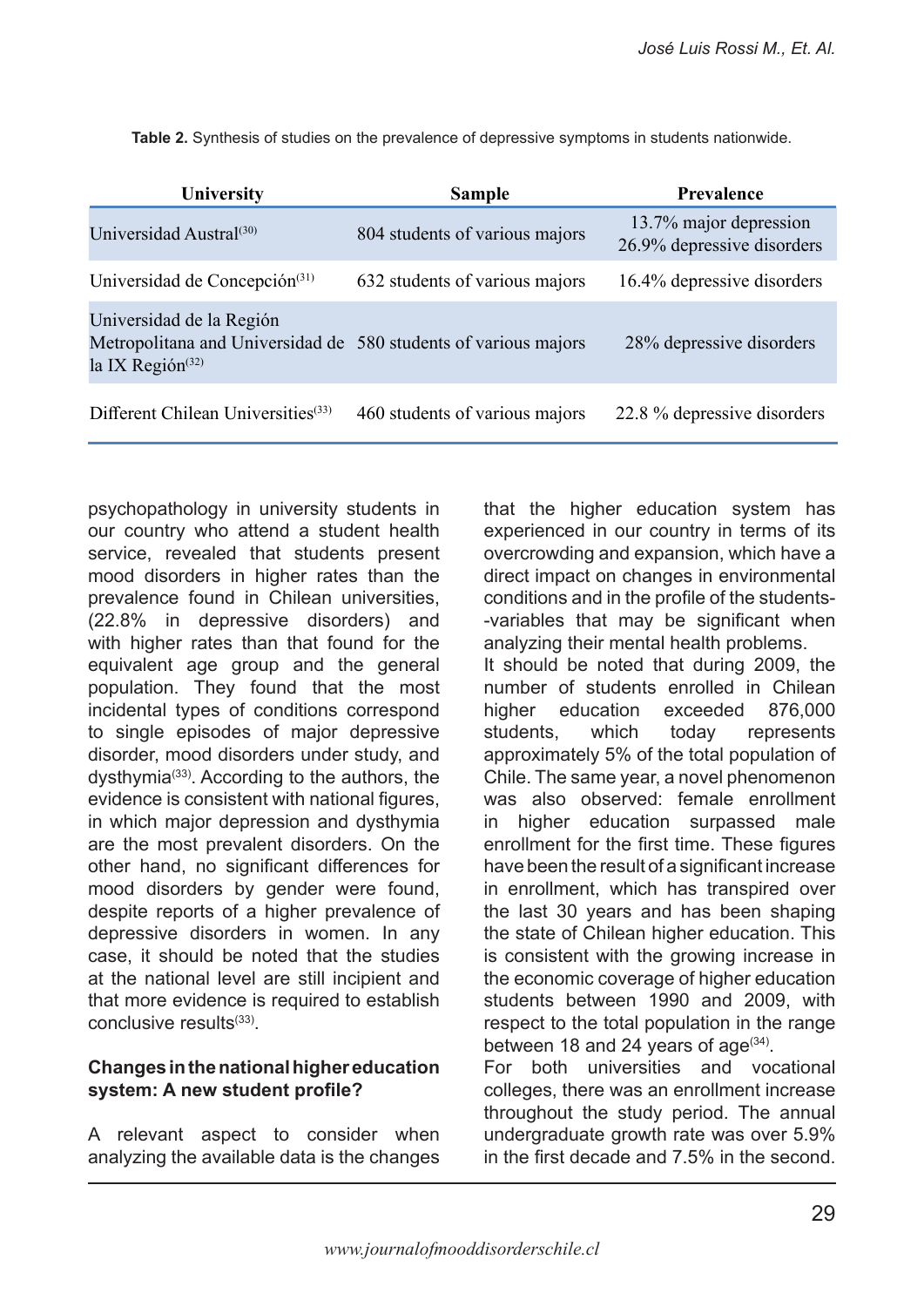In this context of accelerated growth of the university population in recent years, the state has played a central role in supporting this significant expansion of the education sector through grants or loans for students, with the aim of achieving more equitable access to education for the different social sectors of the Chilean population. This expansion and massification of university education have generated an important change: the configuration of a new student profile. The new type of student no longer belongs only to the segments with the best academic performance of secondary education(35), does not come from privileged educational systems, and belongs to more vulnerable social groups; conditions that would eventually be associated with a greater risk of presenting mental health disorders in Latin American adults and adolescents, according to an extensive review of works published from 1982 to 2006(36).

Due to the increase in risk or vulnerability factors for the development of mental disorders, what elements could promote mental health in university students?

# **The Concept of Psychological Wellbeing**

The current academic debate around wellness and health has been based on two ancient philosophical traditions: hedonism and eudaimonia. From the hedonic perspective, well-being is understood as the presence of positive affect and the absence of negative affect, while from the eudaimonic perspective, it is proposed that well-being is the consequence of a complete psychological functioning, which allows people to fully develop their personal potential<sup>(37)</sup>. Therefore, there is no single definition of well-being: concepts such as quality of life, happiness, absence of disease, satisfaction with life, and balance between positive and negative effects are widely used to approach the phenomenon. Faced with this plurality, well-being studies<sup>(38)</sup> classify the variety of concepts into two large categories: those aimed at obtaining a specific result that reflects the presence of positive affect and the absence of negative affect, related to the search for happiness (associated with the concept of subjective well-being) and those oriented to the study of personal development and growth, which rather aim to determine psychological well-being<sup>(39)</sup>. This concept, which has its bases in the eudaimonic tradition(38), arises from concepts proposed by humanistic psychology such as selfactualization<sup>(40)</sup> or self-realization<sup>(41)</sup>, which have not had a significant impact on the study of psychological well-being, mainly due to the lack of reliability and validity in the procedures used for its measurement  $(42, 6)$ 43, 44).

Looking for the points of convergence between all these formulations, Carol  $Ryff^{(45)}$  suggested a multidimensional model of psychological well-being, with six dimensions linked to an optimal level of well-being. Each dimension poses a different challenge that people encounter in their effort to function positively $(46, 47)$ . These dimensions, expressed on a measurement scale $(45)$ , are the following:

1. Self-acceptance: It is related to the fact that people can feel satisfied with themselves, being aware of their limitations. 2. Positive relationships: Ability to maintain stable and good quality social relationships; in other words, the ability to love and the development of mature affectivity are fundamental components of well-being and mental health.

3. Mastery of the environment: Personal ability to create or choose favorable environments for oneself, which generates a greater sense of control over the world and the perception of being able to influence the context.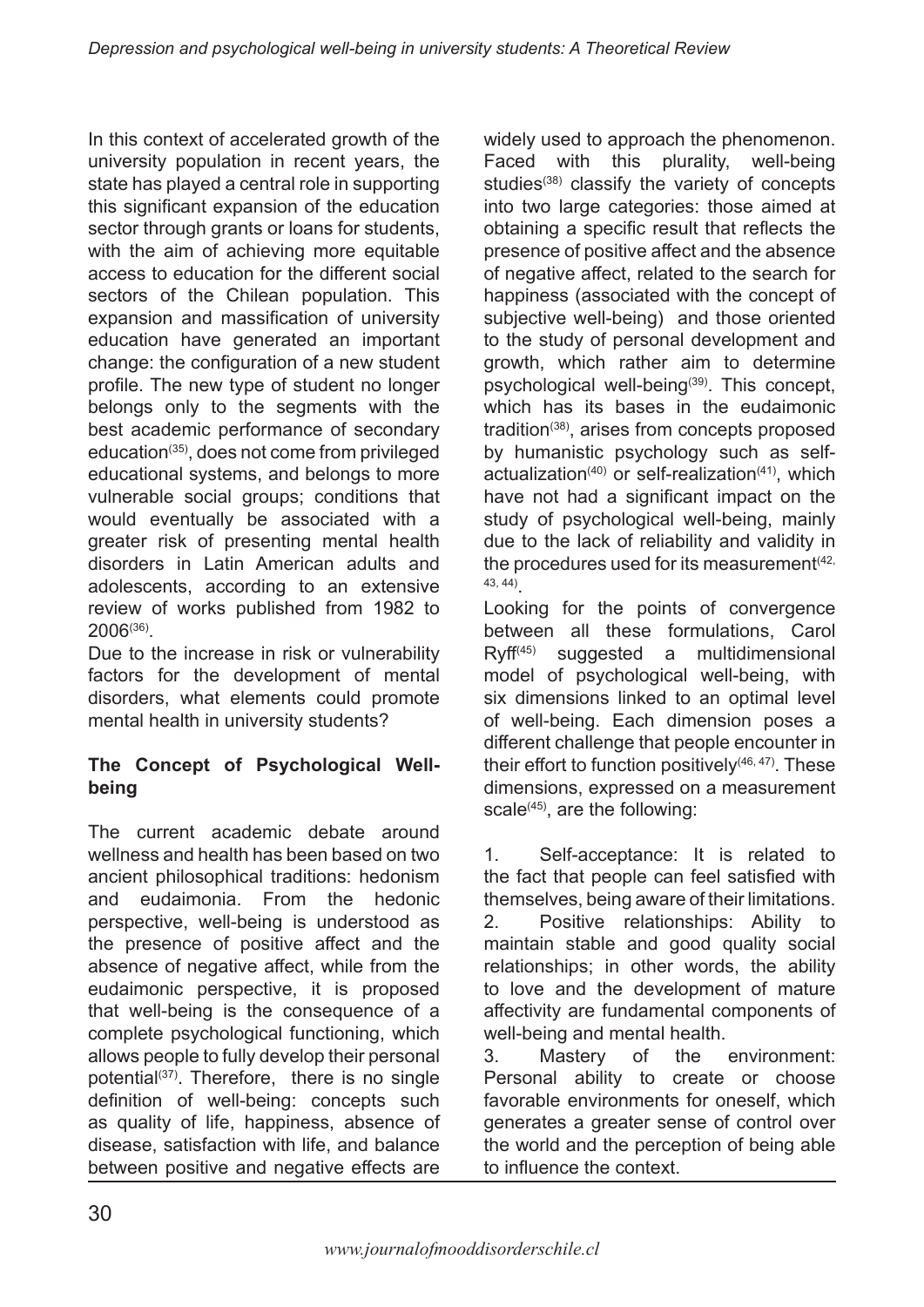4. Autonomy: Being able to sustain one's own individuality in different social contexts and in the face of social pressure, which favors self-regulation of behavior.

5. Life purpose: Have clear goals and be able to define objectives throughout the development of the life cycle.

6. Personal growth: It is the ability of the individual to create the conditions that allow them to develop their potential and continue to grow as a person.

#### **Psychological well-being and Sociodemographic Variables**

In order to understand the nature of psychological well-being based on this model, research has focused on evaluating general characteristics of the population and levels of psychological well-being $(48)$ . For example, in relation to age, it has been observed that in people belonging to the elderly range, the six-dimensional model is not applicable in the same way as in younger people. In older adulthood, the factors associated with well-being seem to be more closely related to variables related to health and family affection $(49)$ . The initial validation of the test, conducted by Ryff, compared the dimensions of psychological well-being in three significant age subgroups: young people (18-29 years), adults (30-64 years), and older adults (65 and over), finding differences in the dimensions: environmental mastery, autonomy, purpose in life, and personal growth. The first two dimensions showed increasing rates from a young age to middle adulthood, while life purpose and personal growth showed lower scores as they progressed from middle adulthood to older age. The dimensions of self-acceptance and positive relationships with others did not show relevant differences according to age groups<sup>(43)</sup>.

The differences in relation to the gender and well-being variables have been reported by various studies(43, 47, 50, 51, 52, 53), which relate these differences according to different dimensions of the Ryff questionnaire. Thus, for example,  $A$ kther $(51)$  observes that the scores on the psychological wellbeing scale among male and female Indian students differ significantly, presenting lower levels in the female population. Part of the discussion places the dimension positive relationships with others as an interesting phenomenon to investigate, as there is agreement in research that indicates this scale as the only one that is strongly related to the female gender. The study by Ryff and  $Keves$ <sup> $(47)$ </sup> indicates that only this dimension showed a significantly higher difference in women than in men. results in agreement with later studies conducted in Italian( $54$ ) and Chilean( $32, 53$ ) populations.

On the other hand, it is important to note that gender differences also vary by age group. A study by Visani et al.<sup>(50)</sup> with an adolescent population shows homogeneity in the scores between men and women at a general level. However, it is observed, mainly in women, that the scales of Environmental Domain, Autonomyor Positive Relationships with Others, perform a protective role against stress and future adversities, helping them reduce the risk of depression. In a Spanish study<sup>(52)</sup> with male and female populations of various age groups, significant differences were found in the dimensions of Self-acceptance and Autonomy: women obtained the lowest scores on these scales and, unlike other studies mentioned above, the authors observed that the dimensions. Positive Relationships with Others and Personal Growth were similar for both genres.

Thus, the gender variable in relation to well-being may be influenced by the age range. In relation to the interaction between age and sex, differences were observed in: Self-acceptance, Personal Growth, and Environmental Domain(52). For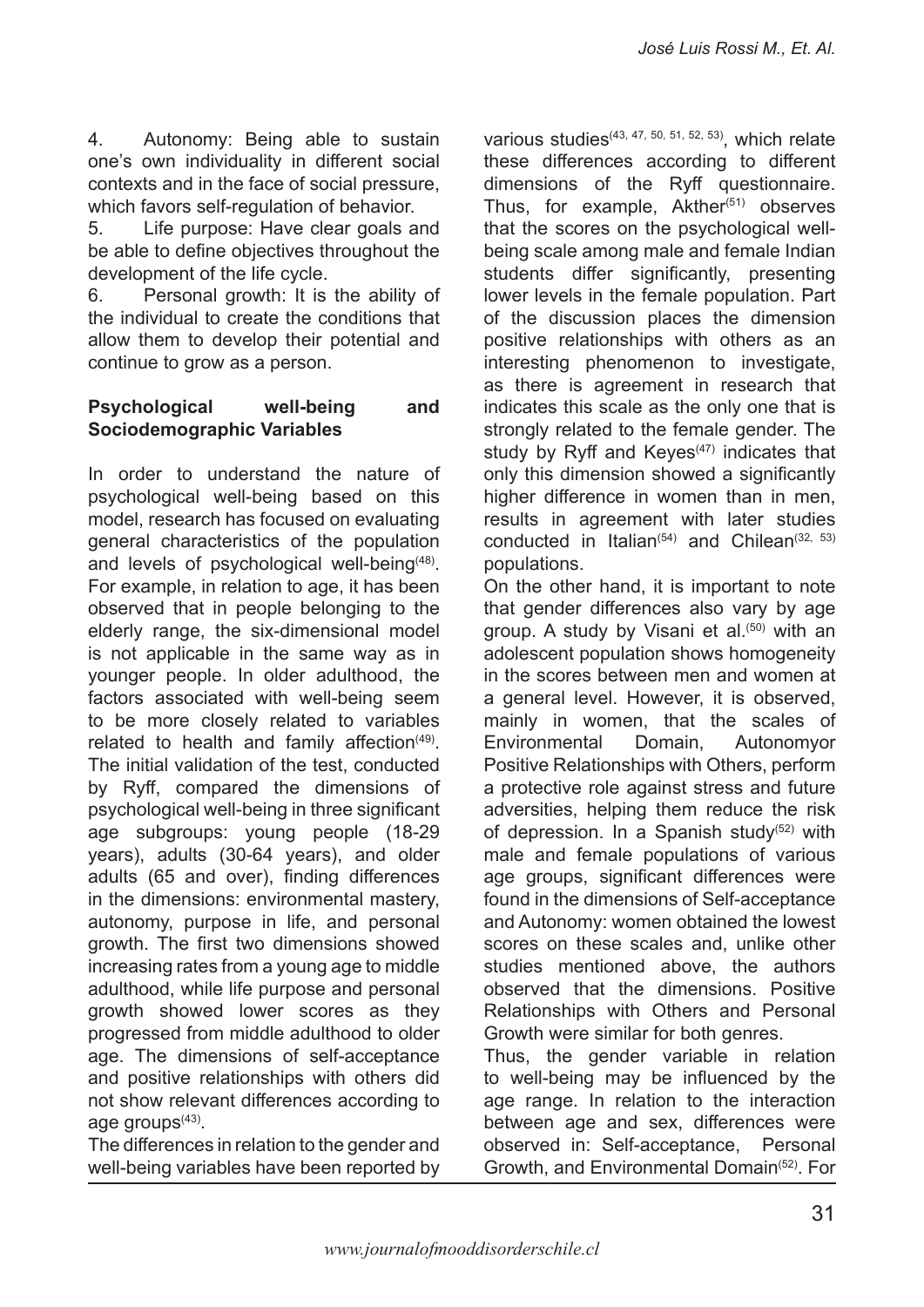Self-acceptance, they observe significant differences between both sexes, being men who present higher scores; this difference would be accentuated as evolutionary development proceeds. Regarding Personal Growth, differences according to sex are observed, which increase as the age of the age group increases: in all stages, it is men who present the highest scores in this dimension. Finally, regarding the environment domain, it is observed that women obtain greater stability and for both sexes, and the highest scores on this scale are obtained in adulthood $(52)$ .

An Indian study<sup> $(55)$ </sup>, using the Ryff scale, explored the impact of demographic factors on the psychological well-being of 280 university students, including the gender variable, but also the educational level of the parents and family income. The findings did not identify gender differences in relation to psychological well-being; however, the parents' educational level and economic income were associated with differences since higher income and higher educational level significantly increase the levels of psychological well-being of their children who study. These findings would be consistent with the inverse relationship observed between the prevalence of depressive symptoms and socioeconomic and educational level, which suggests that depression and psychological well-being could be two conditions that are unevenly distributed in university students<sup>(56)</sup>

# **Psychological well-being and Depression in University Students**

The stage of the life cycle in which most undergraduate university students find themselves is late adolescence, and it is precisely there when some mental health problems are triggered, which do not appear as frequently in previous stages of life--such as mood and anxiety disorders. As part of the challenges of this stage

of the life cycle are the achievement of greater autonomy, assuming academic responsibilities, responding to personal and family expectations, developing sexual life and establishing couple relationships, consolidating personal identity, among others. This period of psychosocial moratorium that society offers to the young (based on the culture and subculture of belonging) prolongs adolescence, allowing the subject to progressively insert themselves into society. That is why the demands of study and improvement at some social levels contribute to extending this period $(57)$ .

The progress through the university represents for the student an experience of the life cycle that will define the rest of his life, with characteristics that are his own. The university environment constitutes a place in which the competencies and abilities are put into play to achieve the academic objectives within a certain period and students must face a significant number of changes in their vital circumstances, such as adapting to new teaching styles, economic difficulties, and significant amounts of uncertainty regarding the future<sup>(5)</sup>. Academic demands, difficulties in the development of learning, and the acquisition of skills pose situations of failure or success, accompanied by a new pace of study, hourly intensity, the demands of teachers, group pressures, competition among peers, changes in feeding schedules, and changes in the sleep-wake cycle, among others, which can have a significant impact on the health and psychological well-being of students<sup>(13)</sup>. All these challenges require the development of psychological functions such as the capacity for self-management and self-regulation $(27)$ . Additionally, in some cases, entering the university requires leaving home, family, friends, and everyday surroundings, which causes a significant disruption of their support networks<sup>(58)</sup>.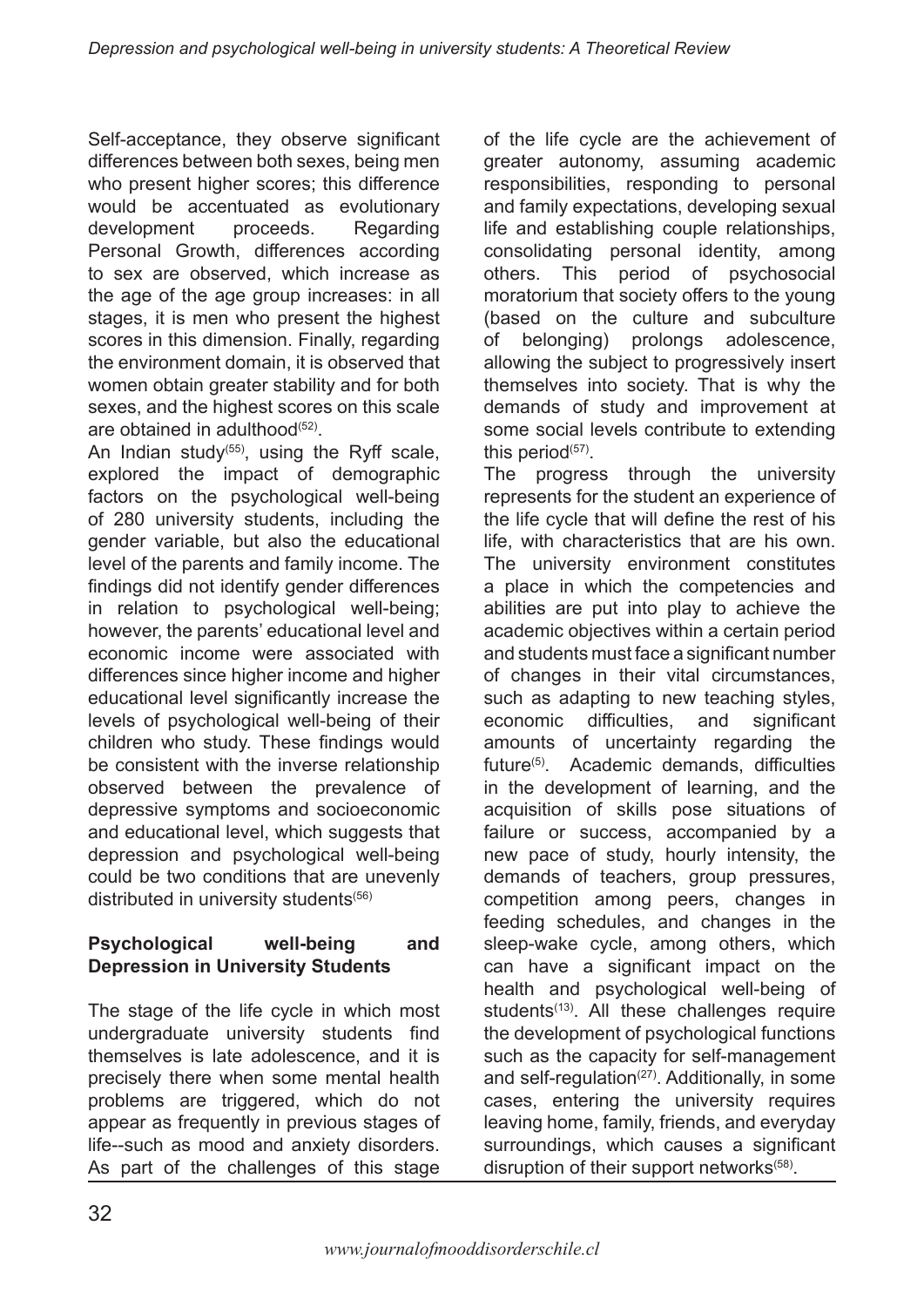Fisher and Hood<sup>(59)</sup> showed that students experience a significant increase in levels of depression, obsessive symptoms, and loss of concentration after six weeks at university. Likewise, Mosley et al.<sup>(60)</sup> report in a study conducted on medical students that students experience higher levels of depression at higher levels of stress.

Based on the previous findings, various researchers worldwide have focused on studying well-being in this population $(61, 62, 62)$  $63$ ), relating depression with low levels of psychological well-being. However, this is one of many ways of approaching the problem.

Denovan & Macaskill<sup>(63)</sup> conducted a study in the United Kingdom that addresses the stress of adaptation to university life from a Positive Psychology approach, to investigate the characteristics that facilitate adjustment during this process. By measuring subjective well-being in 192 students upon entering university and repeating the measurement six months later, they found that the variable optimism (related to well-being) mediates the relationship between stressors and adverse effects over time, helping students reduce the impact of stress on subjective well-being. The same phenomenon was observed in those students with high levels of self-efficacy. Thus, variables related to well-being could operate as protective factors against adversities and the environmental stressors in the university context.

Che Lin (64) studied the relationship between self-esteem, psychological well-being, and depression in a sample of 235 Taiwanese university students. The results show that psychological well-being is a mediator between self-esteem and depression; that is, well-being favors mental health by creating a positive basis for the reduction of mental health symptoms in general. This result is consistent with previous research reporting a positive correlation between self-esteem and psychological wellbeing(65). It is possible then to hypothesize that psychological well-being operates as a proximal factor that protects people from depressive symptoms.

#### **Psychological well-being and Depression in University Students: Two Independent or Dependent and Opposing Dimensions**

Some authors have suggested that clinical depression is the loss of psychological well-being<sup>(66, 67)</sup>. In the midst of many theories, the Homeostasis Theory $(66)$  is one of the few that specifies a control mechanism, stating that under stable living conditions, people maintain a fixed point or cognitive balance generally in the positive range. It has been argued that psychological well-being is based on relatively stable personality characteristics that maintain self-esteem due to an intrinsic control mechanism that is analogous to "homeostasis." When unfavorable events occur, psychological well-being is affected; however, this change is temporary until stable personality characteristics take over and ensure that well-being returns to the set point. Nevertheless, genetic predispositions and adverse life events can challenge this homeostatic mechanism by reducing levels of psychological well-being below their homeostatic range(66).

The relationships between mental health, well-being, and mental illness are complex, and people can experience very low levels of well-being even in the absence of overt mental health problems. This conceptual distinction is best exemplified in the model that suggests that mental illness and psychological well-being are related to different phenomena rather than being the counterpart within the same dimension<sup> $(68)$ </sup>. This model maintains that mental illnesses and mental health are related but constitute different dimensions, although not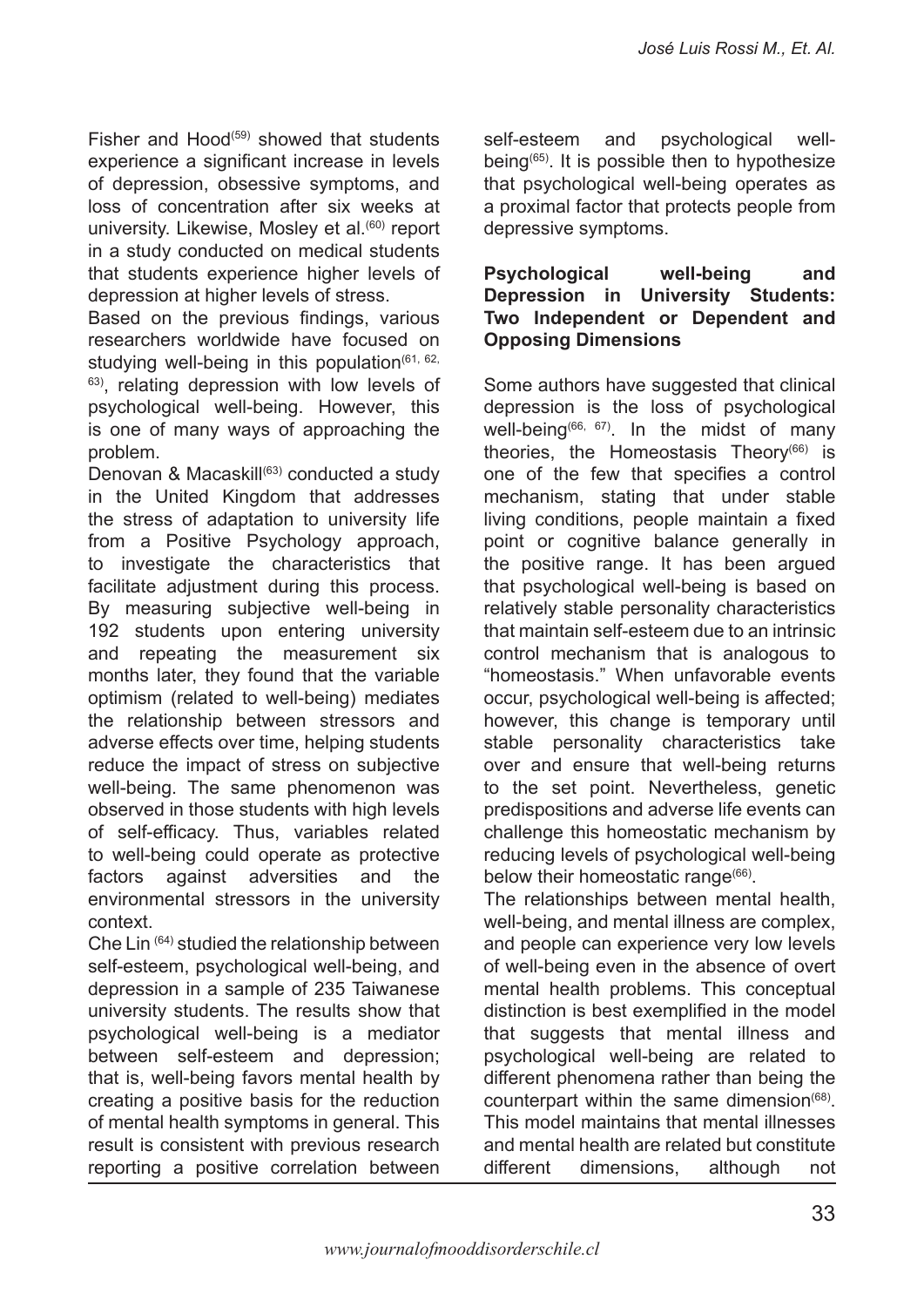necessarily independent since they could have intersection points with each other. For example, people with a good level of psychological well-being and suffering from an episode of mental illness could show higher functioning (for example, fewer days lost from work and greater functional capacity) compared to those who have "moderate" levels of well-being<sup>(69)</sup>. If this last theoretical proposal is correct, what are the possible points of intersection between both dimensions?

### **Discussion: Potential relationships between depression, health, and psychological well-being.**

The changes associated with university life can significantly affect the mental health of students, through a series of challenges inherent in a demanding academic context. Clinical disorders such as depression and anxiety have been widely studied, as could be seen in the present review, demonstrating their relationship with these factors. In the university environment, one of the main factors associated with depression is academic stress, which is constituted as a triggering element and, at the same time, as one of the maintenance factors of depression $(13)$ . The new demands imply for the human being an adaptation process that can result in an initially adaptive stress response, but which, when sustained over time, could contribute to the development of various mental disorders.

On the other hand, the relationship between stress and depression is not only established from a clinical point of view, but also seems to have certain common mechanisms that establish an etiological and pathophysiological continuity between both phenomena, linked to brain neurochemical and neuroendocrine alterations of the HHA axis, even with a possible deterioration of the system, which would explain the frequent overlap of both entities in the clinic<sup> $(70)$ </sup>.

A novel proposal to approach the intersection of these phenomena is made by Slavich and Cole<sup>(71)</sup>, who propose that the subjective perception of the social environment, for example, the perception of being socially isolated can generate changes at various levels of body systems, such as the central nervous system, the HHP axis, intracellular signals, and gene expression, and transcription factors. The authors call this causal mechanism "social signal transduction"<sup>(71)</sup>. For example, a study conducted by Murphy et al. $(72)$ shows that perceived social rejection in adolescents is interpreted as a threat to their position in the social hierarchy, activating molecular mechanisms of phylogenetic origin to respond to potential physical aggression, causing increased production of inflammatory molecules (NF-kB and I-kB). It should be noted that this phylogenetic response can cause a potential increase in the risk of developing cardiovascular diseases and affective disorders in these individuals(73). In this sense, a critical aspect of the role of psychological well-being in biology and

health is that it seems to influence as a buffer or protector against the adverse effects of negative experiences<sup>(74)</sup>. For example, some studies in samples of older women have found that those with higher levels of purpose in life, more sense of personal growth, and better interpersonal relationships, had lower cardiovascular risk and better endocrine regulation, which is manifested in younger cortisol levels in saliva throughout the day( $75$ ). This link between lower cortisol levels and eudaimonic well-being has also been proven in other studies<sup>(76)</sup>. Regarding inflammatory factors, people with better relationships with others (interpersonal well-being) and a sense of purpose in life show lower levels of IL-6 and its soluble receptor (IL-6r)<sup>(77)</sup>.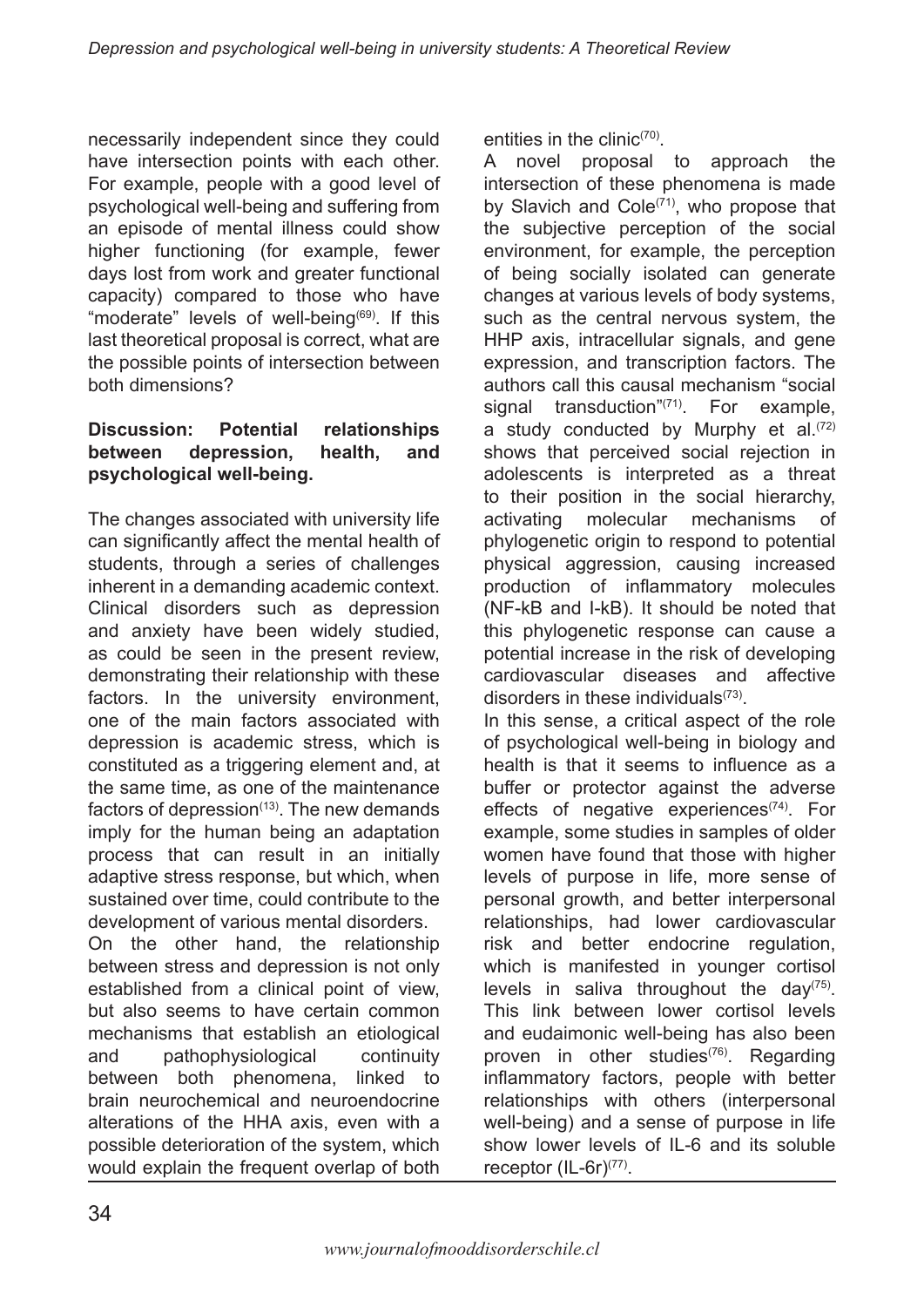A recent study shows that the same wellness dimensions (positive relationships with others and life purpose) turn out to be protective factors against depressive symptoms in university students<sup>(32)</sup>.

Beyond the eventual neurophysiological consequences and for the body in general, the factors that threaten psychological well-being at this stage of the life cycle can lead to an accumulation of negative consequences for adult life through their impact on the development of the career and social relationships of the student. University-stage stress and depression have been linked to deficits in academic performance, instability in relationships, suicidal thoughts and attempts, and poorer job performance(78).

Based on the evidence, it is possible to affirm that depressive disorders in university students present a higher rate compared to the general population, which shows a reality of potential clinical relevance at the public health level. Thus, it is necessary to identify the intervention needs in a population that, given its idiosyncratic characteristics, constitutes a risk group for the development of various mental health problems. In this sense, the promotion and enhancement of psychological wellbeing could have a positive impact on the mental health of students, facilitating the deployment of timely interventions not only from a therapeutic approach but also from a perspective focused on prevention.

*This work was funded by the ANID Millennium Science Initiative/Millennium Institute for Research on Depression and Personality-MIDAP ICS13\_005, and by the National Fund for Scientific and Technological Development, FONDECYT 1150166.*

# **REFERENCES**

- Uher R. The implications of gene-1. environment interaction of depression: Will cause inform cure? Mol Psychiatry 2008; 13: 1070-1078.
- 2.- 2.-Ferrel R, Celis A, Hernández O. Depresión y factores socio demográficos asociados en estudiantes universitarios de ciencias de la salud de una universidad pública. Universidad del Norte 2011; 27: 40-60.
- 3.- Bondolfi G, Mazzola V, Arciero G. In Between Ordinary Sadness and Clinical Depression. Emotion Review 2015; 7: 216–222.
- 4.- Beck A. Terapia Cognitiva de la Depresión. New York: Ed. Descleé de Brouwer, 1979.
- Czernik G, Giménez S, Mora M, Almirón 5.- L. Variables sociodemográficas y síntomas de depresión en estudiantes universitarios de Medicina de Corrientes, Argentina. Revista Argentina de Clínica Neuropsiquiátrica 2006; 13: 64-73.
- 6.- Riveros M, Hernández H, Rivera J. Niveles de Depresión y Ansiedad en estudiantes universitarios de Lima Metropolitana. Revista IIPSI, Facultad de Psicología UNMSM 2007; 10: 91- 102.
- Agudelo D, Casadiegos C, Sánchez D. Características de Ansiedad y Depresión en Estudiantes Universitarios. International Journal of Psychological Research 2008; 1: 34 – 39. 7.-
- González M, Landero R, García-8.- Campayo J. Relación entre la depresión, la ansiedad y los síntomas psicosomáticos en una muestra de estudiantes universitarios del norte de México. Rev Panam Salud Públ 2009; 25: 141–5.
- 9.- Arrivillaga M, Cortés C, Vivian L. Goicochea V, Lozano T.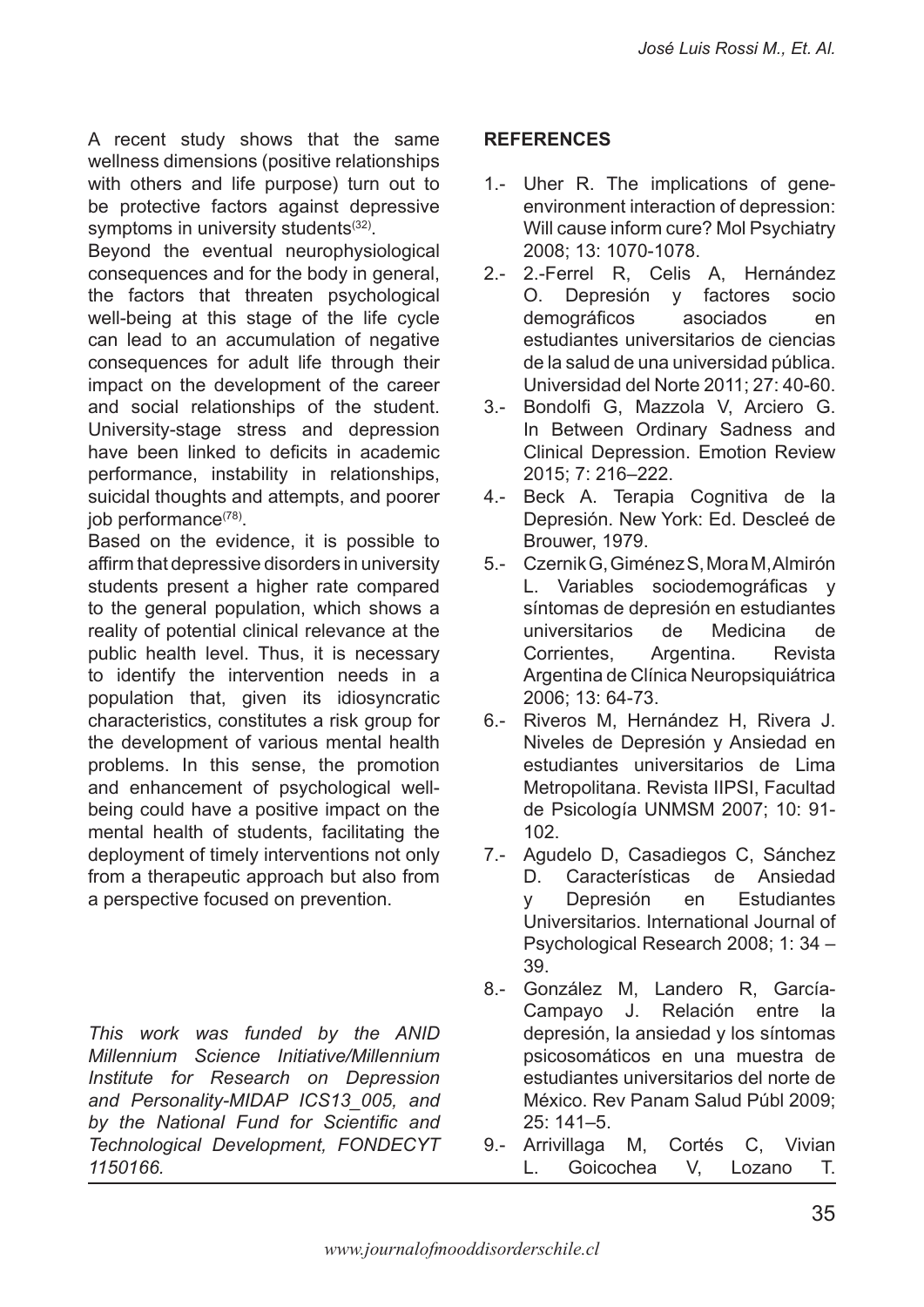Caracterización de la depresión en Jóvenes Universitarios. Universitas Psychological 2003; 3: 17-26.C

- 10.- Coffin N, Álvarez M, Marín A. Depresión e Ideación Suicida en Estudiantes de la Fesi: Un Estudio Piloto. Revista Electrónica de Psicología Iztacala 2011; 14: 341-354.
- 11.- Chen L, Wang L, Qiu X, Yang X, Qiao Z, Yang Y, et al. Depression among Chinese University Students: Prevalence and Socio-Demographic Correlates. PLoS ONE 2013; 8: 1-6.
- 12.- Amézquita M, González R, Zuluaga D. Prevalencia de la depresión, ansiedad y comportamiento suicida en la población estudiantil de pregrado de la Universidad de Caldas. Revista Colombiana de Psiquiatría 2000; 32: 341-356.
- 13.- Montoya L, Gutiérrez J, Toro B, Briñón M, Rosas E, Salazar L. Depresión en estudiantes universitarios y su asociación con el estrés académico. Rev CES Med 2010; 24: 7-17.
- 14.- Riveros M, Hernández H, Rivera J. Niveles de depresión y ansiedad en estudiantes universitarios de Lima metropolitana. Revista de Investigación en Psicología 2007; 10: 15-30.
- 15.- Rosas M, Yampufé M, López M, Gladys C, Sotil de Pacheco A. Niveles de Depresión en Estudiantes de Tecnología Médica. An Fac med. 2011; 72: 183-186.
- 16.- Gedeon H, Reschetti S, Martinez M, Nunes M, Mirianh P. Factors associated with suicidal ideation among university students. Revista Latinoamericana de Enfermagen 2017; 25: 1-8.
- 17 Moutinho I, De Castro N, Kleinsorge R, Lucchetti Lamas A, Cerrato S, Da Silva O, et al. Depresión, estrés y ansiedad en estudiantes de medicina: una comparación transversal entre estudiantes de diferentes semestres.

Rev Assoc Med Bras 2017; 63: 21-28.

- 18.- González-Forteza C, Torres C, Jiménez A, Hernández I, González A, Juárez F, et al. Confiabilidad y validez de la escala de depresión CES-D en un censo de estudiantes de nivel medio superior y superior, en la Ciudad de México. Salud Mental 2011; 34: 53- 59.
- 19.- Azzam A, Chandavarkar U, Mathews C. Anxiety symptoms and perceived performance in medical students. Depress Anxiety 2007; 24: 103-111.
- 20.- Schofield M, O'Halloran P, McLean S, Forrester-Knauss C, Paxton S. Depressive Symptoms Among Australian University Students: Who Is at Risk? Australian Psychologist Society 2016; 51: 135-144
- 21.- Lei X, Xiao L, Liu Y, Li Y. Prevalence of Depression among Chinese University Students: A Meta-Analysis. PLoS ONE 2016; 11: 1-14.
- 22.- Calvo JM, Sánchez R, Tejada P. Prevalencia y factores asociados a ideación suicida en estudiantes universitarios. Revista Salud Pública 2003; 5: 123-143.
- 23.- Sánchez R, Cáceres H, Gómez D. Ideación suicida en adolescentes universitarios: Incidencia y factores asociados. Biomédica 2002; 22: 407- 416.
- 24.- Astocondor J, Ruiz L, Mejía C. Influencia de la depresión en la ideación suicida de los estudiantes de la selva peruana. Horizonte Médico 2019; 19: 53-58.
- 25.- Rotenstein L, Ramos M, Torre M, Segal B, Peluso M, Guille C, et al. Prevalence of depression, depressive Symptoms, and duicidal ideation among medical students A systematic review and meta-analysis. JAMA 2016; 316: 2214-2236.
- 26.- Franco C, Gutiérrez S, Perea E. Asociación entre Depresión y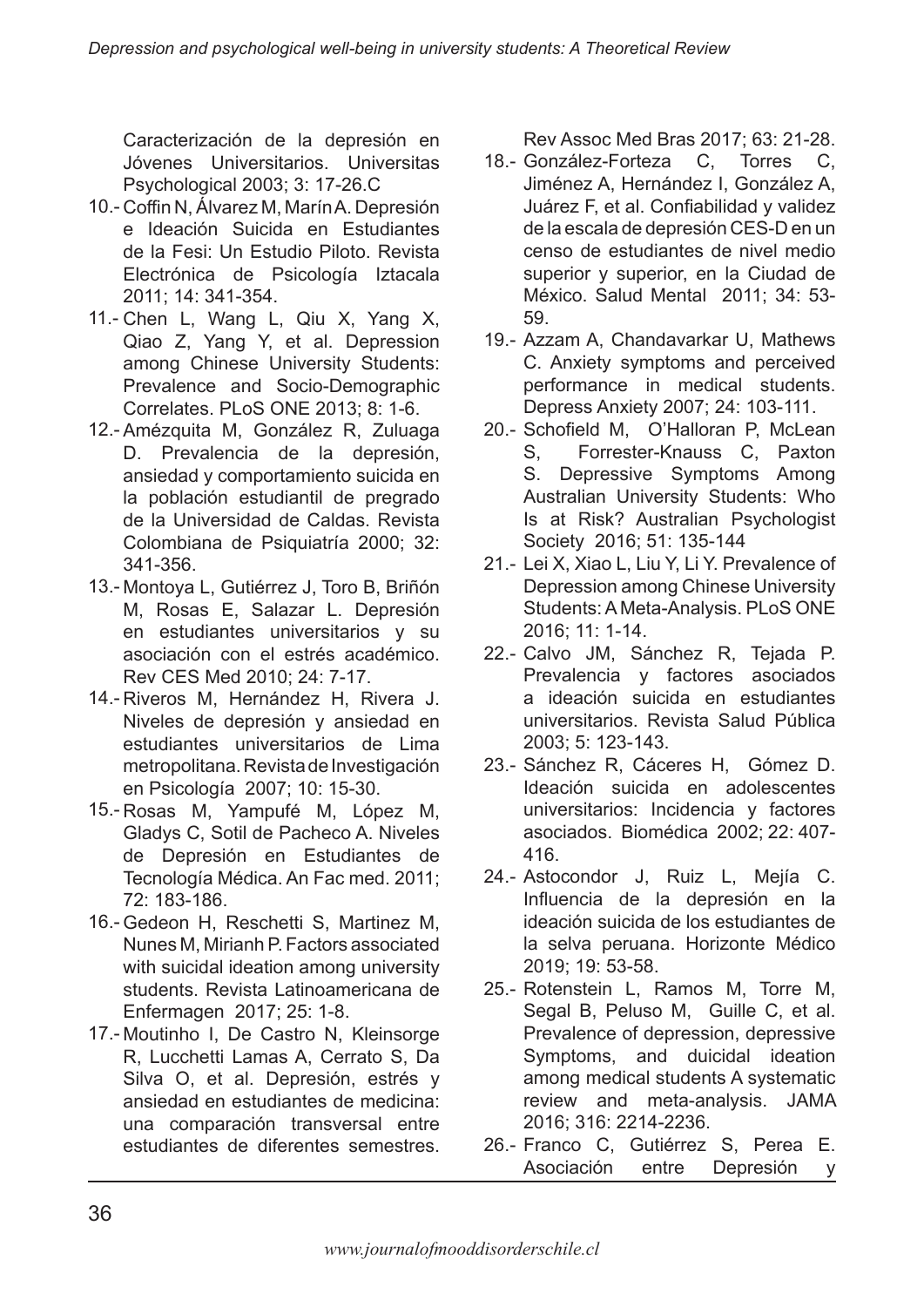bajo Rendimiento Académico en Estudiantes Universitarios. Psicogente 2011; 14: 67-75.

- 27 Baader T, Rojas C, Molina J, Gotelli M, Álamo C, Fierro C, et al. Diagnóstico de la prevalencia de trastornos de la salud mental en estudiantes universitarios y los factores de riesgo emocionales asociados. Rev Chil Neuro-Psiquiat 2014; 52: 167-17.
- 28.- Vicente P, Rioseco P, Saldivia S, Kohn R, Torres S. Incidencia de trastornos psiquiátricos en Latinoamérica: Revisión crítica. Revista Colombiana de Psiquiatría 2005; 34: 506-514.
- 29.- Vicente P, Rioseco P, Saldivia S, Kohn R, Torres S. Estudio chileno de prevalencia de patología psiquiátrica (DSM-III-R/CIDI) (ECPP). Rev Med Chil 2002, 130: 527-536.
- 30.- Barra E, Cerna R, Kramm D, Veliz V. Problemas de salud, estrés, afrontamiento, depresión y apoyo social en adolescentes. Terapia Psicológica 2006, 24: 55-61.
- 31.- Alvial W, Aro M, Bonifetti M, Cova F, Hernandez M, Rodriguez C. Problemas de salud mental en estudiantes de la Universidad de Concepción. Terapia Psicológica 2007; 25: 105-112.
- 32.- Rossi JL, Jiménez J, Barros P, Assar R, Jaramillo K, Herrera L, et al. Sintomatología depresiva y bienestar psicológico en estudiantes universitarios chilenos. Rev Med Chil 2019; 147: 613-622
- 33.- Micin S, Bagladi V. Salud mental en estudiantes universitarios: incidencia de psicopatología y antecedentes de conducta suicida en población que acude a un servicio de salud estudiantil. Terapia Psicológica 2011; 29: 53-64.
- 34.- Rolando R, Salamanca J, Aliaga M. Evolución Matrícula Educación Superior de Chile Periodo 1990 – 2009. Sistema Nacional de Información de

la Educación Superior (SIES) de la División de Educación Superior del MINEDUC, 2010.

- Salud mental y características de personalidad de los estudiantes universitarios en Chile. Calidad en la Educación 2006; 23: 103-114. 35.- Florenzano R.
- 36.- Ortiz L, López S, Borges G. Desigualdad socioeconómica y salud mental: Revisión de la literatura latinoamericana. Cad Saúde 2007; 23: 1255-1272.
- 37 Vásquez C. La ciencia del bienestar psicológico: C. Vásquez y G. Hervás (Eds). La ciencia del bienestar: Fundamentos de una psicología positiva. Madrid: Alianza Editorial, 2009.
- 38 Ryan R, Deci E. On Happiness and Human Potentials: A Review of Research on Hedonic and Eudaimonic Well-Being". Annu Rev Psychol 2011; 52: 141-166.
- 39.- Vera-Villarroel P, Urzúa A, Silva J, Pavez P, Celis K. Ryff scale of wellbeing: factorial structure of theoretical models in different age groups. Psicologia: Reflexao e Crítica 2013; 26: 106-112.
- 40.- Maslow A. Toward a psychology of being. New York: Editorial Van Nostrand, 1968.
- 41.- Rogers C. El proceso de convertirse en persona. Barcelona: Paidós Ibérica, 2000.
- 42.- Díaz D, Rodríguez-Carvajal R, Blanco A, Moreno-Jiménez B, Gallardo I, Valle C, et al. Adaptación española de las escalas de bienestar psicológico de Ryff. Psicothema 2006; 18: 572-577.
- 43.- Ryff C, Singer B. Happiness is Everything: or is It? Explorations of Meaning of Psychological Well-Being. J Pers Soc Psychol 1989; 57: 1069- 1081.
- 44.- Van Dierendonck D. The construct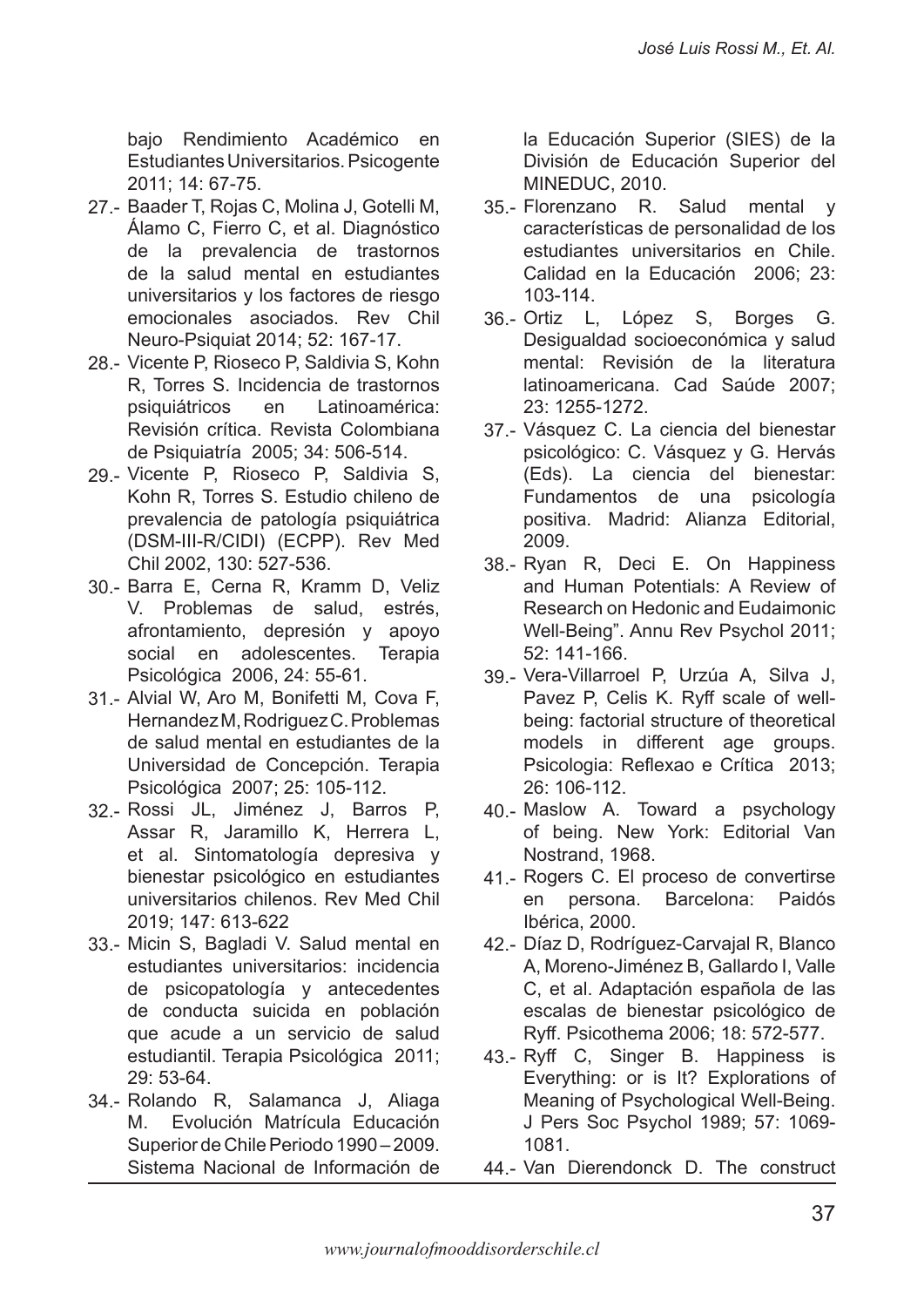validity of Ryff's Scale of Psychological Well-Being and its extension with spiritual well-being. Personality and Individual Differences 2004; 36: 629- 644

- 45.- Ryff C. Psychological well-being in adult life. Curr Dir Psychol Sci 1995; 4: 99-104.
- 46.- Keyes C, Shmotkin D, Ryff C. Optimizing well-being: The empirical encounter of two traditions. J Pers Soc Psychol 2002; 82: 1007-1022
- 47.- (Ryff C, Keyes C. The structure of psychological well-being revisited. J Pers Soc Psychol 1995; 69: 719–727.
- 48.- Ryff C, Lee C. The structure of psychological well-being revisited. J Pers Soc Psychol 1995; 69: 719-727
- 49.- Saucedo M. Bienestar Subjetivo y Depresión en Mujeres y Hombres Adultos Mayores Viviendo en Pobreza. Acta de Investigación Psicológica 2015; 5: 1815-30.
- 50.- Visani D, Albieri E, Offidani E, Ottolini F, Tomba E, Ruini C. Gender Differences in Psychological Well-Being and Distress During Adolescence. En: IB, Editor. The Human Pursuit of Well-Being: A cultural approach. Dordrecht: Springer Netherlands, 2011.
- 51.- Akhter S. Psychological Well-Being in Student of Gender Difference. Int J Indian Psychol 2015; 2: 153-161.
- 52.- Mayordomo T, Viguer P, Sales A, Satorres E, Meléndez JC. Resilience and Coping as Predictors of Well-Being in Adults. J Psychol 2016; 150: 809-21.
- 53.- Sandoval S, Dorner A, Véliz A. Bienestar psicológico en estudiantes de las carreras de salud. Investigación en Educación Médica 2017, 6: 260- 266.
- 54.- Steca P, Ryff C, D'Alessandro S, Delle Fratte A. Il benessere psicologico: differenze di genere e di età nel

contesto italiano. [Personal wellbeing. Gender and age differences in Italy]. Psicol della Salut 2002; 2: 121- 43.

- M. Social Correlates of Psychological Well-Being Among Undergraduate Students in Mysore City. Social Indicators Research 2013; 114: 567-590 55.-
- 56.- Caballo V. Manual para la evaluación clínica de los trastornos psicológicos. Trastornos de la edad adulta e informes psicológicos. Madrid: Pirámide, 2006.
- 57.- Almonte C, Correa A, Montt M. Psicopatología infantil y de la adolescencia. Santiago: Mediterráneo, 2003.
- 58.- Dyson R, Renk K. Freshmen adaptation to university life: depressive symptoms, stress, and coping. J Clin Psychol 2006; 62: 1231-1244.
- 59.- Fisher S, Hood R. The stress of the transition to university: a longitudinal study of vulnerability to psychological disturbance and home-sickness. Br J Psychol 1986; 79: 1-13.
- 60.- Mosley T Jr, Perrin S, Neral S, Dubbert P, Grothues C, Pinto B. Stress, coping, and well-being among third-year medical students. Acad Med. 1994; 69: 765-7.
- 61.- Lara N, Saldaña Y, Fernández N, Delgadillo H. Salud, calidad de vida y entorno universitario en estudiantes mexicanos de una universidad pública. Revista Hacia la Promoción de la Salud 2015, 20: 102-117.
- 62.- Rubin M, Evans O, Wilkinson R. A Longitudinal Study of the Relations Among University Students' Subjective Social Status, Social Contact with University Friends, and Mental Health and Well-Being. Journal of Social and Clinical Psychology 2016; 35: 722-737
- 63.- Denovan A, Macaskill A. Stress and subjective well-being among first year UK undergraduate students. Journal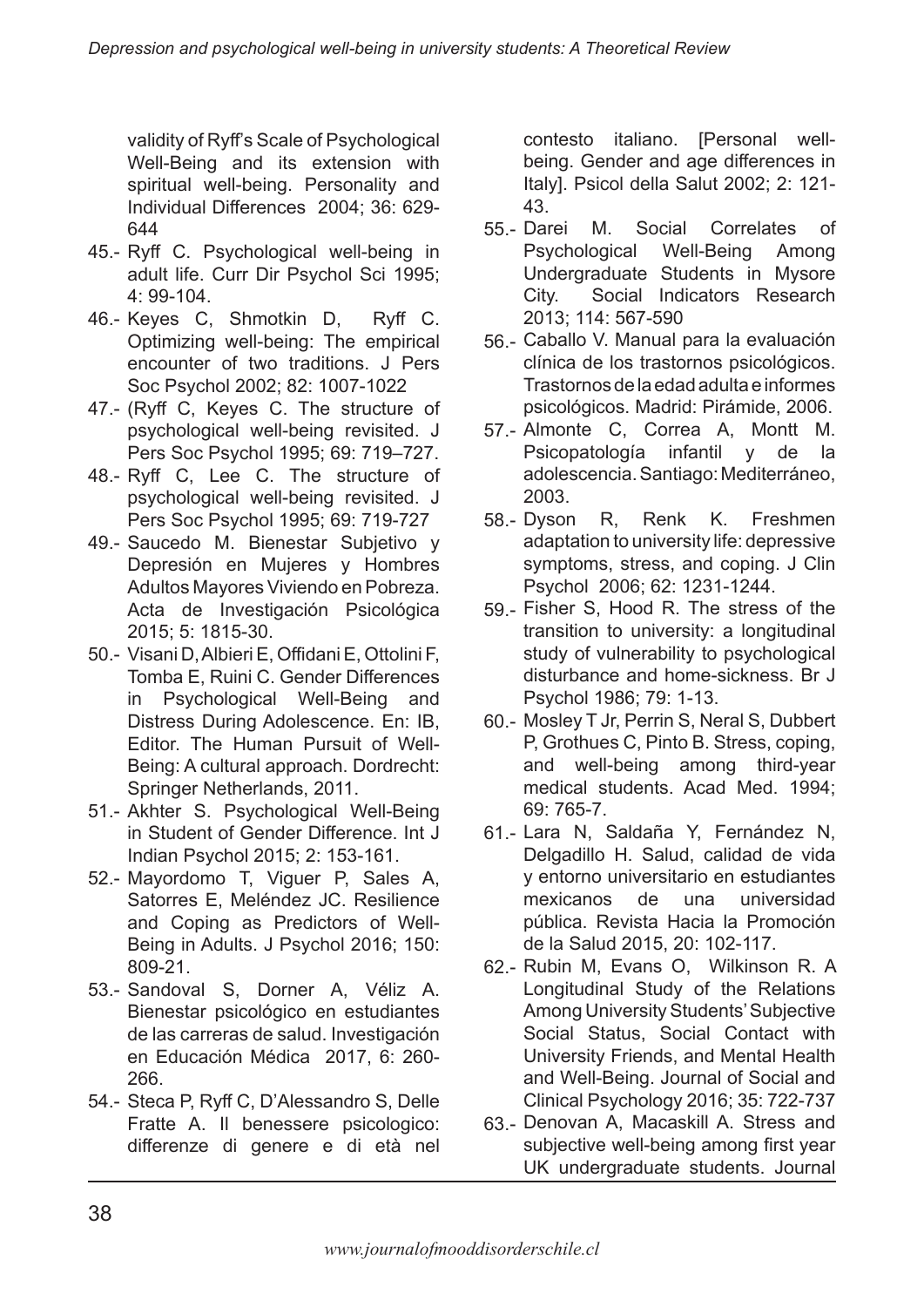of Happiness Studies 2017, 18: 505- 525.

- 64.- Che Lin, C. Gratitude and depression in young adults: The mediating role of self-esteem and well-being. ELSEVIER 2015; 87: 30-34.
- 65.- Wang CD, Castaneda-Sound C. The Role of Generational Status, Self-Esteem, Academic Self-Efficacy and Perceived Social Support in College Students' Psychological Well-Being. Journal of College Counseling 2008; 11: 101-118.
- 66.- Cummins R, Lau A. Personal wellbeing Index. The International wellbeing Group. Manual. Melbourne: Australian Centre on Quality of Life, Deakin University, 2005.
- 67.- Cummins R, Lau A, Davern M. Homeostatic mechanisms and subjective well-being. En: Handbook of social indicators and quality of life studies. New York: Springer; 2007.
- 68.- Kinderman P, Tai S, Pontin E, Schwannauer M, Jarman I, Lisboa P. Causal and mediating factors for anxiety, depression and well-being. Br J Psychiatry 2015; 206: 456-60.
- 69.- Westerhof GJ, Keyes CLM. Mental Illness and Mental Health: The Two Continua Model Across the Lifespan. J Adult Dev 2010; 17: 110-9.
- 70.- Sanjuán J, Cela Conde J. La profecía de Darwin, del origen de la mente a la psicopatología. Ed. Ars. Médica, 2005.
- 71.- Slavich GM, Cole SW. The Emerging Field of Human Social Genomics. Clin Psychol Sci. 2013; 1: 331–348.
- 72.- Murphy M, Slavich G, Rohleder N, Miller G. Targeted rejection triggers differential pro- and anti-inflammatory gene expression in adolescents as a function of social status. Clinical Psychological Science. 2013; 1:30– 40.
- 73.- Jiménez JP, Botto A, Herrera L, Leighton C, Rossi JL, Quevedo Y, et al. Psychotherapy and Genetic Neuroscience: An Emerging Dialog. Front Genet 2018; 9: 257.
- 74.- Fredrickson, B. Positivity. New York: Crown, 2009.
- 75.- Ryff C, Singer B, Love G. Positive Health: Connecting well-being with biology. Philosophical transactions of the royal society of London B 2004; 359: 1383-1394.
- 76.- Lindfors P, Lundberg U. Is low cortisol release and indicator of positive health? Stress and Health 2002; 18: 153-160.
- 77 .- Friedman E, Hayney M, Love G, Singer B, Ryff C. Plasma interluekin-6 and soluble IL-6 and receptor are associated with psychological wellbeing in aging women. Health psychology 2007; 26: 305-313.
- 78.- Ibrahim A, Kelly S, Adams C, Glazebrook C. A systematic review of studies of depression prevalence in university students. Journal of Psychiatric Research, 2013; 47: 391- 400.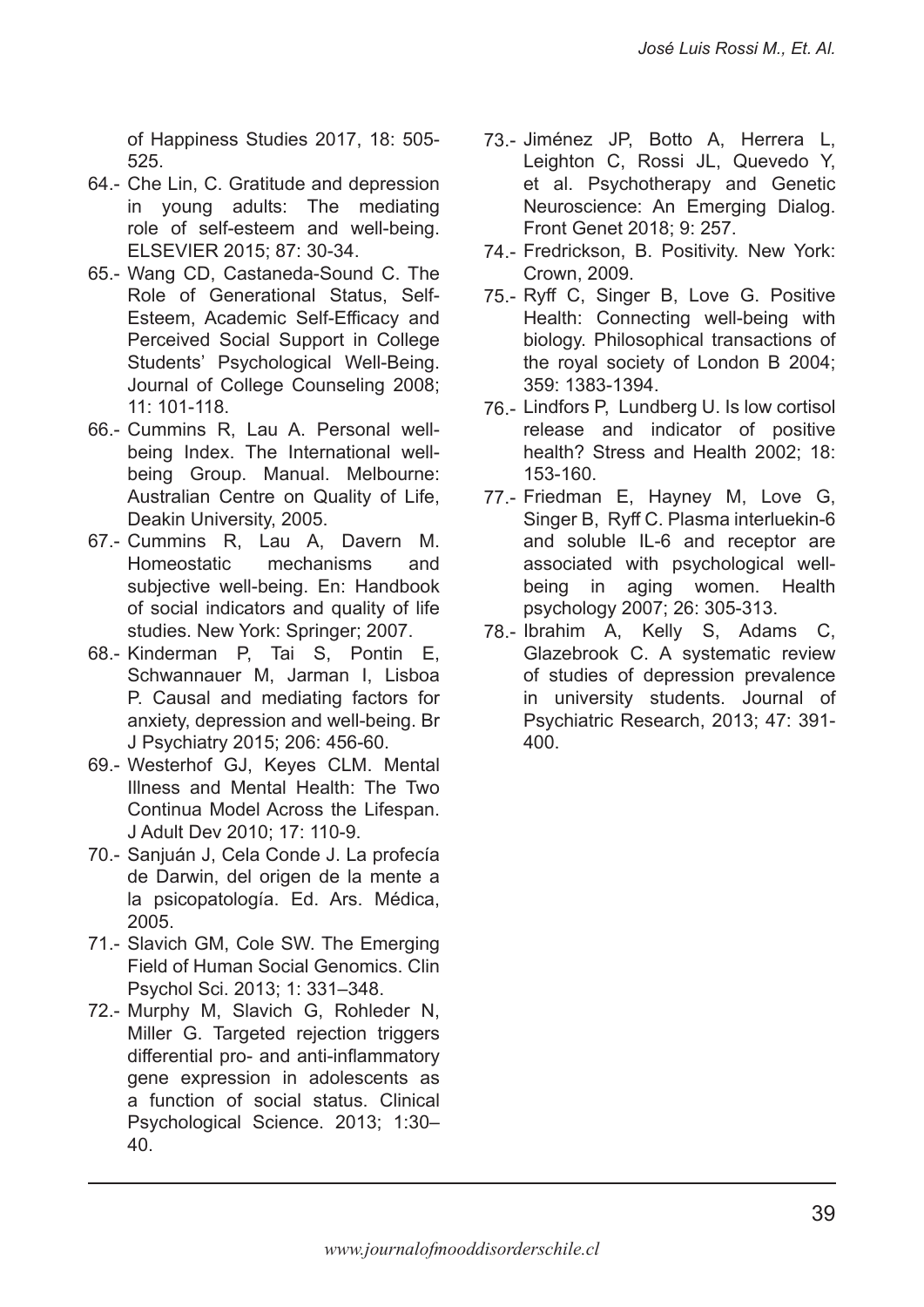# **Mood Disorders In Teleworking In The Context Of Covid-19**

Dr. María Gisela Vallejo H.1

#### *ABSTRACT*

*Teleworking (TW) is a type of work established in the '70s in the United States due to the oil crisis. Chile has applied it legally since 2001, showing a 31% increase in its use since 2009 and up to 72% as of March 2020, due to the arrival of the Covid-19 pandemic and the subsequent decrease in social and workplace exposure suggested by health authorities to prevent contagion.*

*Although TW was already used in exceptional cases of the 45-hour workweek, in 2020, 72% of companies nationwide have teleworkers. It should be noted that in 2006, the leading technology companies reflected only 25% of the use of this form of work despite having this category, according to the Chilean Association of Information Technology Companies (ACTI).*

*The objective of this research is to determine whether TW develops mood disorders in the context of the Covid-19 pandemic. The review of articles and research related to teleworking with and without a pandemic context was used as the methodology for this paper.*

*Among the results obtained, the decrease in physical fatigue caused by commuting to work and more contact with family members were highlighted. However, this could be related to greater health and* 

Received: August 2020 Accepted: September 2020 *safety problems due to reduced office space, noise, insufficient healthy breaks, poor ergonomics, quality and mastery of technology, available connectivity, and the ambiguity of working or doing housework. In conclusion, telework deserves greater attention, interest, and contribution of studies of mood changes that may manifest during its execution; even more so under the context of a pandemic and the sum of social, academic, and family changes experienced concurrently by teleworkers.*

*Keywords: Telework, mood disorders, covid-19 pandemic*

#### INTRODUCTION

Compared to the results obtained in June 2019, teleworking in Chile has increased more than 100% as of March 2020 — just as Chile was entering phase 4 of the Covid-19 expansion, which led to strict sanitary measures. One of the measures that caused the greatest social impact was physical isolation based on staying at home, which led companies that had Information and Communication Technologies (ICT), which allowed them to conduct work activities virtually according to the definition of the International Labor Organization (ILO), to use telework.

However, it is not enough to address the usual changes that may occur when a faceto-face worker becomes a teleworker, but also to evaluate mood changes that may manifest themselves within the context of the pandemic in terms of the prolonged isolation at the social, work, and academic level of all family members and its emotional

*¹ Universidad De Chile, University Psychia tric Clinic, 3Rd. Version. Post-Graduate Di ploma: Mood Disorders/ 2019-2020*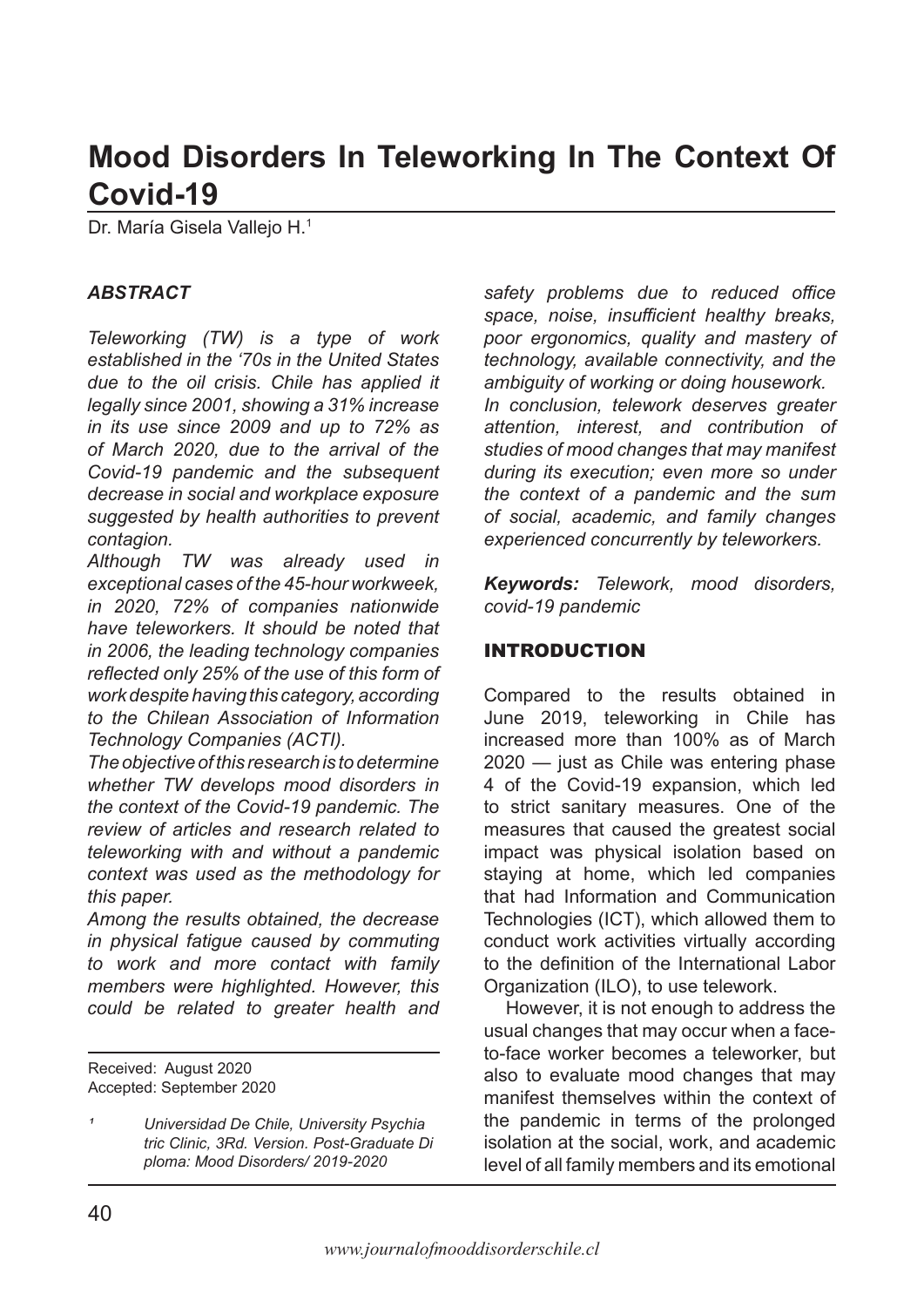impact on the teleworker.

### DEVELOPMENT

#### **Definitions and use of telework in Chile**

Teleworking emerged in the 70s as a result of the oil crisis in the United States. It was created by the physicist Jack Nilles, who is considered the Father of Teleworking for developing the following concept: "Teleworking is the possibility of sending work to the worker, instead of sending the worker to work"1 . In this way, Nilles contributed to the development and improvement of society; however, the usefulness of this idea was considered years later.

The International Labor Organization (ILO) — to which Chile belongs since 1912 with 62 conventions, 51 of which are still in force2 — defines teleworks as follows:

a) activity that is conducted in a location far from a central office or production facilities, separating the worker from personal contact with work colleagues who are in that office.

b) way of organizing and conducting remote work with the assistance of Information and Communication Technologies (ICT) at the worker's home or in places or establishments that do not belong to the employer, facilitating communication with technological support according to their needs<sup>3</sup>.

In Chile, teleworking was recognized for the first time through the ruling of Law No. 19.759 in 2001, which incorporates it as a case of exception to the maximum duration of the ordinary 45-hours work week enshrined in article 22, paragraph 1 of the *Labor Code (= CdT*)4 . However, though this was a choice for employees, it did not contemplate limits on call hours from their employers. That is why, on

March 24, 2020, a law that regulates telework, with the "right to disconnection," which frees employees from responding to requests from their employer for a period of 12 hours, was published in Chile<sup>5</sup>.

Although it is true that telework in Chile has been legally recognized since 2001, it was already in use in previous years. According to the report of the National Institute of Statistics (INE) of the Chilean labor department, a survey from 1997 to 2000 revealed an increase in home-working in the Metropolitan region, obtaining an increase in the main activities of workers, as well as activities by sex $6$ . Even though this increase had been taking place over the years, the Chilean Association of Information Technology Companies (ACTI) showed in 2006 that only 25% of the companies that make up said association used teleworking, a figure considered very low for leading technological companies<sup>7</sup>.

After the confirmation of the first case of Covid-19 in southern Chile on March 3, 2020, and the announcement of phase 4, the global HR and employment services consultancy Randstad Chile announced the use of teleworking in 72% of the companies surveyed, an increase in comparison to 31% obtained in June 2019. However, in both studies, the modalities of technological use were similar<sup>8</sup>. Likewise, the General Manager of the Cisco subsidiary, Gabriel Calgaro, mentioned that, in the second week of March 2020, 30,000 meetings with 60,000 connected users took place, and 24 hours later, it reached 37,000 meetings with 87,500 participants $8$ .

This increase in modality led to 52% of the employees reporting fear of losing their job in addition to feeling anxious and stressed. The application Workie Talkie conducted a survey between June 1-7, 2020, to 1560teleworkers in the context of the pandemic, asking questions such as, "How do you feel?", which showed the following results 18.6 % acknowledged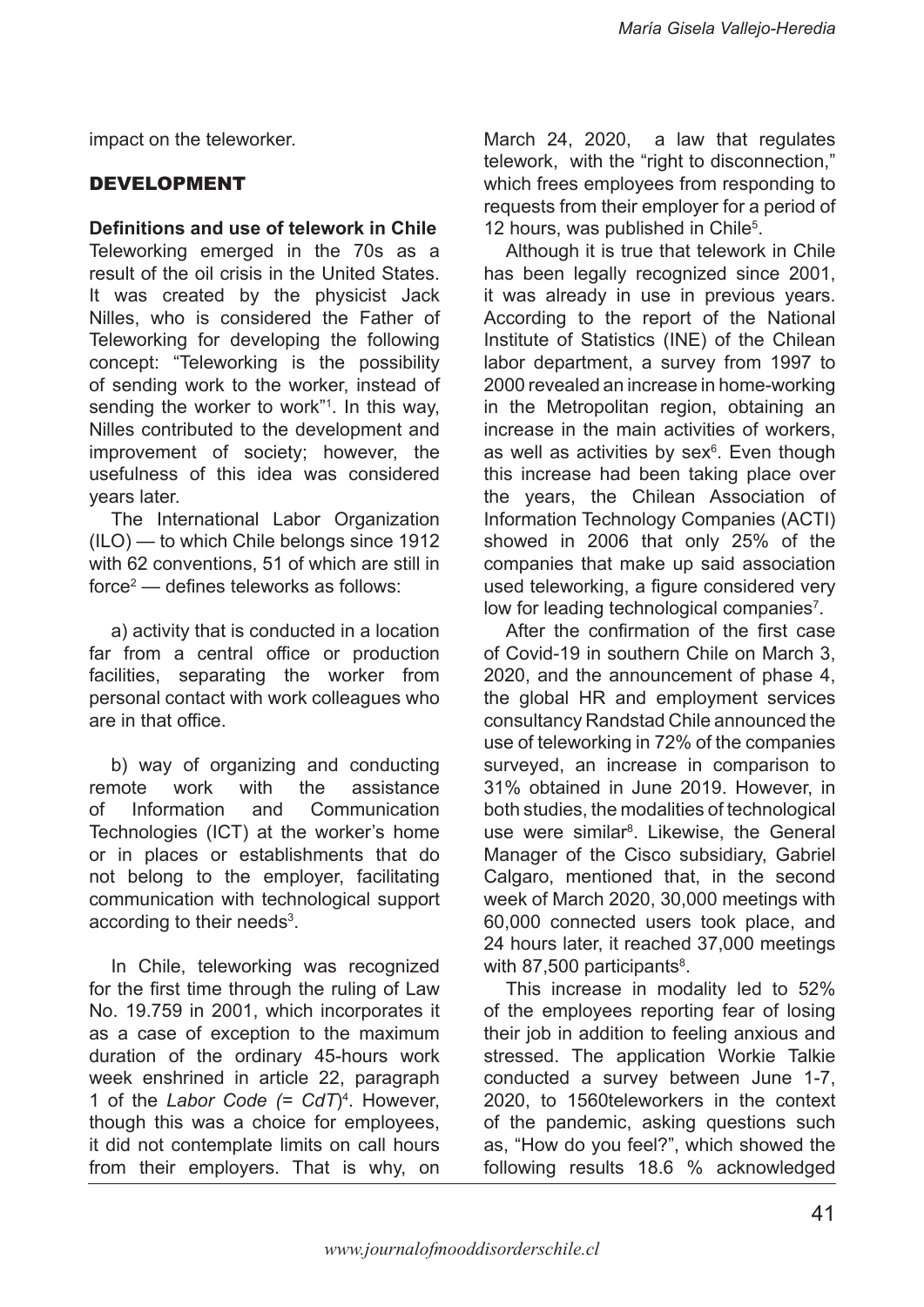feeling stressed; 11.2% anxious; and 9.7% frustrated. Another 8.1% admitted feeling depressed, and 7.3% angry $^{\rm 9}$ .

The pandemic has generated changes in the habits of family members; in this context, it is necessary to know more about mood disorders and mood changes that may occur in order to identify, anticipate, and stop the development of the symptoms that may generate in the teleworker.

### **What are mood disorders?**

The set of mood disturbances among which depression, mania, and mixed states stand out are known as thymic disorders or mood disorders<sup>10</sup>. There are biological studies of heredity, biochemical aspects, the role of catecholamines, hormonal and psychosocial factors, and premorbid personality factors as etiological causes of mood disorders<sup>11</sup>. Anxiety disorders also affect mood<sup>12</sup>. Stress contributes to neuroendocrine, immunological, emotional, and behavioral processes and responses to situations that imply a demand for adaptation greater than usual for the body and/or are perceived by the individual as a threat or danger, either for their biological or psychological well-being. The threat can be objective or subjective, as well as acute or chronic. In the case of psychological stress, what is crucial is the cognitive component of the subject's appreciation of the situation $13$ .

Furthermore, numerous epidemiological<br>udies have confirmed Kraepelin's studies have confirmed Kraepelin's observation that stressful events are more frequent before the first depressive episode. In the case of personality types, there is a greater predisposition to mood swings such as depression in dependent, obsessivecompulsive or hysterical personalities<sup>11</sup>. This is also confirmed by the Director of the Postgraduate School in Severe Personality Disorders of the University of Valparaíso, Roberto Castillo, in an interview conducted by telephone. However, the articles found in relation to teleworking before and during the Covid-19 pandemic are not directed towards the study of mood disorders but rather to what is discussed next.

In accordance to the study published in May 2020 by the journal of *Sustainability " about telework in the context of the Covid-19 pandemic,* it was concluded that telework should be seen as a multidimensional phenomenon rather than a simple absence from the office to which the majority of public and private organizations have resorted without precedent. Therefore, it can be considered that the call to telework is forced by the circumstances of the spread of Covid-19; in this context, the company forces employees to adopt teleworking as a way to continue their employment relationship, as it was evidenced that no company had contingency plans specifically designed to resolve emergency situations such as the current pandemic<sup>14</sup>.

Its authors, Standen, Daniels, and Lamond, cite nine benefits of TW provided by Warren in 1987, such as autonomy for decision-making, opportunity to develop skills, freedom to fulfill responsibilities, obtain goals, and choose ideal conditions for the development of TW. They note that while Warren provides a sound basis for studies of TW at home, the well-being of each and their relationship to each other has not yet been examined in detail.

Additionally, they cite that work and family life are clearly more susceptible to intrusions when they are conducted in the same place, causing a cognitive or emotional disconnection. The findings of this study concluded that the teleworkers present more emotional changes than office workers, which invites stress management to be directed at teleworkers rather than office workers<sup>15</sup>

On the other hand, in 2019, the Journal of Happiness Studies evaluated the subjective well-being of teleworkers, found that telework reduces mobilization fatigue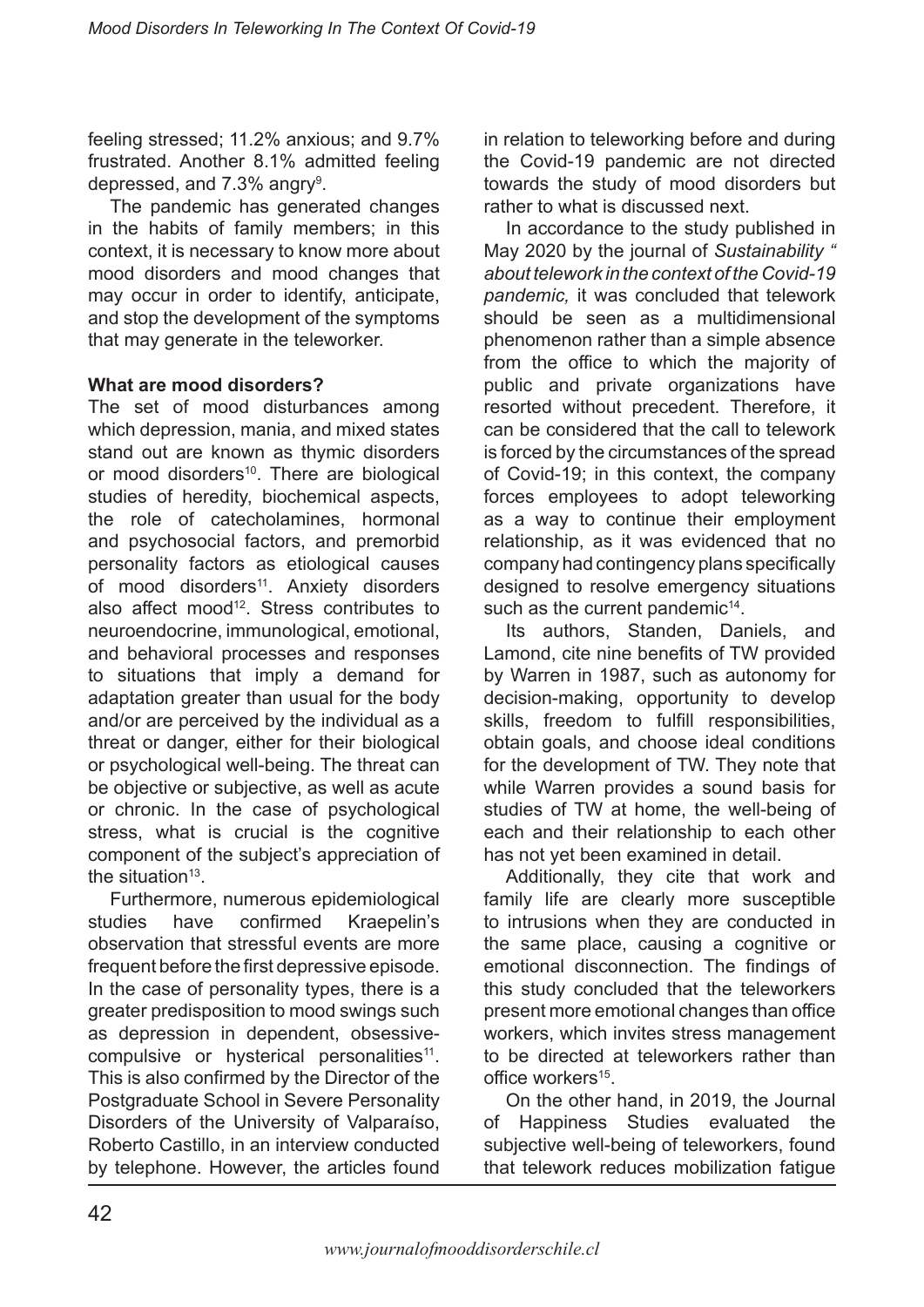but increases stress for both men and women due to the pressure to perform and meet the expectations of the employer and their own expectations, so this review suggests that the benefits of teleworking for employees be reconsidered, and, that to improve the quality of life, the government or employers should provide more support to homeworkers, such as childcare, parenting the elderly, physical support such as enough space to work, and a social network that can support homework practices. These supports would enable home-based workers to better deal with loneliness, stress, and conflict between work and family, and would help them develop boundaries in time and space between the worlds of home and work to maintain higher levels of self-motivation. It also asks to regulate long working hours to promote an adequate balance between work and life, thus maintaining a harmonious family relationship<sup>16</sup>. It was also revealed that people who perform telework and deal with work-home conflict and role ambiguity at home negatively influence the intention to continue teleworking among teleworkers<sup>17</sup>.

The Journal of Applied Psychology, in 2007, published a meta-analysis where they reviewed published studies from magazines, book articles, and also unpublished studies in the areas of administration, psychology, education, sociology, and engineering, and they evaluated the good, the bad, and the unknown of teleworking. In this study, they found that the teleworking contributes to positive effects due to a perception of autonomy, which was favorable for the teleworker's performance, in addition to showing reduction of stress and resignations<sup>18</sup>.

Human capital consultants of Fundación Chile, in their Engagement and Teleworking survey in Covid-19 context based on a simple random sample in the form of an open and freely shared survey of people who were teleworking, surveyed 522

people and measured work engagement and burnout. These results were compared with benchmark results from Chile 2019.

The engagement results obtained showed a decrease of 0.714% for vigor, 0.35% for dedication, and 0.28% for absorption. These three measures showed higher percentages in the questions "When I get up in the morning, do I feel like working?", "Am I proud of the work I do?" and "When I am working, do I lose track of time?"

Exhaustion increased by 0.145% from 2019 to 2020, which is greater than the benchmark in 2019. Extreme state of wear reached 21% vs 28% in 2020. Among the benefits, the results indicated that the time that was previously used for commuting is now used for more time with the family; among the difficulties, an increase in chores at home was revealed.

When asked, "Do you feel that it has negatively affected you in any of the following areas?", multiple choice answers revealed results of 54% for the ability to concentrate, 45% for distress and loneliness, and 43% for mental health. Regarding home space where the TW is conducted, the survey showed that 36% use the dining room, 24% the study room, 15% the living room, while 11% use the bedroom and 10% improvise a room.

The conclusion in this survey shows an alarming low level of engagement and a high level of exhaustion, compared to the benchmarks in 201919.

# CONCLUSIONS

Although it is true that we still do not have studies performed under the approach of mood changes with teleworking, it is essential to highlight that in the current context, due to the Covid-19 pandemic, the circumstances of the use of TW are not the same as in previous years.

The pandemic offers us a different view,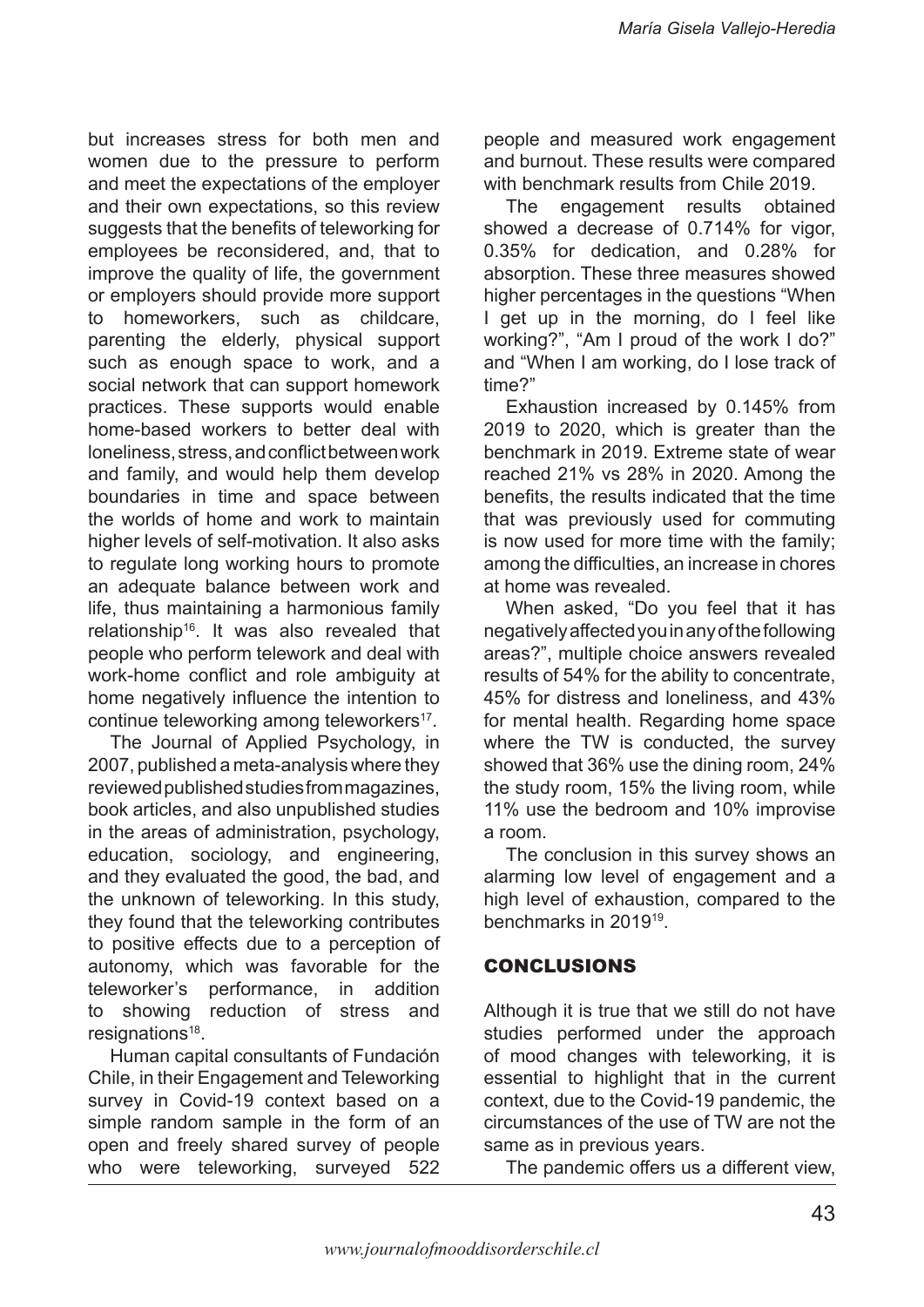as not only is the teleworker at home, but also all the other family members, which requires more technological equipment and better internet connection services.

Teleworking parents that are with schoolaged children who need their support for their tele-education demand the use of workhours to render that help, which causes self-abuse as it extends work hours, thus neglecting adequate, necessary, and healthy work breaks.

It is also important to consider the impact that can be generated at the mental health level of each individual by the restriction of outings, trips and social interaction that were used to counteract stress.

Let us remember that, currently, this work modality was not chosen but rather imposed by health authorities in order to avoid the spread of Covid-19 in the face of a health emergency experienced worldwide.

Clearly, these measures were necessary, but they deserve greater vigilance and research, mostly due to the prolonged isolation that this implied in teleworkers. Therefore, I suggest researching and learning more about this subject to confirm or rule out that this context causes mood disorders. I also suggest researching whether the patient has a prior history of mood changes and/or presents low or no capacity for adaptive flexibility based on their personality type

# REFERENCES

- Aranguiz-Zuñiga T. "Nuevas tecnologías 1. y la actividad judicial. La prueba de relación laboral y el Teletrbajo". Revista chilena de derecho informático. No.2- 2003; 169: 159-170.
- 2. Chile (ILO Santiago) . (s. f.). Impulsar la justicia social, promover el trabajo decente 2008. Available at: https://www. ilo.org/santiago/pa%C3%ADses/chile/ lang--es/index.htmz/ Retrieved on Oc-
- tober 31, 2020. 3.
- Cataño SL, Gómez NE. El concepto de teletrabajo: aspectos para la seguridad y salud en el empleo. Rev CES Salud Pública 2014; 83: 82-91. 3.
- Caamaño-Rojo E. "El teletrabajo como una alternativa para promover y facilitar la conciliación de responsabilidades laborales y familiares". Revista de derecho (Valparaíso) 2010; 35, 79-105. https://doi.org/10.4067/ s0718-68512010000200003 Retrieved on October 31, 2020. 4.
- Prensa ciudadana. Teletrabajo ¿Una promesa engañosa? 2020. Available at: https://www.prensaciudadana. cl/2020/08/19/teletrabajo-una-promesa-enganosa/1380/ Retrieved on October 31, 2020. 5.
- Dirección del trabajo-Departamento de estudios. Trabajo a domicilio en el siglo XXI, tres miradas sobre el teletrabajo, Chile; 2005. 6.
- Salazar-Concha C, Pacheco-Caro L. Teletrabajo en Chile: el caso de la Asociación Chilena de empresas de tecnologías de información, acti. Revista Ingeniería Informática. Edición 13; 2006. 7.
- Tapia MJ. La primera semana en que Chile vivió bajo modalidad teletrabajo. La Tercera [Internet]. La Tercera. 2020. Available at: https://www. latercera.com/pulso/noticia/la-primera-semana-en-que-chile-vivio-bajo-modalidad-teletrabajo/QTMTXVU-2FVGMZNZY5J45B53H4I/. Retrieved on October 31, 2020. 8.
- Sepúlveda P. Estresados, ansiosos, frustrados y deprimidos: el estado de animo a cuatro meses de trabajar desde casa. La tercera∏Internet<sub>[</sub> La Tercera. 2020 [quoted on November 4, 2020]. Available at: https://www. latercera.com/que-pasa/noticia/estresados-ansiosos-frustrados-y-deprimidos-el-estado-de-animo-a-cuatro-meses-de-trabajar-desde-casa/6E-9.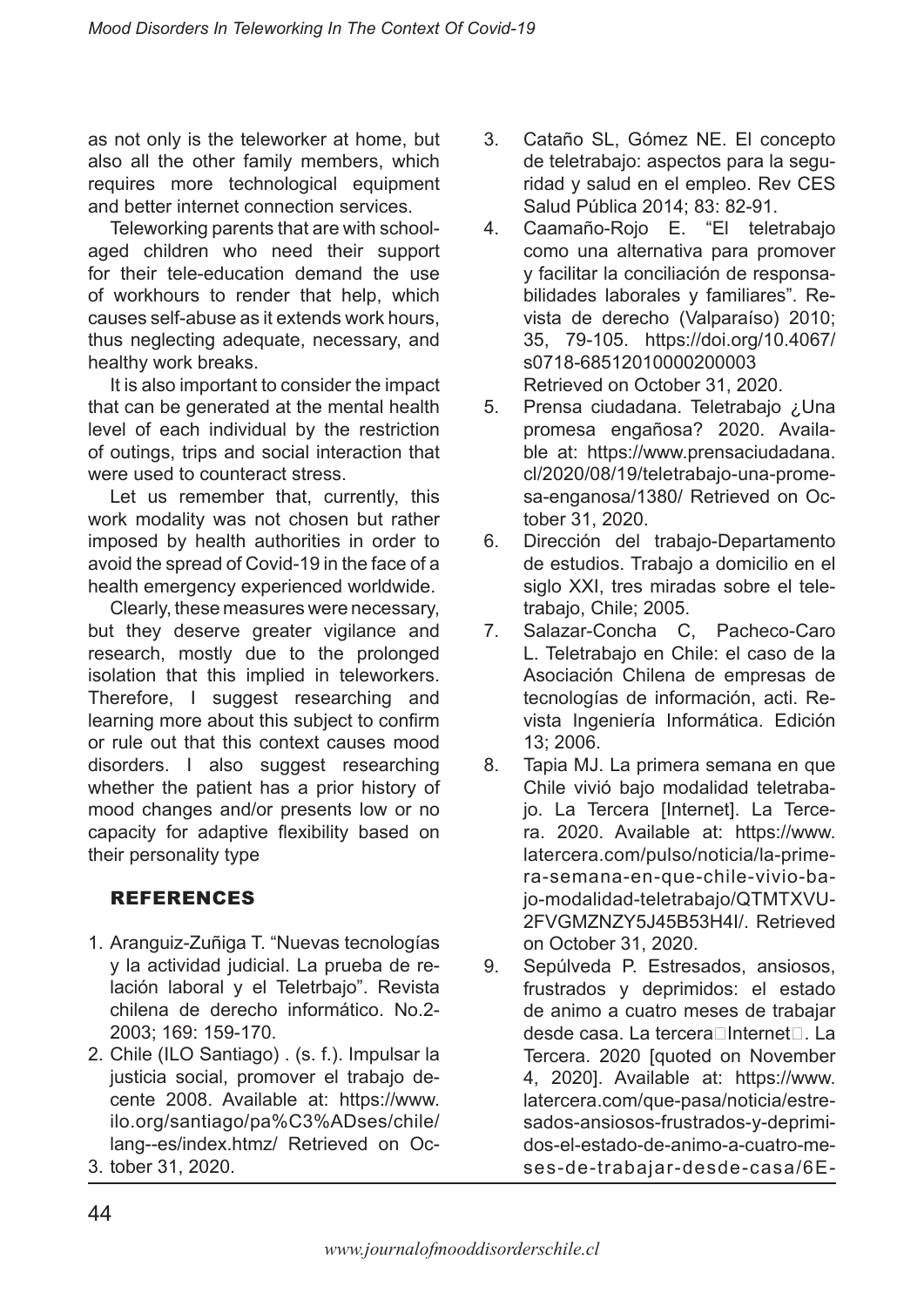TEXABR6BHSVPCV2RP5HAELM4/. Retrieved on October 31, 2020.

- 10. Eisinger P. Trastornos del humor. EMC - Tratado de Medicina. 2008; 12(4): 1-14. https://doi.org/10.1016/ S1636-5410(08)70580-4. Retrieved on October 31, 2020.
- 11. Baena-Zuñiga A., Sandoval-Villegas M. Los trastornos del estado ánimo. Revista Digital Universitaria 2005; 6(11): 2,3,4:1-14.
- Mayo Clinic. Trastornos del estado de 12. ánimo, 2000 Available at: https://www. mayoclinic.org/es-es/diseases-conditions/mood-disorders/symptoms-causes/syc-20365057?p=1. Retrieved on October 31, 2020.
- 13. Trucco M. Estrés y trastornos mentales: aspectos neurobiológicos y psicosociales. Rev Chil Neuro-Psiquiatr 2002; 40( Suppl 2 ): 8-19.
- 14. Belzunegui-Eraso A, Erro-Garcés A. Teleworking in the Context of the Covid-19 Crisis. Sustainability 2020; 12(9): 3662.
- 15. Standen P, Daniels K, Lamond D. The Home as a Workplace: Work-Family Interaction and Psychological Well-Being in Telework. J Occup Health 1999; 4(4): 368-381.
- 16. Song Y, Gao J. Does Telework Stress Employees Out? A Study on Working at Home and Subjective Well-Being for Wage/Salary Workers. J Happiness Stud 2019; 21(7): 2649-2668.
- 17. Weinert C, Maier C, Laumer S. Why are teleworkers stressed?: An empirical analysis of the causes of telework-enabled stress. Fis.uni-bamberg 2015.https://fis.uni-bamberg.de/ handle/uniba/39796. Retrieved on October 31, 2020.
- 18. Gajendran R, Harrison D. The good, the bad, and the unknown about telecommuting: meta-analysis of individual consequences and mechanisms of distributed work. Academy of Management Proceedings 2006;2006(1):D1-D6. https://doi. org/10.5465/ambpp.2006.27161834. Retrieved on October 31, 2020.
- Fch.cl. Encuesta engagement y tele-19.trabajo en contexto covid-19, 2020. Available at https://fch.cl/wp-content/ uploads/2020/05/resultados-encuesta-engagement-y-teletrabajo-covid19. pdf. Retrieved on October 31, 2020.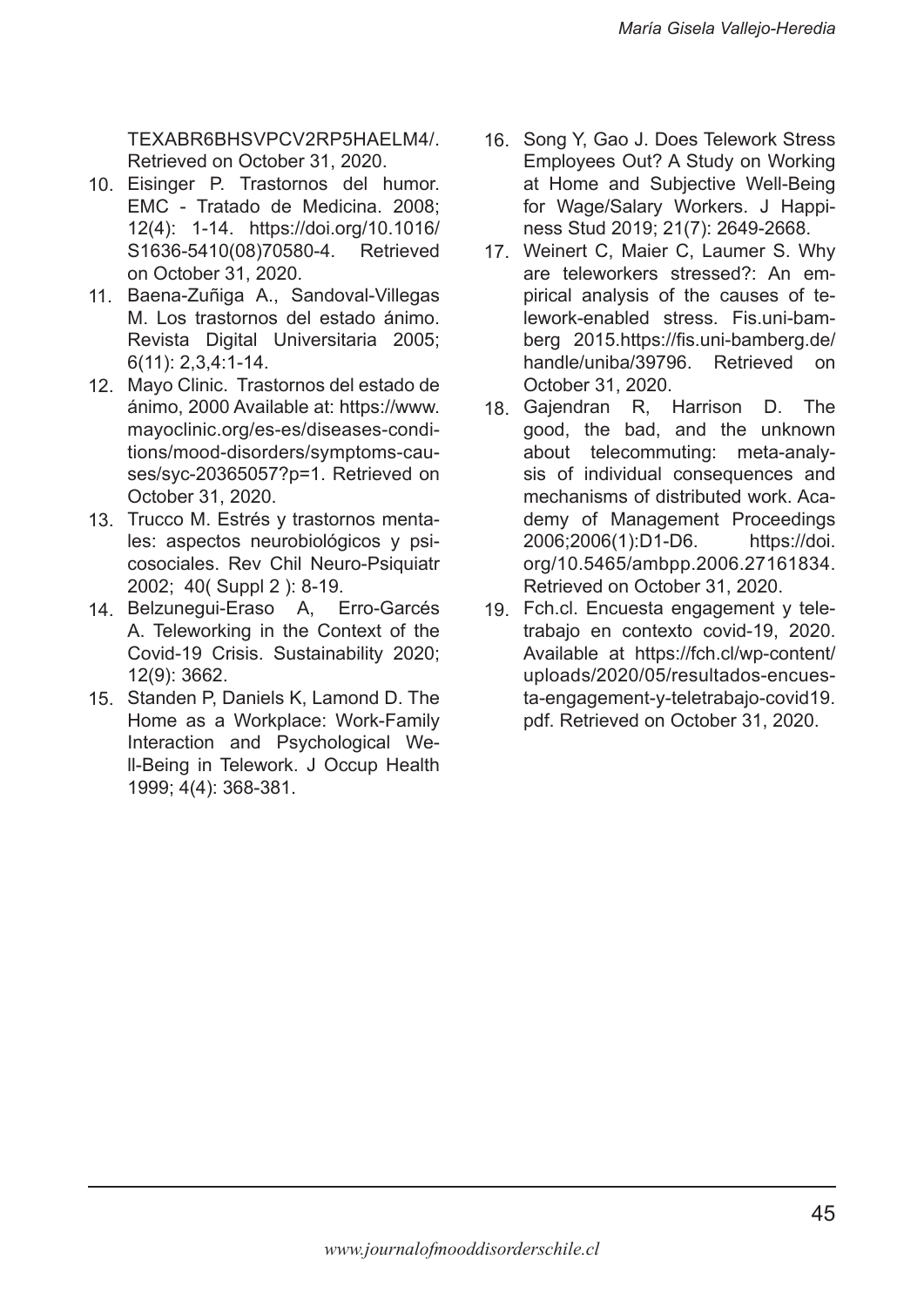# **Depression and Psychological Treatments: Who are the expert voices?**

Víctor Gómez P.1,2,3,4, Wilsa Szabo L.1,2,3,5, Mirko Martinic J.6

#### *ABSTRACT*

*Introduction: Depression is one of the most prevalent diseases among the adult population in Chile, being part of the Explicit Health Guarantees in our country. Their care involves psychiatric and psychological approaches with high costs for the public sector, which do not always manage to ensure the effectiveness of the treatment.*

*Method: A literature review to document studies on the perspective or opinion of patients undergoing treatment for depressive symptoms. Results: Various sources indicate the benefits of integrating the patient's perspective into treatment, with higher success rates compared to traditional intervention models.* 

*Conclusions: We highlight the role of the patient and their experiences as one of the fundamental pillars of successful treatment. With this, efforts aimed at improving the* 

Received: January 2020 Accepted: May 2020

*<sup>1</sup> School of Medicine, Universidad de Chile*

- *² Doctorate in Psychotherapy, School of Me dicine and Department of Social Sciences, Universidad de Chile and Pontificia Univer sidad Católica de Chile, Santiago, Chile.*
- *³ Millennium Institute for Research on De pression and Personality (MIDAP), Santiago, Chile.*
- *⁴ Department of Psychiatry North, University of Chile.*
- *⁵ School of Psychology, Universidad de San tiago de Chile*
- *⁶ Department of Social Sciences, Universi dad de Chile*

*coverage and effectiveness of treatment plans for depression would be favored by considering the formulation of clinical models or guidelines where the voice of the patient and their needs are recognized.*

*Keywords: Depressive Disorder, Treatment Outcome, Patient Involvement, Primary Health Care.* 

#### Depression in Chile and its **Treatment**

Depression is a disease of multifactorial origin, with a heterogeneous clinical presentation, characterized by the degree of dysfunction it may cause and the high social cost involved<sup>1</sup>. Depression is also one of the most common public health problems and with the highest burden of diseaseassociated worldwide2 . In Chile, almost a third of the population has had a psychiatric disorder throughout their lives, with a 22.2% incidence during the last 12 months. Within this group, depression appears as one of the illnesses with the most significant presence in the adult population, with a life span incidence of 9.2% and 5.7% within the last year<sup>3</sup>. Similarly, the Pan American Health Organization (PAHO) indicates that the prevalence of depressive symptoms in the Chilean population is 15.8%, with a more significant presence in lower-income sectors and particularly among women<sup>4</sup>, with figures doubling for the latter group<sup>1</sup>.

Primary healthcare services (PHC) in our country have reported a life span prevalence of major depression of 23.6% and 10.9% during the last year<sup>5</sup>. Within this group, 42.2% of patients present some comorbidity with chronic illnesses<sup>6</sup>.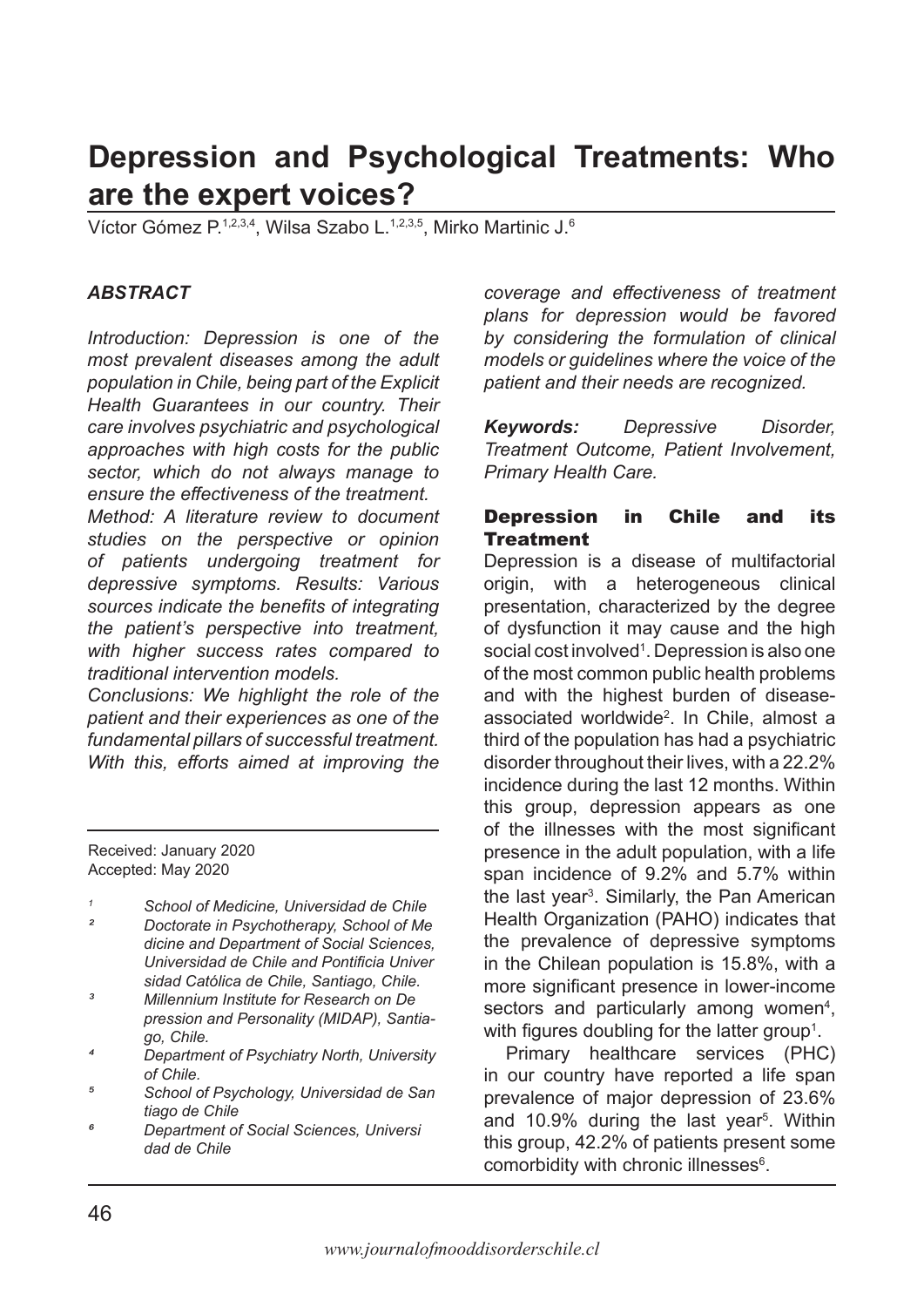Depression, along with generating high costs to the health system, also involves significant psychosocial deterioration, being one of the most frequent GES (Explicit Guarantees in Health) benefits<sup>7</sup>. The public system offers coverage to around 70% of the population, especially to greater vulnerability areas, senior citizens, and a greater burden of illnesses $8, 9$ .

In our country, one of the numerous efforts to increase the coverage of the system is the development of specific clinical guidelines, which establish directives for the approach and treatment of both pharmacological and psychotherapeutic aspects<sup> $7, 10$ </sup>. In the case of depression, these guidelines propose a care model characterized by being the first line of intervention in the primary care setting. The objective of this model is to be decisive in as many cases as possible and to promote collaborative work as part of a high-demand level of care that not always manages to provide timely coverage to all  $cases<sup>10, 11</sup>$ .

As part of the professional work, any treatment for depression starts with a physician's screening (not a specialist), who, according to the symptomatic intensity of the patient, prescribes drugs and refers to a psychologist from the CESFAM (Family Health Center), or refers to COSAM (Mental Health Clinic), the latter being a more specific level of secondary care<sup>7,</sup>  $10$ . This is how most clinical interventions in the public system are based on international guidelines aimed at managing the symptoms of depression, where the intervention's success is understood as the attenuation of depressive symptoms and the return to activities usual.

Nevertheless, in the national depression program, there would be some difficulties at the PHC level in detecting depressive disorders and their severity. It has been observed that this is associated with an increased risk of non-response to treatment, chronic or recurrent clinical

pictures, and more significant functional disability<sup>12</sup>. Seeking to address these difficulties, it is necessary to explore and evaluate other aspects of the treatment that could influence their effectiveness, which is also a new contribution to current clinical models and guidelines.

### The Patient's View

From the patients' perspective, it is possible to find various aspects that are not always considered when proposing treatments, which usually arise from scientific studies and the clinical opinion of experts $13$ . This seeks to relieve the patients' perspective and experience, who can offer a different approach to the study of the treatments they themselves receive. Especially when this perspective seems not to be fully covered in the expert planning of the clinical guidelines, which also do not clearly indicate which intervention is more convenient in each case<sup>13</sup>.

Ignoring the patient's opinion often results in cases that do not receive the minimum care required; they tend not to improve, have more relapses, and increase costs for the health system, not only in economic but also psychosocial terms<sup>14</sup>. This adds value to the patient's expertise regarding their experience of the illness, especially when discussing and planning healthcare policies.

Indeed, scientific evidence does not always translate into therapeutic success. The same happens with the feeling of well-being and improvement of patients. A systematic review shows how different studies converge on what some of the problems that patients encounter in their treatment for depression are: little continuity in the sessions, difficulty to feel interpreted by the clinical guide, scant communications with caregivers, and confusion in interventions that often follow contradictory indications<sup>13</sup>.

Other reviews have also observed that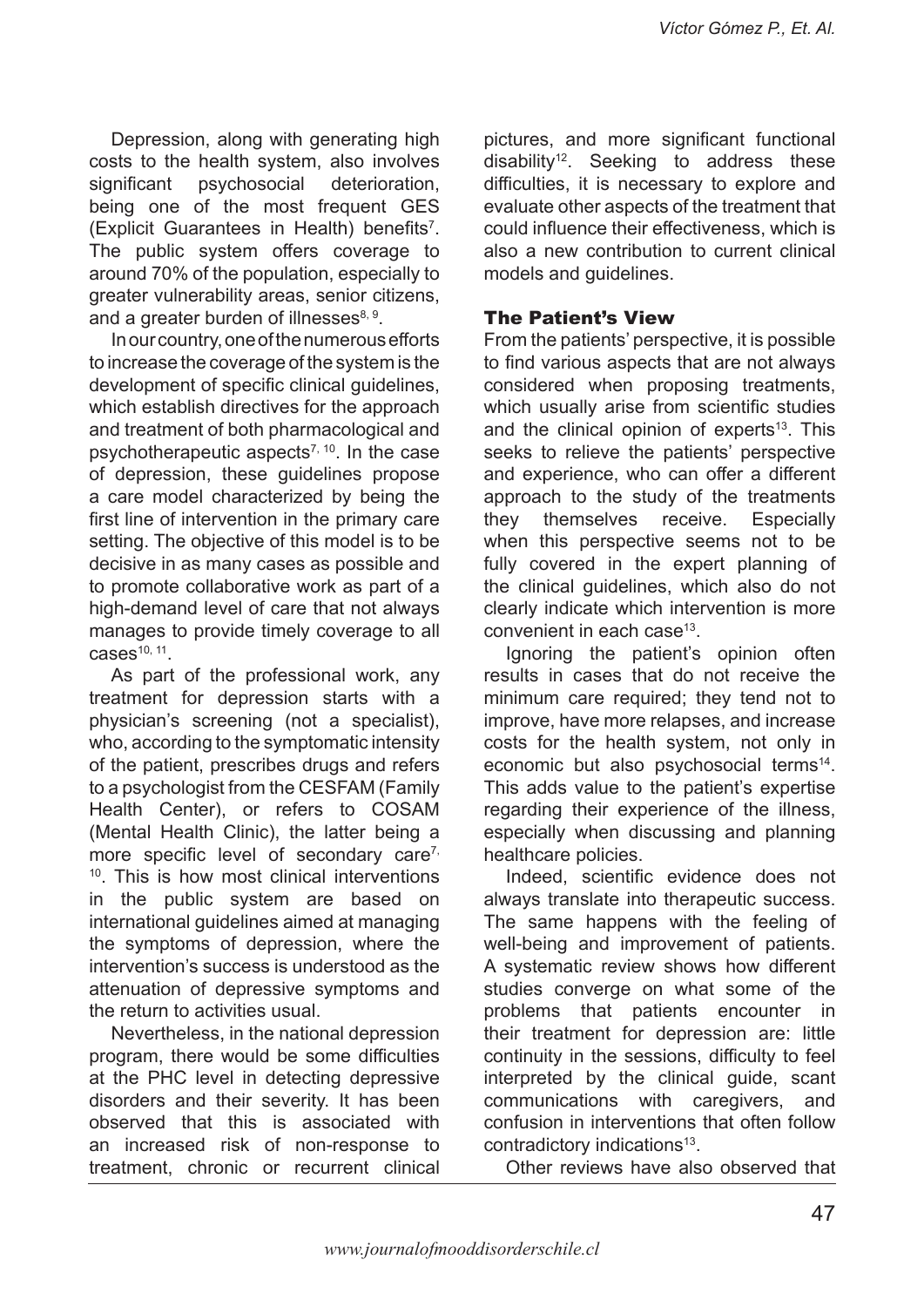patients often reject interventions due to unfavorable attitudes towards drug use or involvement in psychotherapeutic processes<sup>15</sup>. Consequentially, ignoring the preferences and opinions of the patient could affect, for example, adherence to treatment and its success (16). Moreover, including patients in decision-making has been shown to significantly improve their treatment outcomes<sup>17</sup>.

A study on the abandonment of depression treatment in primary care in Chile, from the perspective of patients, raises as central aspects of desertion: beliefs about depression as a disease, dissatisfaction with psychological care, negative perception of pharmacological treatment, low availability of hours in the healthcare center, interruption of care in the healthcare center, difficulties in attending the healthcare center, perception of improvement, and forgetting appointments18. The authors propose the latter as an indicator of low perception of need or relevance of the treatment. It is also important to note that, in this study, most of the people interviewed did not consult in the first instance due to a depressed mood. All the above, in addition to the difficulties in understanding the treatment received and its consequences, make it even more challenging to make sense of the process as something necessary and important.

Similar studies in our country indicate that many of the problems described by patients are the difficulty of access, infrequent sessions, lack of caregiver continuity, very short sessions, insufficient attention to personal problems, and excessive interest in knowing the symptoms $11, 19$ . Additionally, the perception of little flexibility in the allocation of care hours and long waiting times become substantial barriers to treatment access<sup>1</sup>. In this context, many times, the assessment that patients make of their treatment does not always coincide with that of their caregivers, who tend to

place emphasis on following indications rather than addressing the problems that the patient experiences. This is characteristic of the symptomatic medical model that does not contemplate a motivational perspective in the treatment of the patient<sup>20</sup>.

Different studies show how patients who participate in decisions about their treatments become more involved in selfcare awareness and are more empowered in their recovery<sup>15, 17</sup>. Likewise, patient groups often appear as a support network for people with pathologies that, from a medical-professional perspective, do not achieve good adherence to conventional treatments, including depressive disorders<sup>21, 22, 23</sup>

In the case of depression, several successful experiences with approaches that integrate the patient's perspective during their preparation and implementation have been described worldwide. This adds a realistic look to the therapeutic work that considers the patient's "expertise" in formulating the problem and the solutions offered<sup>24, 25</sup>On the other hand, the attitudes and behaviors of doctors and health professionals also contribute to adherence and patient satisfaction, especially the concern to communicate the indications for treatment effectively<sup>18</sup>.

#### Communication and dialogue between professionals and patients: Listening to all voices

When a fluid dialogue between the treating team and the patients is achieved, better results are usually obtained. This is reflected in a decrease of symptoms and the strengthening of interpersonal relationships and the feeling of well-being. Positive communication is the first element of effective treatment<sup>26, 27</sup>. On the other hand, the optimism of both the patient and caregiver and the initial reduction of symptoms are fundamental conditions for a successful treatment. However,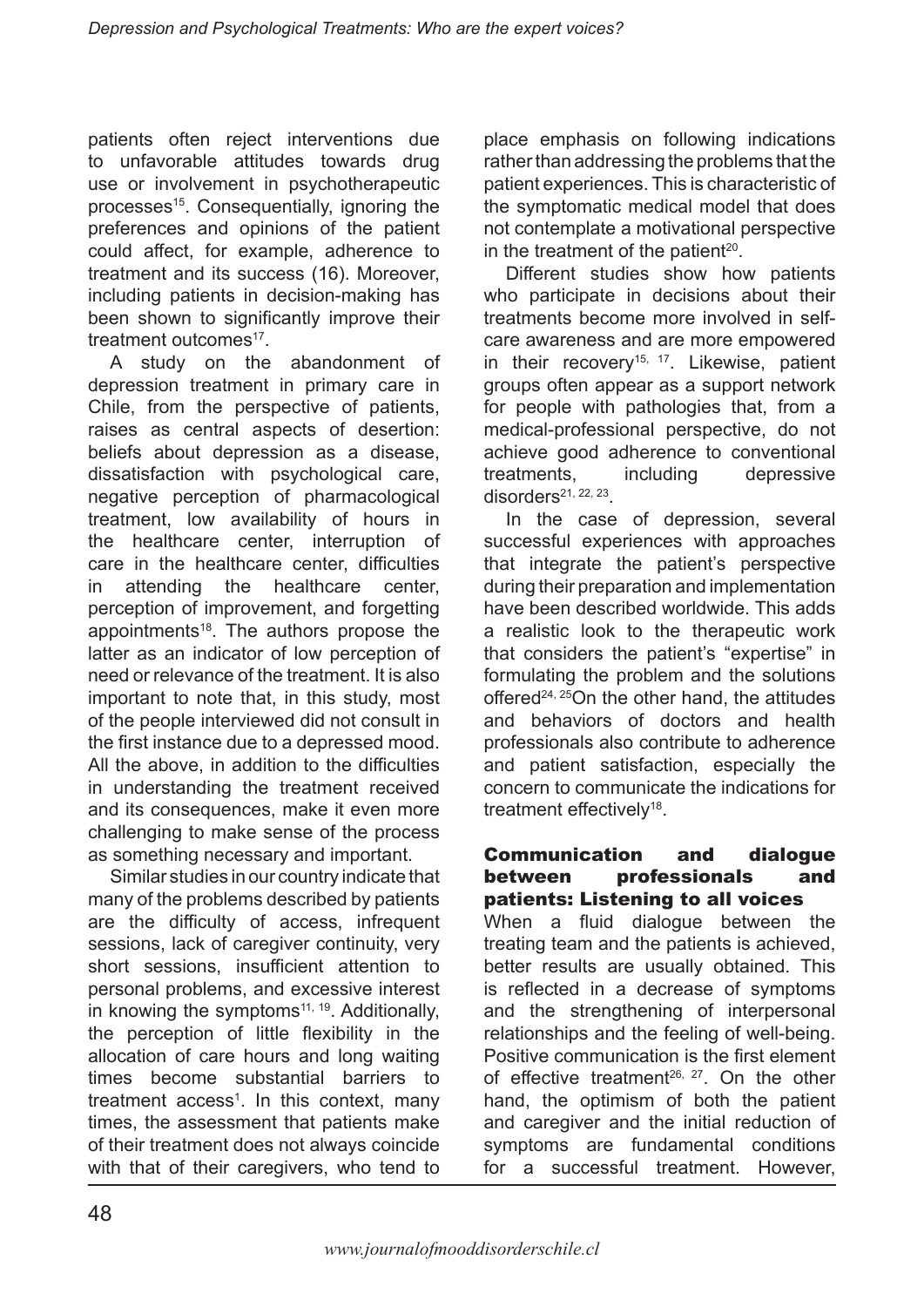when the health system is confusing, the caregivers are distant and fail to establish a sincere and empathetic dialogue with the patient, and the treatments show a marked tendency to fail<sup>28</sup>.

Since the last century, it has been documented that the attributes that most favored collaborative work between patients and therapists for depression have been: a) the copying of problem-solving stress (modeling), b) own adjustments of the therapeutic relationship (feeling), c) social support of feeling helped, and d) closeness attributes of the therapist (treatment, gestures, and genuine attention) $29$ . These aspects often arise from the dialogue with patients after their therapies and not as strategies or objectives previously defined as part of the treatment. In this line, positively valued post-treatment aspects are the closeness of the therapist, concern, time, and disposition<sup>30, 31</sup>. On the other hand, among the aspects most criticized by patients are the differences in perspective between professionals of the treating team, biases against the use of drugs over psychotherapy (or vice-versa), the feeling of not being heard, and of receiving standard treatment that does not suit their  $needs<sup>32</sup>$ 

### Final Discussion: Uniting Expertise

The various causes of mental health problems and mental disorders extend beyond individual characteristics (such as the ability to manage thoughts, emotions, behaviors, and interactions with others), including also social, cultural, economic, political, and improvement<sup>33</sup>. Therefore, mental health interventions should be capable of incorporating the complexity of each case to design more effective and relevant interventions. In this task, those who best know the intricacies of contextual realities are the patients themselves.

All of this should lead us to admit the importance of listening to multiple

experiences and voices when making decisions. It is important that the experiences of all those involved are understood when conceptualizing the disease and defining its therapeutic approach. However, in this process, the patient's voice is usually not sufficiently heard. This, despite evidence that shows how active patient participation and dialogue are elements that often favor the success of treatments. The foregoing also contributes to psychotherapy, which is part of the treatment offered for depression, establishing a better connection between patient and therapist, opening the way to intervention models closer to motivational and participatory, moving away from the rigid perspective and protocols that are often promoted by clinical guidelines. Although the latter are tools that have proven to be useful for deciding courses of action at the level of public health policies, they do not ensure the success of any treatment, so looking for new contributions that help improve the user experience of the system audience will always be valuable. This essay intends to remind and rescue the importance of the personal experience of those who suffer from disease when treating  $it^{20}$ .

There are multiple therapeutic offerings for the treatment of depression. In all of them, the doctor-patient relationship is key to the success of the therapy, as is the communication between professionals on the treating team. With the above, it is reasonable to maintain that, based on good treatment for depression, it is essential to install a holistic understanding of the disease, understanding not only its physical but also socio-emotional components, recognizing the patient's voice as another pillar in the treatment of depression.

This proposal is accompanied by a series of challenges, among which are integrating the opinion of patients in the preparation of treatment plans, in addition to improving the training and education of therapists as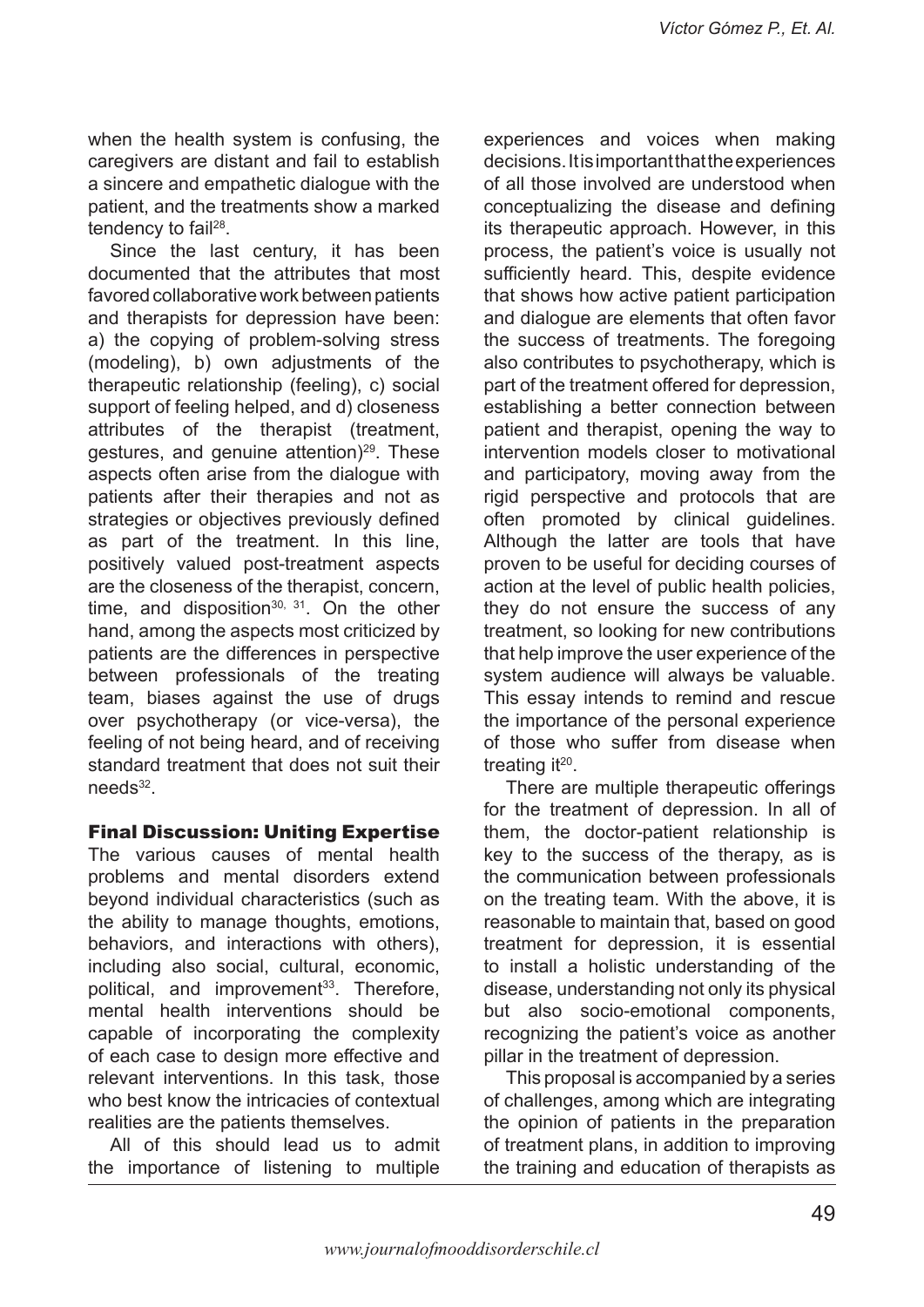part of the transition to a more complex model, but also more complete.

Finally, as health professionals, it is essential to stay vigilant about the way in which the population and its needs evolve over time, along with understanding that treatments not only require adapting to the possibilities of the system but also to the needs of people.

# REFERENCES

- 1. Salvo L. Magnitud, impacto y estrategias de enfrentamiento de la depresión, con referencia a Chile. Revista Médica de Chile. 2014;142(9). Available from: https://scielo.conicyt. cl/scielo.php?script=sci\_arttext&pid=S0034-98872014000900010
- 2. Katon WJ. Epidemiology and treatment of depression in patients with chronic medical illness. Dialogues Clinical Neuroscience. 2010;13(1):7-23. Available from: https://www.ncbi.nlm.nih.gov/pmc/ articles/PMC3181964/pdf/Dialogues-ClinNeurosci-13-7.pdf
- 3. Vicente B, Saldivia S, Pihán R. Prevalencias y brechas hoy: salud mental mañana. Acta bioeth. 2016;22(1):51–61. Available from: http://dx.doi.org/10.4067/ S1726-569X2016000100006
- Organización Panamericana de la Sa-4. lud. Depresión y otros trastornos mentales comunes. Estimaciones sanitarias mundiales. Washington, D.C; 2017.
- 5. Vicente B, Kohn R, Saldivia S. The Prevalence of Psychiatric Disorders in Primary Care in Chile. Libro de Resúmenes del 162nd Annual Meeting American Psychiatric Association; 2009; San Francisco, USA.
- 6. Fullerton C, Florenzano R, Acuña J. Comorbilidad de enfermedades médicas crónicas y trastornos psiquiátricos en una población de consultantes en

el nivel primario de atención. Revista Médica Chile. 2000;128:729-734. Available at: https://scielo.conicyt. cl/scielo.php?script=sci\_arttext&pid=S0034-98872017000100004

- Gobierno de Chile. Ministerio de Salud. Guías Clínicas AUGE para Depresión. Anexo Psicoterapia. Santiago, Chile; 2017. Available at: https://coursalo. com/wp-content/uploads/2019/08/ GPC\_depresion\_psicoterapia.pdf# search='guia+clinica+auge%2C+anexo+depresion' 7.
- Minoletti A, Zaccaria A. Plan Nacional de Salud Mental en Chile: 10 años de experiencia. Revista Panamericana de Salud Pública. 2005;18(4/5). Available from: http://www.eutimia.com/ ops/Plan-de-salud-Mental-en-Chile. pdf 8.
- Becerril-Montekio V, Reyes, J, Manuel, A. Sistema de salud en Chile. Salud pública de México. 2011;53(2). Available at: https://www.scielosp.org/article/spm/2011.v53suppl2/s132-s142/ 9.
- Gobierno de Chile. Ministerio de Sa-10. lud. Guía Clínica AUGE Depresión. Santiago, Chile; 2013. Available at: http://www.bibliotecaminsal.cl/wp/ wp-content/uploads/2016/04/GUIA-CLINICA-DEPRESION-15-Y-MAS.pdf
- De la Parra G, Errazuriz P, Gómez-Ba-11. rris E, Zúñiga AK. Propuesta para una psicoterapia efectiva en atención primaria: un modelo basado en la experiencia y la evidencia empírica. Temas de la Agenda Pública. 2019;113. Available at: https://politicaspublicas. uc.cl/publicacion/serie-temas-de-laagenda/propuesta-para-una-psicoterapia-efectiva-en-atencion-primaria-un-modelo-basado-en-la-experiencia-y-la-evidencia-empirica/
- 12. Martínez P, Rojas G, Fritsch R, Martínez V, Vöhringer P, Castro A. Comorbilidad en personas con depresión que consultan en centros de la aten-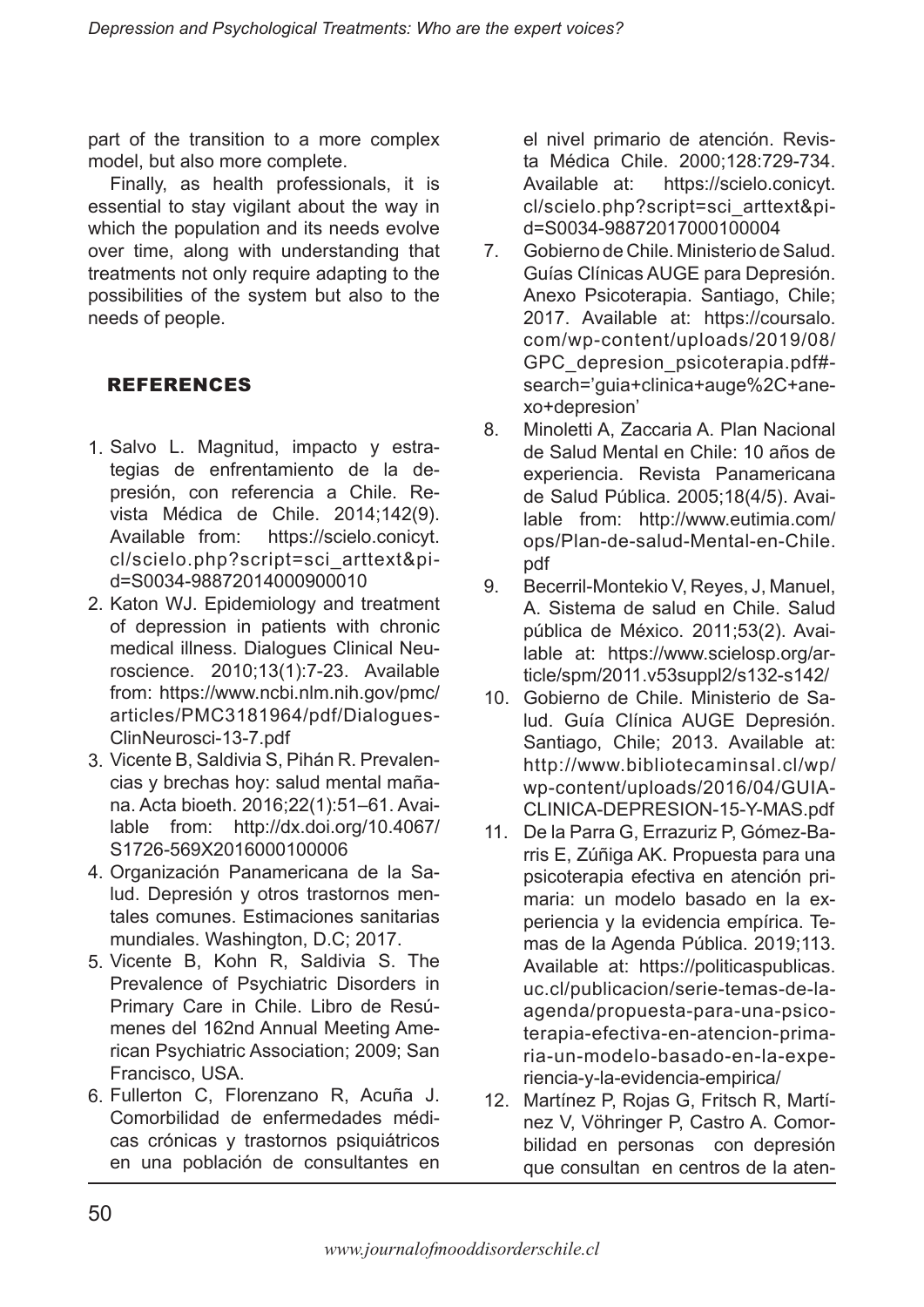ción primaria de salud en Santiago, Chile. Revista Médica de Chile. 2017; 145:25-32.

- 13. Dunlop BW, Kelley ME, Mletzko TC, Velasquez CM, Craighead WE, Mayberg HS. Depression beliefs, treatment preference, and outcomes in a randomized trial for major depressive disorder. Journal of Psychiatric Research. 2012 Mar;46(3):375–381. Available from: http://dx.doi.org/10.1016/j.jpsychires.2011.11.003
- 14. Wood E, Ohlsen S, Ricketts T. What are the barriers and facilitators to implementing Collaborative Care for depression? A systematic review. Journal of Affective Disorders. 2017;214:26– 43. Available from: http://dx.doi.org/10.1016/j.jad.2017.02.028
- 15. Kocsis JH, Leon AC, Markowitz JC, Manber R, Arnow B, Klein DN, Thase ME. Patient Preference as a Moderator of Outcome for Chronic Forms of Major Depressive Disorder Treated With Nefazodone, Cognitive Behavioral Analysis System of Psychotherapy, or Their Combination. J Clin Psychiatry. 2009;70(3):354–361. Available from: http://dx.doi.org/10.4088/ jcp.08m04371
- 16. van Schaik DJF, Klijn AFJ, van Hout HPJ, van Marwijk HWJ, Beekman ATF, de Haan M, van Dyck R. Patients' preferences in the treatment of depressive disorder in primary care. General Hospital Psychiatry. 2004;26(3):184–189. Available from: http://dx.doi.org/10.1016/j.genhosppsych.2003.12.001
- 17. Clever SL, Ford DE, Rubenstein LV, Rost KM, Meredith LS, Sherbourne CD, Wang N-Y, Arbelaez JJ, Cooper LA. Primary Care Patients??? Involvement in Decision-Making Is Associated With Improvement in Depression. Medical Care. 2006;44(5):398–405. Available from: http://dx.doi.org/10.1097/01.

mlr.0000208117.15531.da

- 18. Neira M, Cova F, Nazar G, Parra L, Ortiz N. Percepción de mujeres consultantes de atención primaria sobre el abandono del tratamiento de depresión. Ciencia y enfermería 2012;18(2):31-39.
- 19. Rojas G, Campos S, Martinez P, Guajardo V, Araya R, Gomez V. Protocol Study: Multicomponent and Collaborative Brief Therapy for Cronic and Depressed Patients [Submitted for publication]. 2020.
- 20. Rivera S, Villouta F, Ilabaca A. Entrevista Motivacional: ¿Cuál es su efectividad en problemas prevalentes en Atención Primaria? Aten Primaria, 2008;40:257-261.
- 21. Cabieses B, Espinoza MA. Desigualdad En Salud Relativa Al Ingreso En Chile: Análisis De Descomposición Del Índice De Concentración En Hipertensión, Diabetes Y Depresión. Value in Health. 2013;16(7): A708. Available from: http://dx.doi.org/10.1016/j. jval.2013.08.2169
- 22. Karp DA, Birk LB. Listening to Voices: Patient Experience and the Meanings of Mental Illness. In: Aneshensel CS, Phelan JC, Bierman A, editors. Handbook of the Sociology of Mental Health. Dordrecht: Springer Netherlands; 2013. p. 23-40.
- 23. von Tigerstrom B. The patient's voice. Medical Law International. 2016;16(1– 2):27–57. Available from: http://dx.doi. org/10.1177/0968533216659105
- Ministerio de Sanidad, Servicios So-24.ciales, e Igualdad de España. Guía de Práctica Clínica sobre la Depresión Mayor en la Infancia y Adolescencia. Actualización. 2018. Disponible en: https://portal.guiasalud.es/wp-content/uploads/2018/12/GPC\_575\_Depresion infancia Avaliat compl. pdf#search='Gu%C3%ADa+de+Pr%- C3%A1ctica+Cl%C3%ADnica+-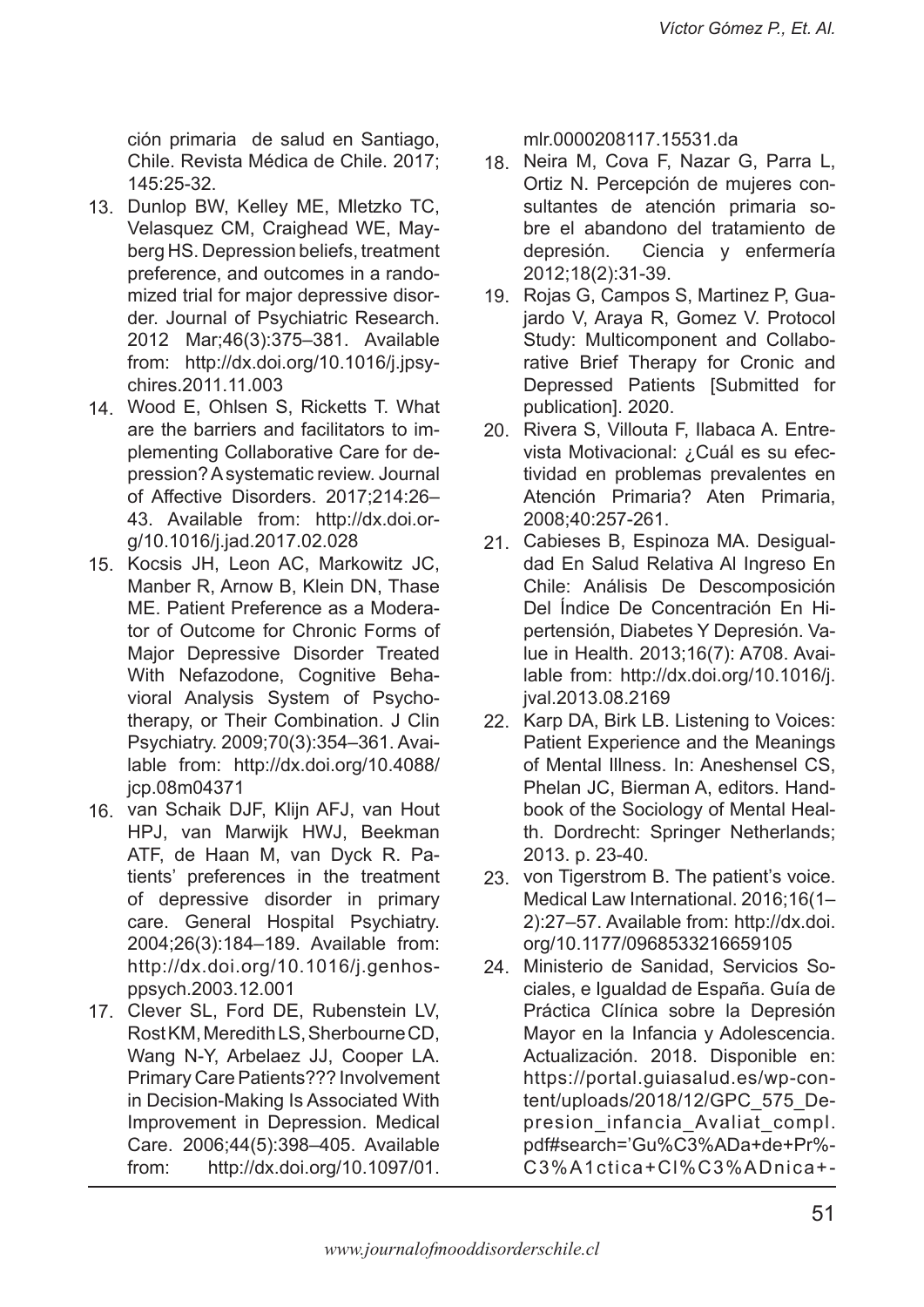sobre+la+Depresi%C3%B3n+Mayor+en+la+Infancia+y+Adolescencia.+Actualizaci%C3%B3n'

- 25. National Institute For Health and Care Excellence (NICE). Depression in adults: recognition and management. Clinical guideline [CG90]. UK; 2013. Available from: https://www.nice.org. uk/guidance/cg90/resources/depression-in-adults-recognition-and-management-pdf-975742636741
- 26. Christensen MC, Wong CMJ, Baune BT. Symptoms of Major Depressive Disorder and Their Impact on Psychosocial Functioning in the Different Phases of the Disease: Do the Perspectives of Patients and Healthcare Providers Differ? Front Psychiatry. 2020;11. Available from: http://dx.doi. org/10.3389/fpsyt.2020.00280
- 27. Kan K, Jörg F, Buskens E, Schoevers RA, Alma MA. Patients' and clinicians' perspectives on relevant treatment outcomes in depression: qualitative study. BJPsych open. 2020;6(3). Available from: http://dx.doi.org/10.1192/ bjo.2020.27
- 28. Elgie R. A patient and primary care perspective: a patient's perspective on the treatment of depression. J Clin Psychiatry. 20006:67(Suppl 6):38□40.
- 29. Cooper-Patrick L, Powe NR, Jenckes MW, Gonzales JJ, Levine DM, Ford DE. Identification of patient attitudes and preferences regarding treatment of depression. J Gen Intern Med. 1997;12(7):431–438. Available from: http://dx.doi.org/10.1046/j.1525- 1497.1997.00075.x
- Barg FK, Mavandadi S, Givens JL, 30. Knott K, Oslin DW, Zubritsky C. When Late-Life Depression Improves: What Do Older Patients Say About Their Treatment? The American Journal of Geriatric Psychiatry. 2010;18(7):596– 605. Available from: http://dx.doi. org/10.1097/jgp.0b013e3181b7f0f9
- 31. Dakin EK, Areán P. Patient Perspectives on the Benefits of Psychotherapy for Late-Life Depression. The American Journal of Geriatric Psychiatry. 2013 Feb;21(2):155–163. Available from: http://dx.doi.org/10.1016/j. jagp.2012.10.016
- Gelhorn HL, Sexton CC, Classi PM. 32. Patient Preferences for Treatment of Major Depressive Disorder and the Impact on Health Outcomes. Prim Care Companion CNS Disord. 2011;13(5). Available from: http://dx. doi.org/10.4088/PCC.11r01161
- Balladelli P. El rol de la salud mental 33.en el contexto americano y global: hacia un enfoque de derecho y equidad. Congreso Mundial de la Salud; 2013 Aug 25; Buenos Aires, Argentina. Available at: https://www.paho. org/arg/images/gallery/Congreso%20 Mundial%20Salud%20Mental%20 280813.pdf?ua=1

30.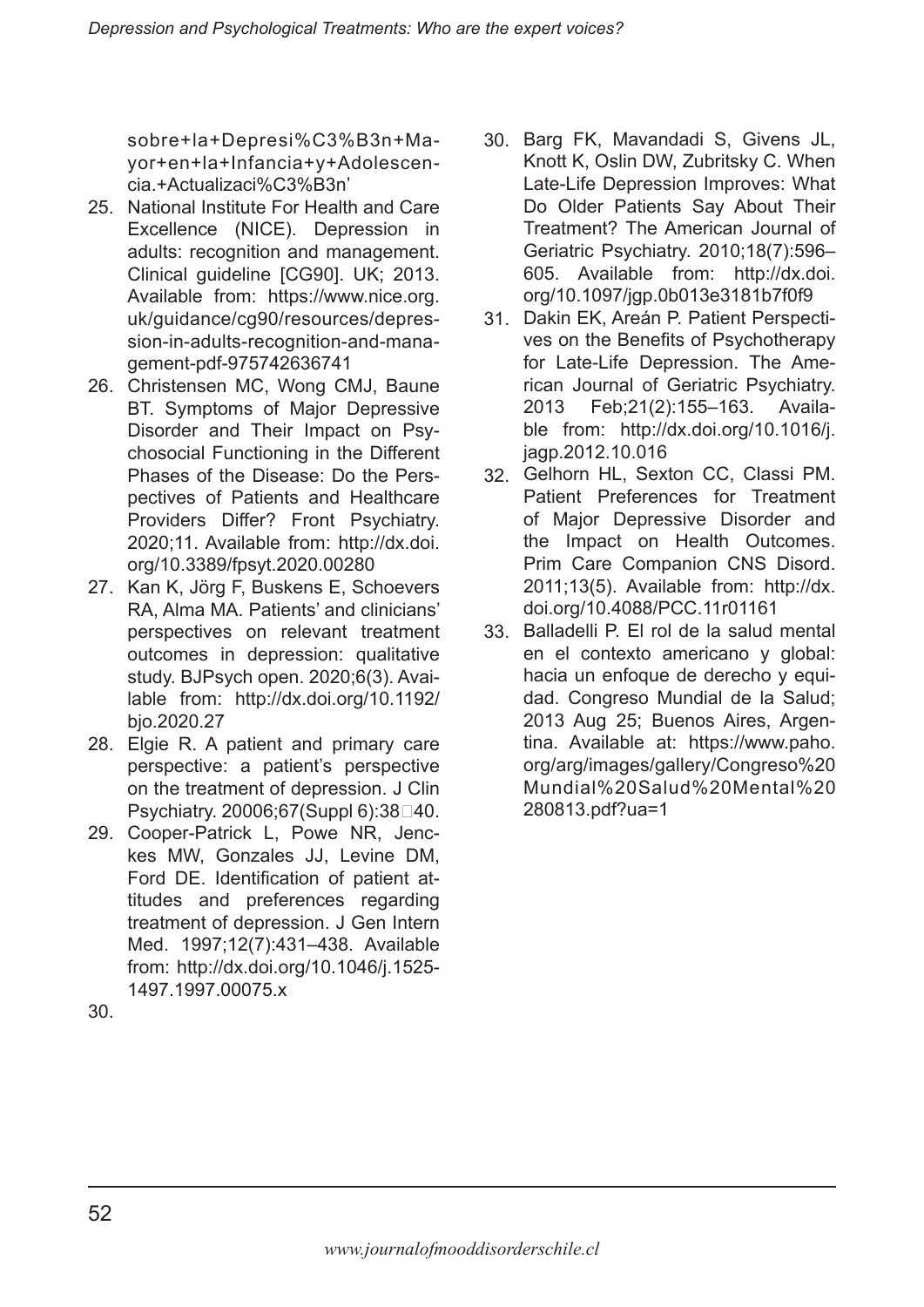# **Analysis of a Bipolar Affective Disorder and COVID-19 Clinical Case from a Phenomenological Approach**

María Consuelo Saavedra A.1

#### *ABSTRACT*

*Introduction: the new disease called COVID-19, which emerged at the end of 2019 in China, and its consequences, such as social impact, grief, and the stress that it has generated, have become stressors that generate acute psychiatric pathology. An attempt is made to show, in a clinical case, how these factors are as important as the morbidity and mortality of the virus itself.*

*Method: Through semi-structured clinical interviews, with a phenomenological approach, data was collected. Then, a medical history presenting the case of a patient with a history of bipolarity who had SARS due to COVID-19 was prepared.* 

*Conclusions: Although the evidence of the development of post-COVID-19 psychiatric pathology is still scarce, it is possible to infer that it significantly affects the future lifestyle of the person who experiences it, as it may generate feelings of anguish, fear, or anger, as well as post-traumatic symptoms. The use of a phenomenological research methodology opens the possibility of individually understanding phenomena from the unique perspective of the individual who experiences them.*

Received: August 2020 Accepted: September 2020 *Keywords: COVID-19, Phenomenology, Affective Disorders, Depression, Anxiety*

#### INTRODUCTION

#### **Generalities:**

In December 2019, a new beta coronavirus appeared in the city of Wuhan, Hubei province, China, causing a new severe acute respiratory syndrome (SARS), different from those known. In January 2020, the World Health Organization (WHO) gave it the name of SARS-CoV-2. Because of the vertiginous expansion that occurred in the following weeks in many countries of the world, WHO called the clinical expression of the disease coronavirus 2019 (COVID-19) and declared that the disease caused by SARS-CoV-2 was a pandemic on March  $11, 2020<sup>1</sup>$ .

At the time of writing, more than 16 million positive cases have been reported in 218 countries at the end of July, and it is estimated that more than 656,000 people have died<sup>2</sup>. Two other epidemic outbreaks of coronavirus have already been reported in this century, SARS-CoV in 2003 and MERS-CoV in 2012. From here, we can extrapolate a large part of the epidemiological evidence and the impact it subsequently caused from a psychiatric point of view<sup>3</sup>.

#### **COVID-19 Clinic and Psychiatry**

Although there are practically asymptomatic forms, in some cases, COVID-19 can progress to severe respiratory syndromes

*¹ Hospital Base Valdivia Psychiatry Service Mood Disorders Diploma, Psychiatric Clinic University of Chile.*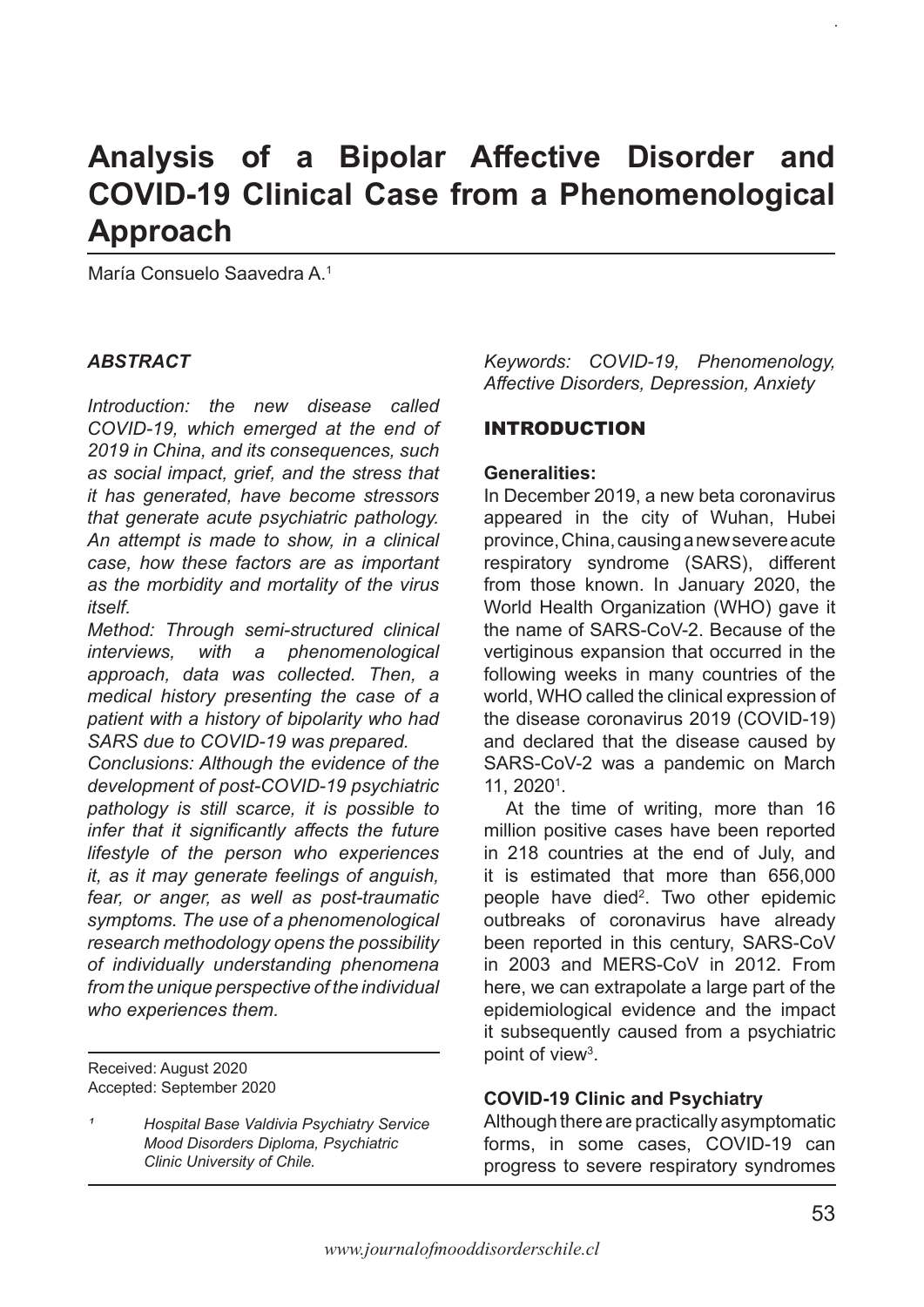with high lethality. It can also infect other organs during the disease, including the nervous system, the latter being postulated to be a cause of neuropsychiatric manifestations.<sup>4</sup> The evidence of neuropsychiatric manifestations in patients with COVID-19 is still emerging, and the etiology of the psychiatric consequences is likely multifactorial. It is suggested that, in the context of an acute or subsequent viral infection, various types of neuropsychiatric syndromes may appear that affect the cognitive, affective, behavioral, and perceptual domains<sup>5-6</sup> and are expressed as insomnia, anxiety, depression, mania, psychosis, suicidal tendencies, and delirium7 .

A Lancet meta-analysis identifies a higher incidence of depression, anxiety, and post-traumatic stress disorder after the onset of the illness<sup>8</sup>. While social support is the main protective factor linked to the prevention of these disorders, there is consistent evidence showing that social isolation and loneliness are linked to worse mental health outcomes<sup>9</sup>.

### **COVID-19 and Mood Disorders**

The rapid spread of COVID-19, in addition to the implementation of preventive measures such as social distancing and isolation, its indirect consequences such as increased unemployment and the economic impact and people's concern for the evolution of their disease, social stigma, and traumatic memories, are potential generators of psychiatric pathology. People with psychiatric illnesses can be affected by the pandemic directly (contagion) and indirectly (social impact), which is why an increase in acute crises and exacerbations of psychotic and affective disorders is expected in the short term<sup>10</sup>.

In patients with bipolar illness, it is crucial to consider the degree and duration of social isolation and the limited physical space in which isolation occurs because

they can be associated with a wide range of adverse psychological effects, which include depression, decreased self-esteem, impotence, and anxiety. Some of these emotional disturbances will go away, but some people may also show late effects in the form of anxiety and mood disorders10. Overexposure to news media adds further stress while social distancing measures reduce opportunities for exercise, exposure to sunlight, participation in meaningful activities, and social engagement. Isolation can also affect zeitgebers that help keep sleep and physical activity stable. Possible adverse psychiatric effects and interactions of Hydroxychloroquine, the primary drug used in patients with COVID-19, should also be considered, including psychosis, mood swings, mania, and suicidal ideation as potential crisis-generating factors<sup>11</sup>.

In this qualitative study, we review a case of a patient with bipolar disorder diagnosis who develops post-traumatic symptoms secondary to both morbid and social exposure to the virus. In order to add more information concerning how they are affecting our patients, this study aims to identify the degree of psychological affectation it can be unleashed (psychological consequences). It was conducted with a phenomenological approach to describe the events experienced more precisely.

### **Phenomenology and Psychiatry**

Phenomenology is directed to the study of the lived experience regarding a disease or circumstance by the protagonist of the experience and seeks to describe the meanings of the phenomena experienced by individuals through the analysis of their descriptions. In the same way, it emphasizes reflective intuition to describe the experience as it is lived from his/ her point of view, all the distinctions of our experience must be devoid of presuppositions and prejudices; instead, the theoretical foundations must be sought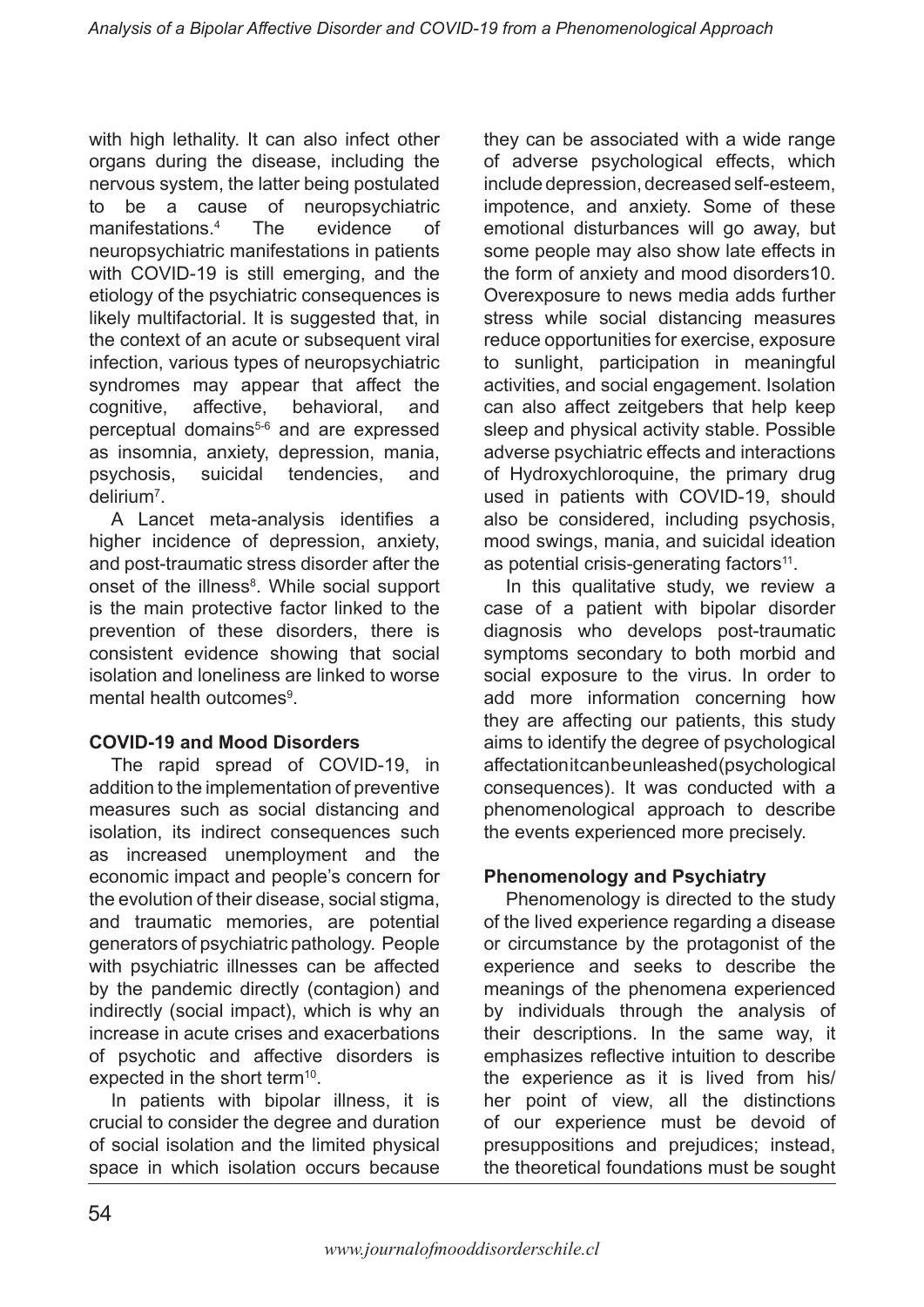to create a secure basis for describing the experience<sup>12</sup>.

Heidegger specifies that phenomenology emphasizes the science of phenomena; this consists of "allowing to see what is shown, as it shows itself and insofar as it shows itself"; consequently, it is an objective phenomenon, therefore real and at the same time scientific<sup>13</sup>. In simple terms, phenomenology can be defined as a research approach that seeks to describe the essence of a phenomenon by exploring it from the perspective of those who have experienced it<sup>14</sup>.

The phenomenological research approach arises as a response to the radicalism of the objectifiable. It is based on the study of life experiences, regarding an event, from the subject's perspective. This approach assumes the analysis of the most complex aspects of human life, of what is beyond the quantifiable. According to Husserl, it is a paradigm that tries to explain the nature of things, the essence, and the veracity of phenomena. The objective that it pursues is the understanding of the experience lived in its complexity; this understanding, in turn, seeks awareness and meanings around the phenomenon<sup>15</sup>.

### METHOD

In this study, a phenomenological approach was implemented to describe a clinical case and to emphasize the relevant aspects of the dialogic interview and reflect as faithfully as possible the reality of the world as it is for the patient.

The data were collected by direct interview of the patient during 4 semistructured interviews of 1 hour with an interval of 7 days between each one. Open questions were asked so that the interview was partially guided, giving the possibility of answers that give the patient space to express what she had experienced in her own words. These began in June 2020, once the patient was discharged from the general hospital.

### CLINICAL CASE

51-year-old woman, married with three daughters, housewife and diagnosed 15 years ago with bipolar disease, with a course characterized by a predominance of depressive episodes throughout her life. She lives in a coastal town at her home with eleven other people, who together constitute an extended two-parent family and is also a caregiver for her 87-yearold bedridden father. She was referred for admission and controls to the Mood Disorders Unit, which takes place in June 2020.

In May 2020, COVID-19 was diagnosed after being in close contact with her sonin-law with whom she lives and who had recently been in Santiago. Initially, the news is greeted with shock and disbelief, followed by concern primarily for the health of her older father and 1-year-old granddaughter. They were one of the first reported cases, so the news spread quickly, being criticized by her neighbors and judged for being infected. In the story, she constantly refers to the memory of the ridicule they were subjected to, of mistreatment by social networks where they were branded as dirty and irresponsible, intense feelings of anger, shame, and guilt appearing, but also of disappointment when feeling devalued by them. Days later, she went to the emergency room due to increased symptoms with chest pain, dyspnea, and fever. Multifocal Pneumonia was diagnosed for which she is hospitalized for management according to the local coronavirus protocol. From the hospital period, she remembers the feeling of loneliness since visitors were not allowed, that her only means of connection with the outside world was the mobile phone and that she spent much of the day (and night) thinking about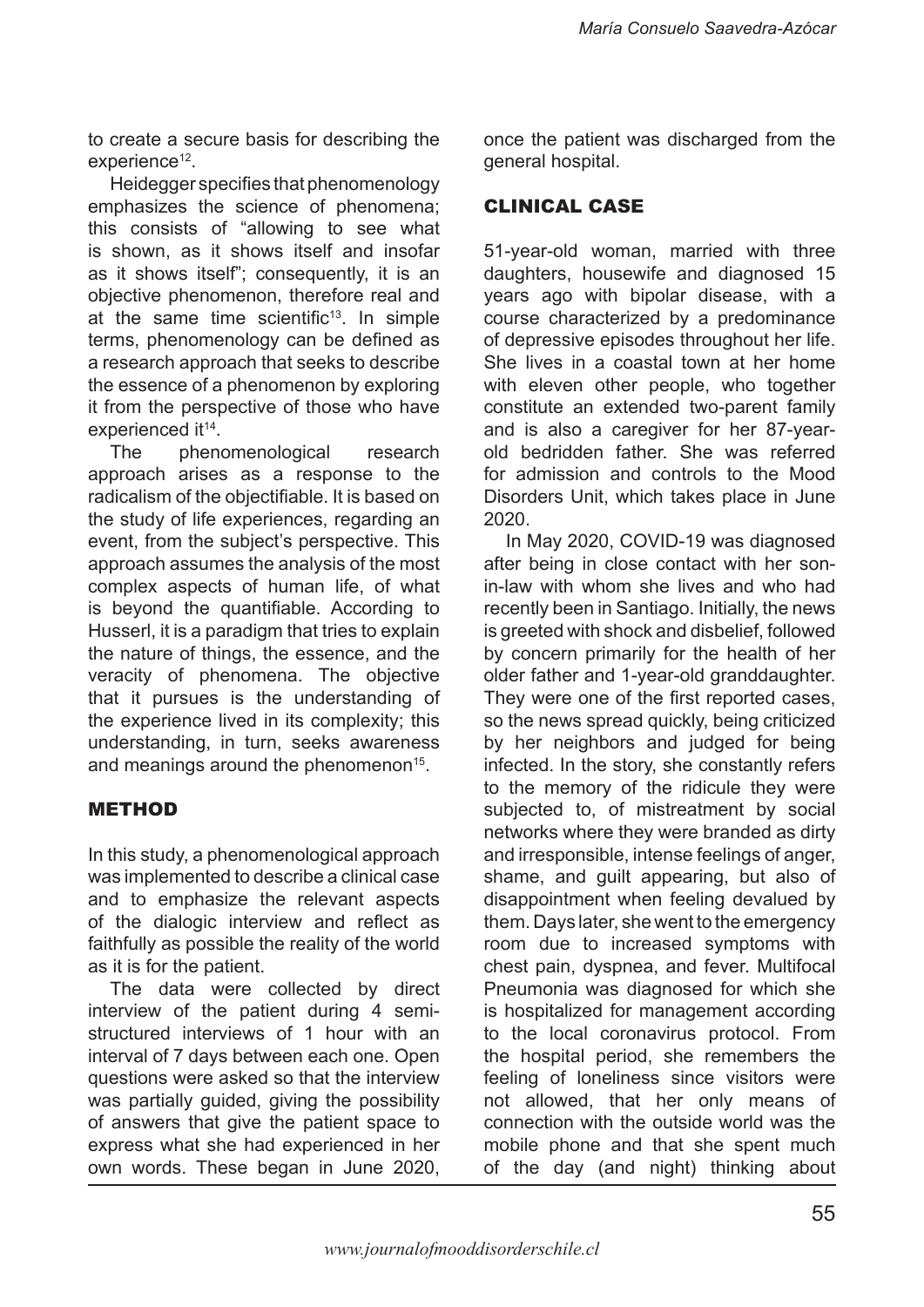the sadness and guilt she felt for finding herself in that situation. On the third day of hospitalization, she presented rapid clinical deterioration, developing an intense fear of dying, feelings of insecurity, and anguish. She was transferred to the ICU due to respiratory failure and required invasive mechanical ventilation for 15 days. Once stable, she was transferred to medicine where she spent 37 days hospitalized until she was in discharge conditions. At the end of this period, the need arises for the health team to inform her that while she was on mechanical ventilation, her father died as a result of COVID-19. Upon receiving the news, she said she suspected that something was wrong due to the evasive responses she regularly received from the family-focused on her improvement and not on providing information. Added to the initial sadness appeared a feeling of tranquility and resignation. During the weeks after hospitalization, feelings of anguish appear reflected in constant restlessness, anticipatory anxiety, and sadness, avoidance behaviors of everyday situations such as going out to the street or traveling by vehicle. She feels intense fear of being ridiculed or criticized by her neighbors or acquaintances again. She says that while she can go out, she prefers not to. She has frequent nightmares about it, as well as about the procedures that were performed, mainly describing the fear of general anesthesia as a potential generator of death. She also vividly remembers the fear she felt before hospitalization for her father's health, and feelings of guilt and regret appear because her grief is seen as an incomplete ritual due to the fact that she has not been able to visit his grave in the cemetery due to the COVID-19. After hospitalization, recurrent intrusive thoughts continued, with a significant deterioration in the quality of sleep and quality of life. She feels that the days are gray ("It seems like life loses color") and longer ("Instead of

going, one just goes along"). As the days go by, a progressive melancholic tone stands out, associated with asthenia, adynamia, anticipatory anxiety, hypervigilance, and sadness with a tendency to easy and persistent crying. In her appearance, what stands out the most is the development of diffuse alopecia that has worsened over the weeks. She is not using makeup. The tone of voice is low, and the speech at times monotonous. The discourse is about selfimprovement, a characteristic under which she defines herself: she has always been the one who has taken care of others, and it seems very strange that now the roles are reversed, and she has to allow others to take care of her.

# DISCUSSION

In the intersubjective experience of the encounter between therapist and patient, the phenomenological method makes a distinction regarding corporeality, spatiality, temporality, and affectivity<sup>16</sup>.

In relation to corporeality, it recognizes a lived body, the body that I am (Leib), which constitutes a pre-logical relationship between the subject and his body, lived in an immediate manner through movements and perceptions. However, also in the expression 'I have a body', the object body is put into play, the one that distances myself from me when I feel fatigue, discomfort, illness; a body full of meaning, prior to any dualistic abstraction of psyche-soma<sup>17</sup>. When approaching the present case from a phenomenological perspective, corporeality acquires a vital role. Pathological deviations are particular ways of structuring one's presence in the world: her face without makeup reveals a facial expression of sadness and fatigue, which she modifies with the content of the story, revealing displeasure and fear in relation to being in open spaces. Her body posture is continuously changing with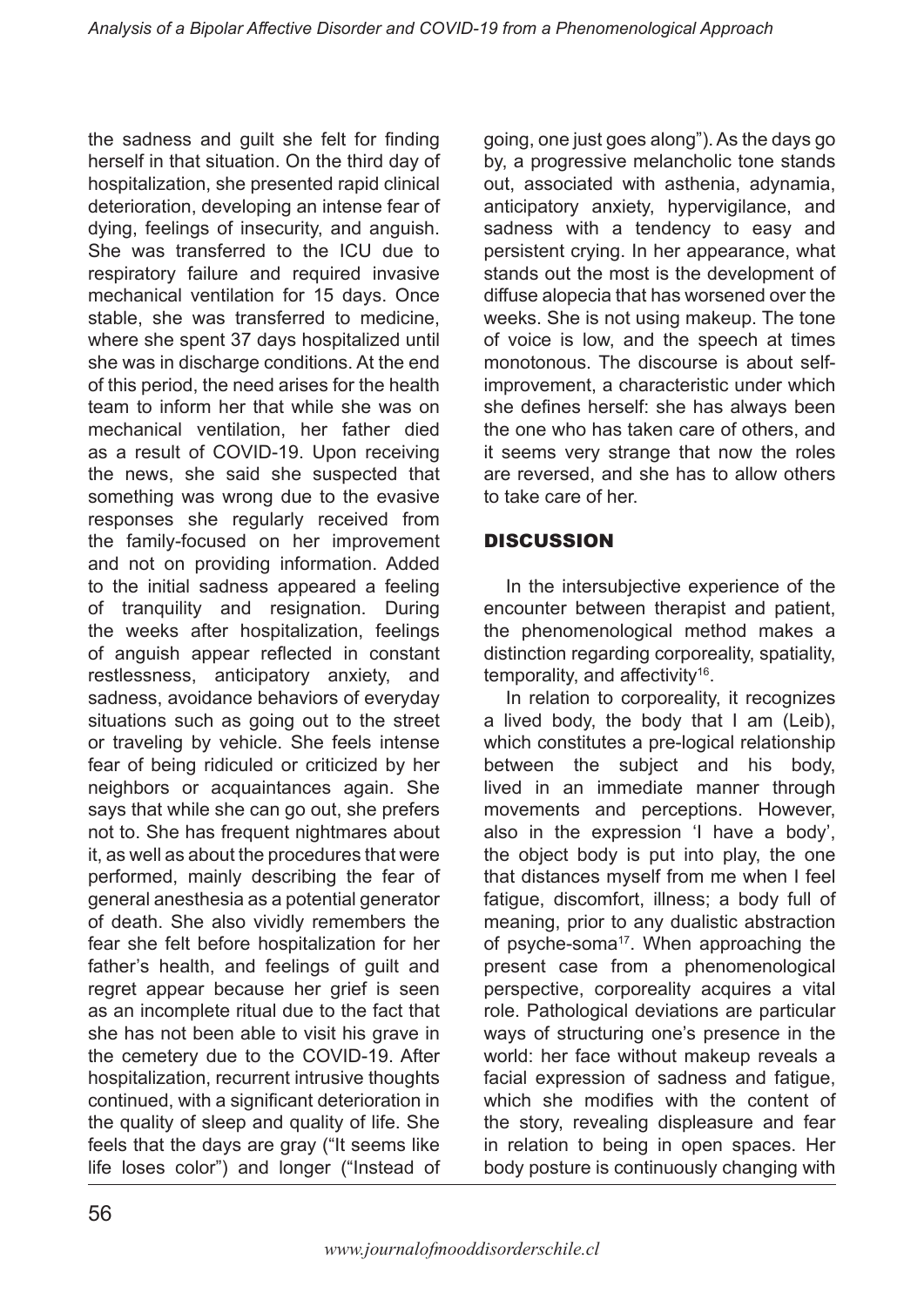complementary gestures and continuous discreet movement in the hands and legs that suggest anxiety.

For phenomenology, our being-in-theworld always occurs in certain temples or states of mind which open the world to us before any cognitive act, and which are not mere subjective states that would only say something about ourselves but open us to the world prior to any cognitive act. It is because Dasein is already existing, inhabiting a world, that these can be presented as painful, pleasant, and, in return, feel scared or happy<sup>18</sup>. The affectivity of the story has an impact in such a way that both the tonality and cadence of the speech, as well as the modulation and gestures, recall the events suffered loaded with a powerful affective tone. Essentially it transmits the anger, sadness, and resignation of the different moments lived. Heidegger, in his 1927 work Being and Time, highlights the importance of feelings as the essence of Dasein (which indicates the area in which the opening of the person towards Being occurs), and that, thanks to them, it is that being human acquires the essential characteristic of humanity19.

Temporality in phenomenological research becomes a coordinate that is given maximum importance.20Reference is made to another time, which does justice to human experience; the time lived, which cannot be measured, which is only expressible by metaphors or stories of concrete situations, "is the time lived by each subject from their own individuality, their personal and nontransferable experience, which makes their occurrence and their alterations are singular and unique in each person"<sup>21</sup>. This characteristic becomes evident in the case presented since the temporality is perceived in a lengthening of lived time, devoid of emotion and tends to monotony. Likewise, it must be remembered that temporality is an ontological character of Dasein and a condition of possibility of all knowledge,

opinion, and objectification of time21. In this case, she keeps intact her ability to thematize the events of his biography, but she has profoundly changed "the time lived" in her subjective horizon; it is that way of living time that loses its intentional unity and its articulation in the context of past, present, and future"22.

Of the conflicts in this case, we must mention that the COVID-19 epidemic has caused havoc throughout the world due to the morbidity and mortality it produces, especially in the elderly and people with underlying conditions that make them vulnerable to the most severe forms of this disease. But its consequences have not only been defined by its epidemiological impact, as there are other variables that contribute to a high-stress load.

There are studies that have shown that, as well as losing one's physical life, the loss of role, of social identity and of social networks, and social exclusion, loss of citizenship, economic capital, and access to resources are equally key in generating a problematic grief. However, although people can experience more than one of these losses simultaneously, the extent of their losses varies according to individual circumstances, when a person has experienced an extreme and profound loss, the type of coping skills, the psychological defenses used by the subject, and the social support available to predict the response to this situation<sup>23</sup>

Studies have shown that social support plays a critical role in psychological rehabilitation under the stress of an outbrake16. In the case described, one of the leading crisis triggers was social stigma. It has been said that when societies are under stress, social stigma appears with an emphasis that falls on people associated with high-risk groups, as well as on anyone considered "different" or potentially contagious, as it has happened to some ethnic groups at the beginning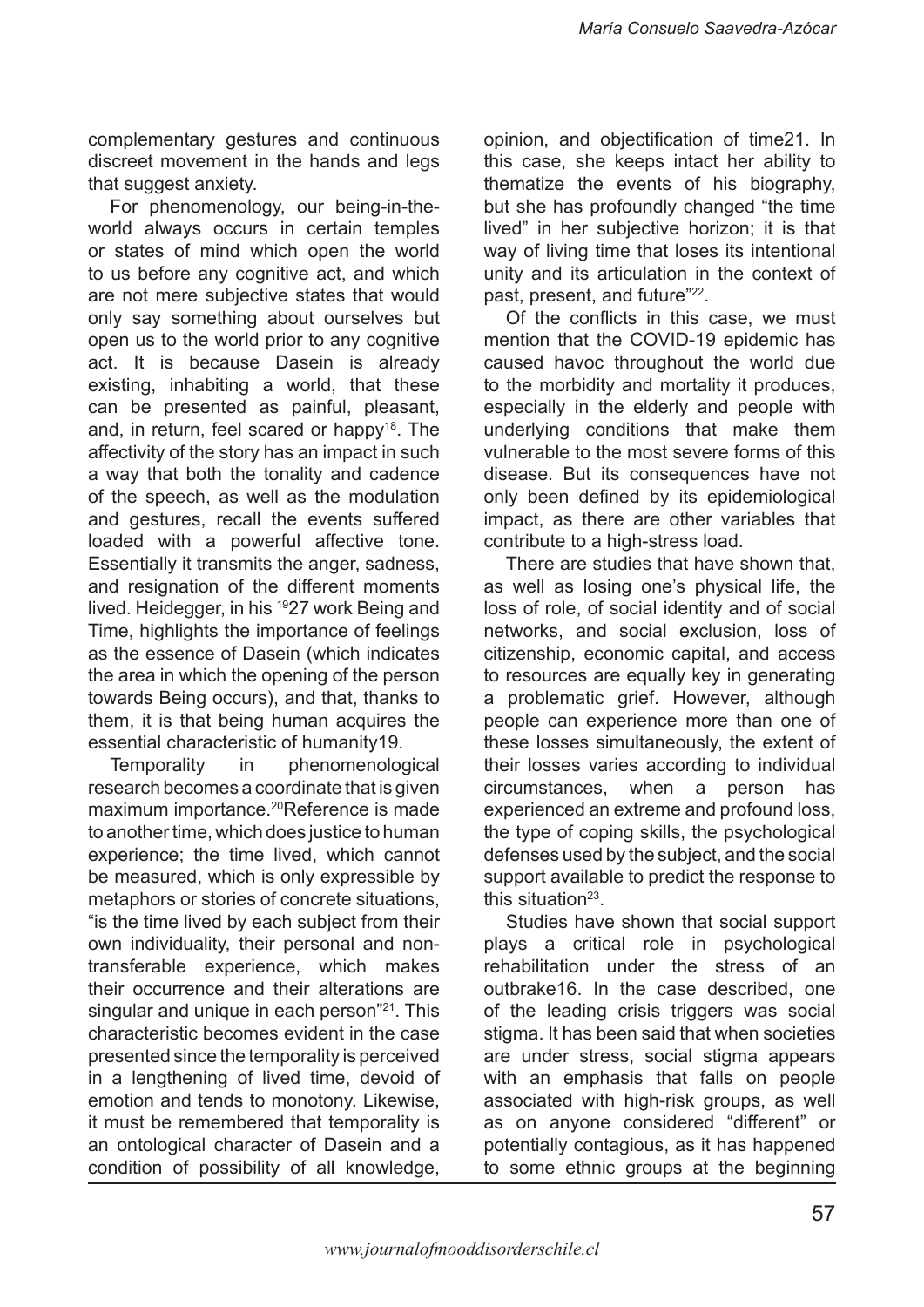of the pandemic $24$ . If we consider that psychiatric illnesses are already prone to stigmatization, combining two stigmatizing pathologies, such as COVID-19, is likely to provoke negative feelings rather than support, leaving the person even more isolated.

One of the elements that make this case a therapeutic challenge is the presence of recent grief. Among all the specific situations of this disease, death from COVID-19 is the most feared of its consequences, not only due to physical death but also because of the social death that it involves. We have witnessed the abrupt decrease in inhospital accompaniment, as well as family and social accompaniment at funerals, and we realize that death in solitude not only causes suffering for those who experience it, but it can leave sequelae in the form of grief for those who are close to them<sup>23</sup>. In any of the cases, it is perceived with pain and suffering, fear or hopelessness, which lead us to remove the subject from our daily thoughts; we avoid him or her and prefer to stay away from that single certainty. It is expected that, considering the defensive mechanisms of the patient and the support network she has, through psychotherapeutic intervention, she can achieve stabilization in the medium term.

# CONCLUSIONS

As the COVID-19 epidemic continues to spread, we can say that there are already direct consequences on the mental health of the population, especially on patients with a history of psychiatric pathology.

The indirect consequences of COVID-19, including social exclusion, grief, social stigma, economic repercussions, among others, described in this case, seem to be even more traumatic consequences than the disease itself, as well as triggers of acute psychopathology.

The phenomenological perspective in

the clinic allows a greater understanding of concrete existence. Also, it allows conceiving the disease as "a new way of being in the world," creates opportunities to learn from others' experiences, and has a broader and more in-depth understanding of the psychology of patients with mood disorders<sup>15</sup>. Thus, in the words of Oyarzun, the setting is placed for an "Encounter with the other", an other who is not me, who is suffering and who gives us the possibility of treating and providing psychotherapeutic support for the "who," and not for the disease or the "what," and to understand the depth of their experience<sup>25</sup>, since normality defined as such becomes subjective when experiencing a similar stimulus, as in this case the COVID-19 disease.

Karl Jaspers said that "borderline experiences" are those that lead to philosophical reflection: death, loneliness, pain, anguish, melancholy. Without those experiences that blur that tiny picture in which we inhabit, there would hardly be any philosophical reflection<sup>26</sup>The reflection that we can make about the coronavirus has to do with the changes we will face. It forces us to restructure our "normality" and to observe with a new, more reflective look on aspects of how we deal with stress as a society.

# REFERENCES

- 1. Li Q, Guan X, Wu P, Wang X, Zhou L, et al. "Early transmission dynamics in Wuhan, China, of novel coronavirus-infected pneumonia". N Engl J Med. 2020; 382: 1199-207.
- 2. WHO Cumulative number of reported probable cases of SARS. [Retrieved Jul 26 2020] www.who.int/csr/disease/coronavirus\_infections/ MERSCo-VRA20140613.pdf
- 3. Arabi Y.M., Murthy S.and Webb S. "CO-VID-19: a novel coronavirus and a novel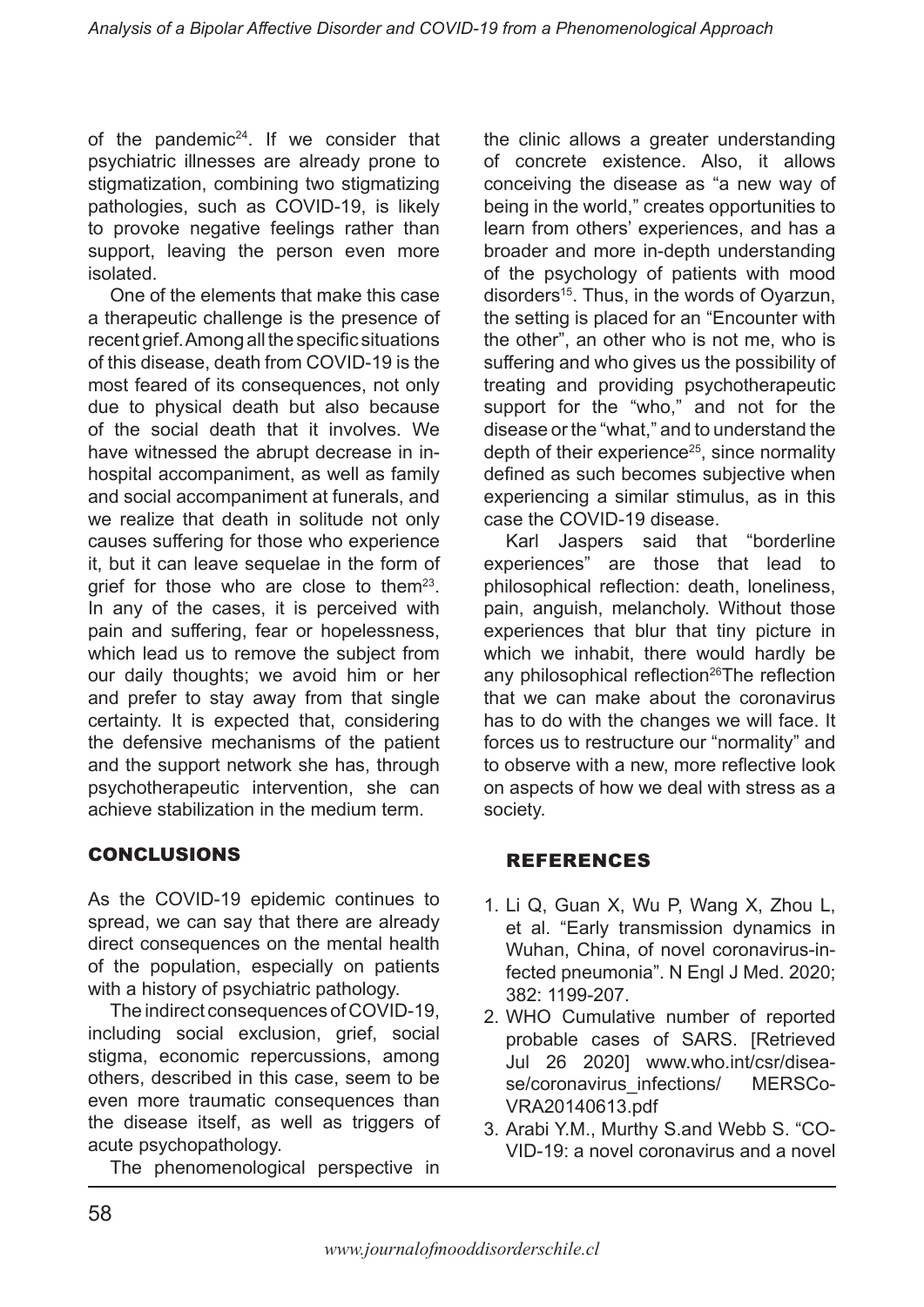challenge for critical care". Intensive Care Med. 2020.

- 4. 5. P.J. Serrano-Castro et al. "Influencia de SARS-CoV-2 en enfermedades neurodegenerativas y neuropsiquiátricas" Neurología. 2020; 35 (4):245— 251.
	- Nikayin S, Rabiee A, Hashem MD, et al. "Anxiety symptoms in survivors of critical illness: a systematic review and meta-analysis". Gen Hosp Psy-
- 6. chiatry 2016; 43:23–29. Parker AM, Sricharoenchai T, et al DM. "Post-traumatic stress disorder in critical illness survivors: a meta-analysis". Crit Care Med 2015; 43: 1121–29.
- 7. Honigsbaum M. "The art of medicine: 'an inexpressible dread': Psychoses of influenza at fin-de-siècle". Lancet. 2013; 381:988–989.

Jonathan P Rogers, Edward Chesney

8. et al. "Psychiatric and neuropsychiatric presentations associated with severe coronavirus infections: a systematic review and meta-analysis with comparison to the COVID-19 pandemic." Lancet May 18, 2020.

Xiangyu Kong, Kailian Zheng et al.

9. "Prevalence and Factors Associated with Depression and Anxiety of Hospitalized Patients with COVID-19" medRxiv 2020.03.24 20043075.

Yao H, Chen JH, Xu Yifeng. "Patients

- 10. with mental health disorders in the COVID-19 epidemic" Lancet Psychiatry 2020:e21.
- 11. Stefana, A., Youngstrom, E.A., Chen, J., Hinshaw, S., Maxwell, V., Michalak, E. and Vieta, E. "The COVID□19 pandemic is a crisis and opportunity for bipolar disorder." Bipolar Disord 2020.
- 12. Fernando Trejo Martínez. "Fenomenología como método de investigación" Enf Neurol (Mex) 2012; Vol. 11, No. 2: 98-101.
- 13. Figueroa G. "La fenomenología en la psiquiatría." Rev Cien Sociales (Chile)

1983; 22: 207-229.

- 14. Neubauer, B.E., Witkop, C.T. & Varpio, L. "How phenomenology can help us learn from the experiences of others." Perspect Med Educ 2019; 8, 90–97.
- 15. Husserl, E. "Ideas relativas a una fenomenología pura y una filosofía fenomenológica". 1992.
- 16. Rovaletti, M. L. "Alcance y significación de la perspectiva fenomenológica en psiquiatría." 1997.
- 17. Rovaletti, M. L. Capítulo 5. Corporalidad; La problemática del cuerpo en el pensamiento actual." 1998; pp. 219- 229.
- 18. Pfeiffer, M. L. "Tiempo objetivo, tiempo subjetivo, tiempo trascendental. Tres consideraciones acerca de la temporalidad." 1998; pp. 45-57.
- 19. Heidegger, M. Sein und Zeit "Ser y Tiempo" 1927.
- 20. Ellenberger H. F. "Introducción clínica a la fenomenología psiquiátrica y al análisis existencial." 1967.
- 21. Paciuk, S. "La idea de subjetividad como temporalidad." 1998; pp. 209- 220.
- 22. Borgna E. "El problema del tiempo en el pensamiento actual." 1998; pp. 253-259.
- 23. Eduard Vieta, Víctor Pérez, Celso Arangof "Psychiatry in the aftermath of COVID-19." Rev Psiquiatr Salud Ment (Barc.) 2020.
- 24. Siu JY. "The SARS-associated stigma of SARS victims in the post-SARS era of Hong Kong." Qual Health Res 2008; 18: 729–38.
- 25. Skewes, Juan Carlos. (2011). Fernando Oyarzún, la idea de la persona ética y el materialismo vital. Revista chilena de neuro-psiquiatría, 49(2), 182-188
- 26. Karl Jaspers' Philosophy and Psychopathology: "Jaspers Concept of 'Limit Situation': Extensions and Therapeutic Applications" 2014.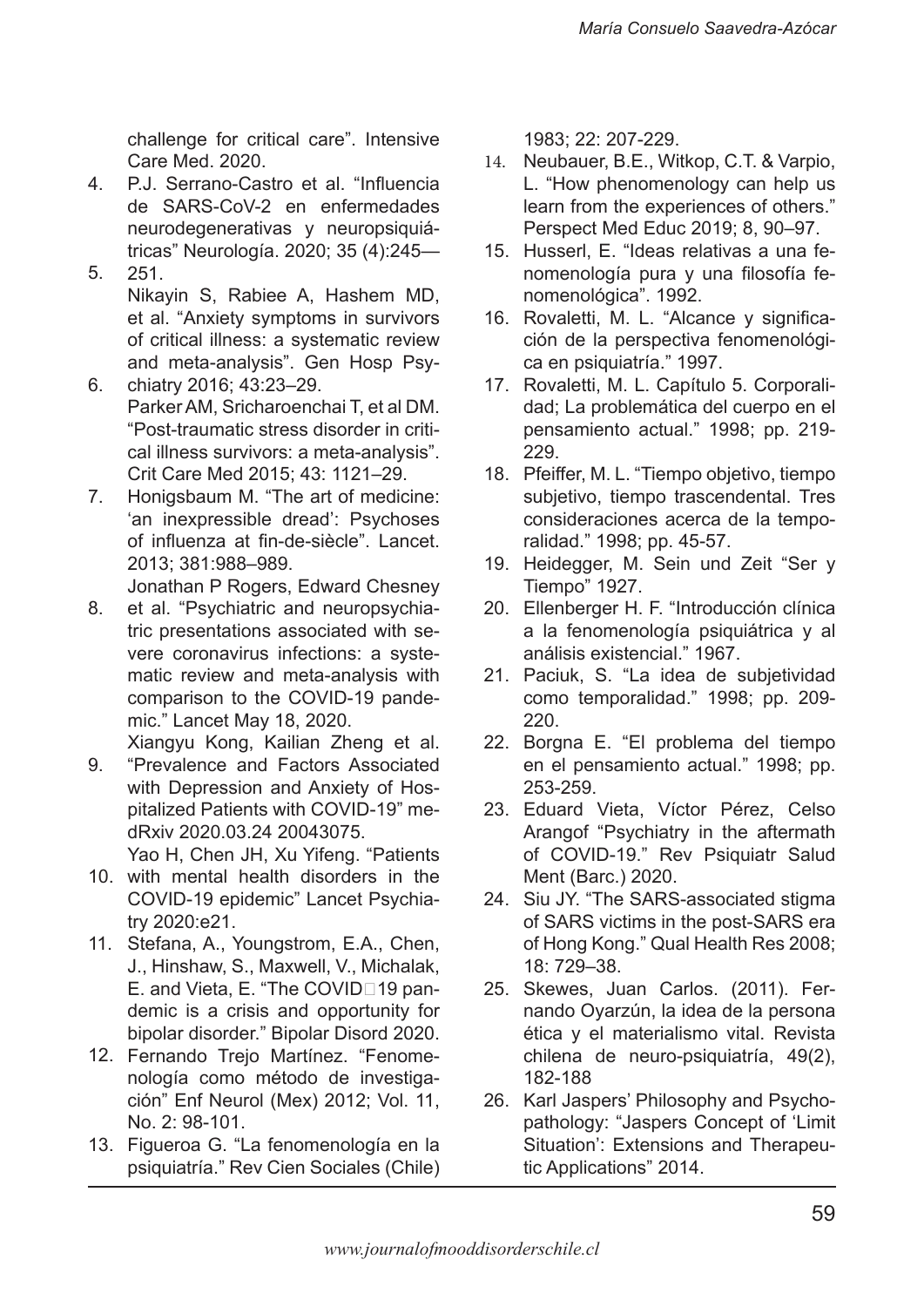### **Instructions For Authors**

1. All works sent to the editors of the Journal of Mood Disorders, including all supplementary material, must abide by the following rules, prepared considering the style and nature of the Journal and the "Uniform Requirements for the Manuscripts submitted to Biomedical Journals "established by the International Committee of Medical Journal Editors, updated in October, 2001 (www.icmje.org). Additional editorial information may be found on the World Association of Medical Editors' website at www.wame.org.

2. Works must be original and unpublished, written in Spanish or English, and conform to the publication rules of the Journal. The works that satisfy the formal requirements will be submitted to the editorial committee. The Journal reserves the right to make modifications to the original texts.

3. All material must be sent via email and in Microsoft Word files for PC. Authors are required to keep a copy of the paper and of the email sent. The work must be submitted in the following format: page number on the top right corner, beginning with the title page, without headings, double-spaced, in letter size paper, Times New Roman 12-point font, flush-left. Text length is limited depending on the type of paper: Revision of articles, 25 pages max; Research papers, 20 pages max; clinical cases, 10 pages max (including up to 2 tables and 2 figures); and no more than 80 references. Letters to the Editor and brief reports must not exceed the 3 pages, including up to 6 references and 1 table or figure.

4. Front page: the title of the paper must be brief yet informative, and written in both English and Spanish. Authors must be identified by their first name, last name, and the first letter of the maternal last name. Those who would like to include their maternal last name may use a hyphen in between both last names. Identify each institution, department, division, or service associated with each author during the development of the paper, and source(s) of any grant-funded financial support in areas such as research, equipment, medication, or all of them.) All financial support received must be disclosed, stating explicitly whether the organization providing the funding influenced the design of the study, the compiling of data, the analysis or the interpretation of the data, and the preparation, revision or approval of the manuscript.

Separately, indicate the name, mailing address, email address and phone number of the author who will manage the communications related to the manuscript and with the editorial committee.

5. The second page must include a summary in Spanish, no longer than 250 words. The format must be structured as follows: introduction, methodology, results, and conclusions. Do not use non-standardized abbreviations. Authors must propose three to ten key words in both Spanish and English, which must be selected from the list of the Index Medicus ( (Medical Subjects Headings). Authors are advised to provide their own English translation of the title and abstract of the paper.

6. Authors are not required to use an uniform format, although for observation and experimental articles the recommendation is to use sections that have the following headings: introduction, methodology, results, and discussion. When reporting on experiments on human subjects,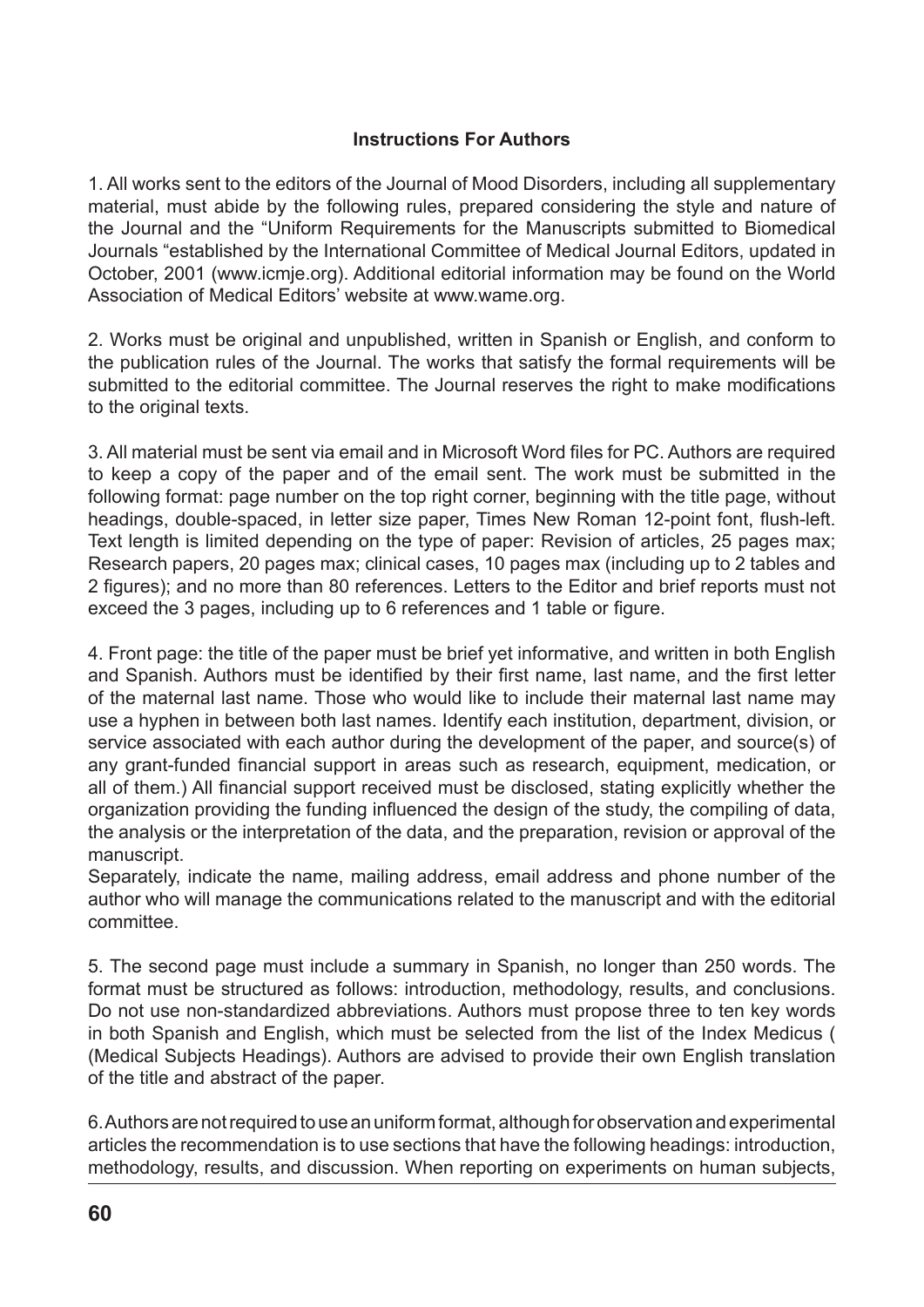authors must disclose compliance with the ethical standards of the Helsinki Declaration (1975), updated in 1983. A letter of approval from the Ethical Committee of the institution in which the research took place must also be attached.

7. In research papers, the methodology section must include: the selection of the subject under study: patients or experimentation animals, organs, tissue, cells, and their respective controls. Identify the methodology, instruments or devices, and procedures used, with the adequate precision to allow others observers to reproduce the results. If a well-established, commonly used methodology was employed (even statistical ones), only identify it and cite the corresponding references. When the methodology has been published but is not well known, provide references and include a brief description. If it is a new methodology, or if a established methodology was modified, please describe it with precision, justify their use, and detail their limitations. Identify drugs and chemical compounds used, with their generic name, their dose, and administration protocols. Identify the patients by correlative numbers; do not use their initials or the numbers in their medical records. Always indicate the number of patients or observations, the statistical methodology used, and the mean level previously chosen to evaluate the results.

8. Tables must be shown in separate pages, indicating their approximate corresponding position in the text. They must be identified with Arabian numbers and text in the top border. Number tables in consecutive order, and use descriptive titles that explain their contents without having to refer back to the text of the manuscript (title of the table). Write a short or brief heading over each column. Use horizontal lines to separate column heading and general titles only. Data columns must be separated by spaces, not vertical lines. Use footnotes whenever explanatory notes are required, including them at the bottom of the page. Use footnotes for all non-standard abbreviations. Cite each table consecutively, in order of appearance as referenced in the text.

9. The term "Figure" corresponds to any illustration that is not a table. (e.g. graphs, radiographs, EEG and EMG register, etc.) Graphics must be produced by a professional or using a suitable computer software. Cite each Figure as referenced in the text in order of appearance, in consecutive order. If a Figure reproduces material already published, you must identify the original source and obtain written authorization from the author and the original editor to publish it in your work. Photographs of patients must cover part(s) of their faces in order to protect their identity. Figures that show images (x-ray, histology, etc.) must be submitted as photos, not photocopies. Present Figures' titles and captions in a separate page. Identify and explain every symbol, arrow, number, or letter employed to show any part of an illustration. Disclose amplification and methods of staining used in the reproduction of microscopic preparations.

The publication of Figures in color must be discussed with the Journal; costs will be set by the printers and shall be paid for by the authors.

10. Bibliographic references are limited to works cited in the text, must not exceed 40 entries (except for revision works, in which up to 80 entries can be accepted, as deemed necessary), and must be numbered consecutively in order of appearance in the text. In the text, references for charts and epigraphs at the bottom of illustrations, will be identified with Arabian numbers between parentheses. References cited only in charts or illustrations must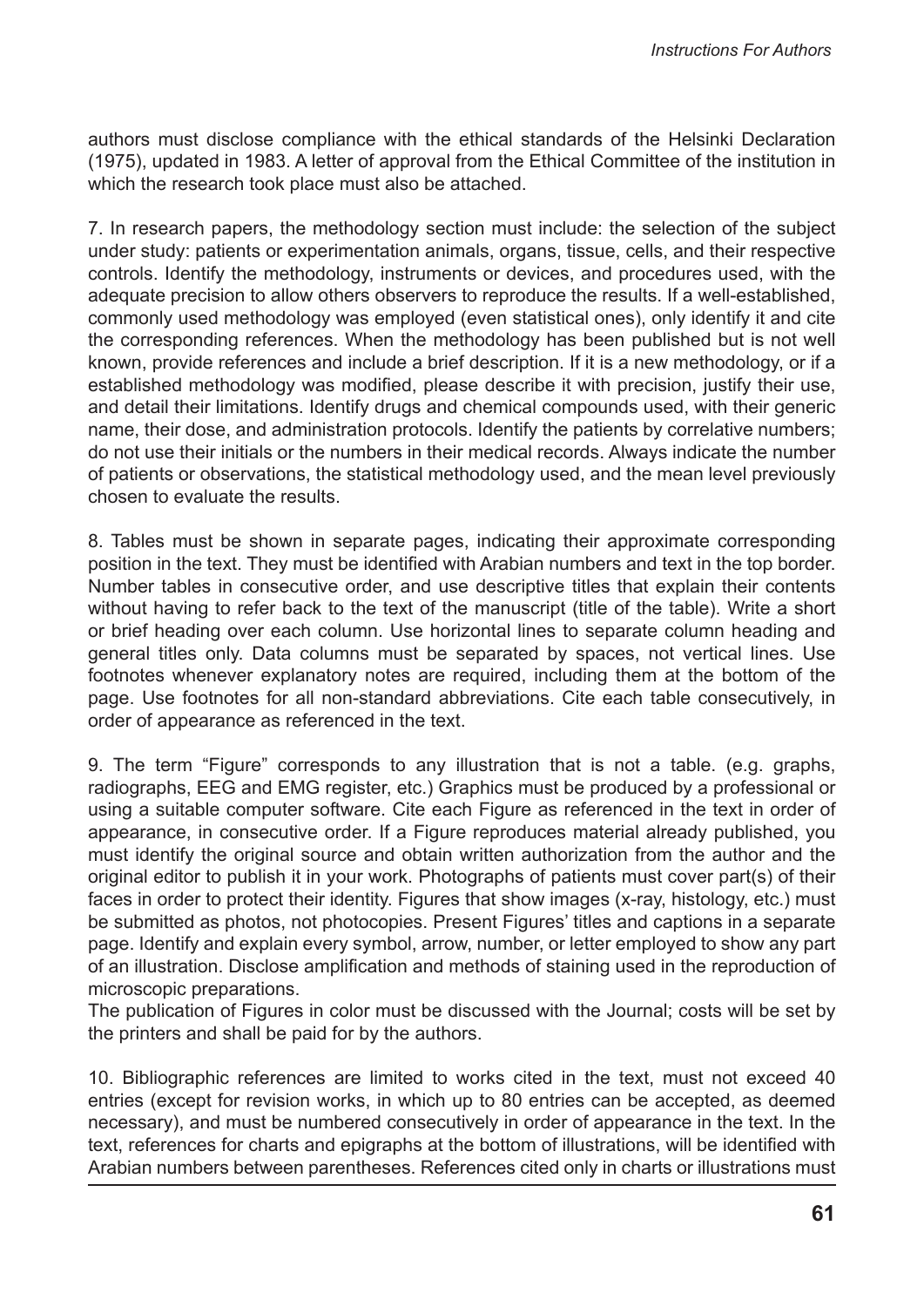be numbered in accordance to the sequence established by their order of appearance in the text.

11. Details about formatting and samples of proper citation form and different types of references can be found in the "Uniform Requirements for Manuscripts Submitted to Biomedical Journals" at www.icmje.org.

Below are some examples of the more frequent citations forms used:

### **I. Journals**

#### a. Standard article

Format: Author(s), title of the paper, name of the journal according to the abbreviation in the Index Medicus, followed by the year; volume: first and last page with complete numbers. (we have decided to omit the number within the volume). Only the first six authors are listed. If there are more than six authors, the first six must be listed followed by the expression et al. in italics.

Angst J. Bipolarity from ancient to modern times: conception, birth and rebirth. J Affect Disord 2001; 67: 3-19

Akiskal HS, Hantouche EG, Allilaire JF, Sechter D, Bourgeois ML, Azorin JM, et al. Validating antidepressant-associated hypomania (bipolar III): a systematic comparison with spontaneous hypomania (bipolar II). J Affect Disord 2003; 73: 65-74.

b. Organization as author

The Cardiac Society of Australia and New Zealand. Clinical exercise stress testing. Safety and performance guidelines. Med J Aust 1996; 164: 282-284

#### c. Volume with supplement

Diekstra REW. Suicide and the attempted suicide: An international perspective. Acta Psychiatr Scand 1989;40 Supl 354: 1-24

d. Number of pages with Roman numerals

Fisher GA, Sikic BI. Drug resistance in clinical oncology and hematology. Introduction. Hematol Oncol Clin North Am 1995; 9:xi-xii.

### **II. Books And Monographs**

Format: authors, title of the book, city in which it was published, publishing house and year. Punctuation must be limited to the use of commas to separate authors among themselves.

a. Author(s) of the complete paper

Kraepelin E. manic-Depressive Insanity and Paranoia. Edinburgh: Thoemmes Press, 2002 b. Editor(s) as authors.

Yatham N, Kusumakar V, Kutcher S, editors. Bipolar Disorder. A Clinician's Guide to Biological Treatments. New York: Brunner-Routledge, 2002

Gasto C. Historia. In: Vieta E, Gasto C, editores. Trastornos bipolares. Barcelona: Springer-Verlag Ibérica, 1997